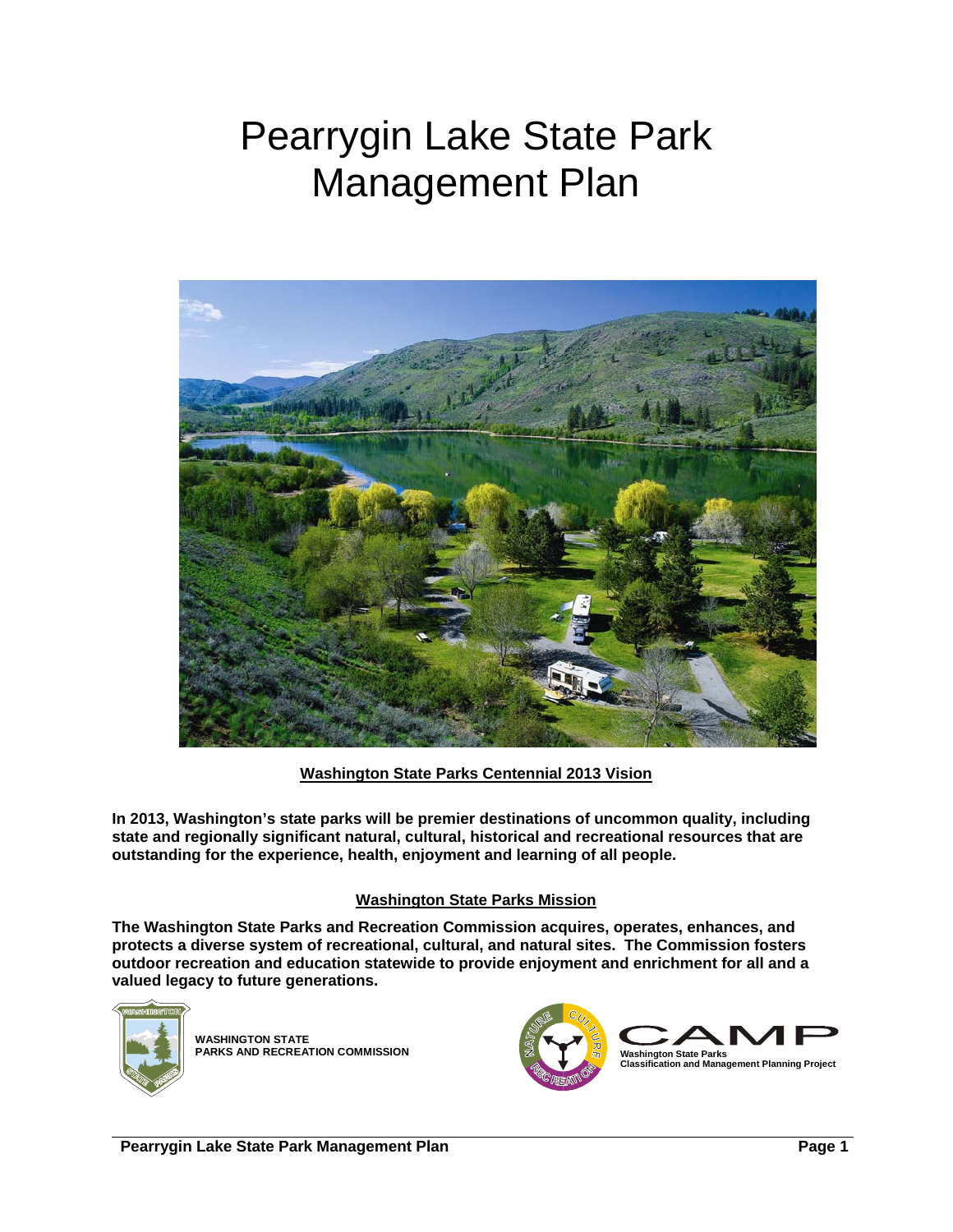# <span id="page-1-0"></span>**ACKNOWLEDGMENTS AND CONTACTS**

The Washington State Parks and Recreation Commission gratefully acknowledges the many stakeholders and the staff of Pearrygin Lake State Park who participated in public workshops, reviewed voluminous materials, and because of it, made this a better plan.

### **Plan Author**

Brian Hovis, Parks Planner

### **Pearrgyin Lake State Park Area Management Planning Team**

Jim Harris, Eastern Region Manager Mark Gillespie, Eastern Region Parks Development Service Center Manager, WMS Dave Jaquish, Eastern Region Assistant Manager – Maintenance and Preservation, WMS Gary Long, Eastern Region Assistant Manager – Programs and Services, WMS Pamela Conley, Eastern Region Administrative Assistant Rick Lewis, Pearrygin Lake State Park Manager Tom Ernsberger, Eastern Region Assistant Manager – Stewardship, WMS Bill Fraser, Eastern Region Planner

# **Washington State Parks and Recreation Commission**

7150 Cleanwater Blvd, P.O. Box 42650 Olympia, WA 98504-2650 Tel: (360) 902-8500 Fax: (360) 753-1594 TDD: (360) 664-3133

# **Commissioners and Director (at time of land classification adoption):**

Clyde Anderson Mickey Fearn Bob Petersen Eliot Scull Joe Taller Joan Thomas Cecilia Vogt Rex Derr, Director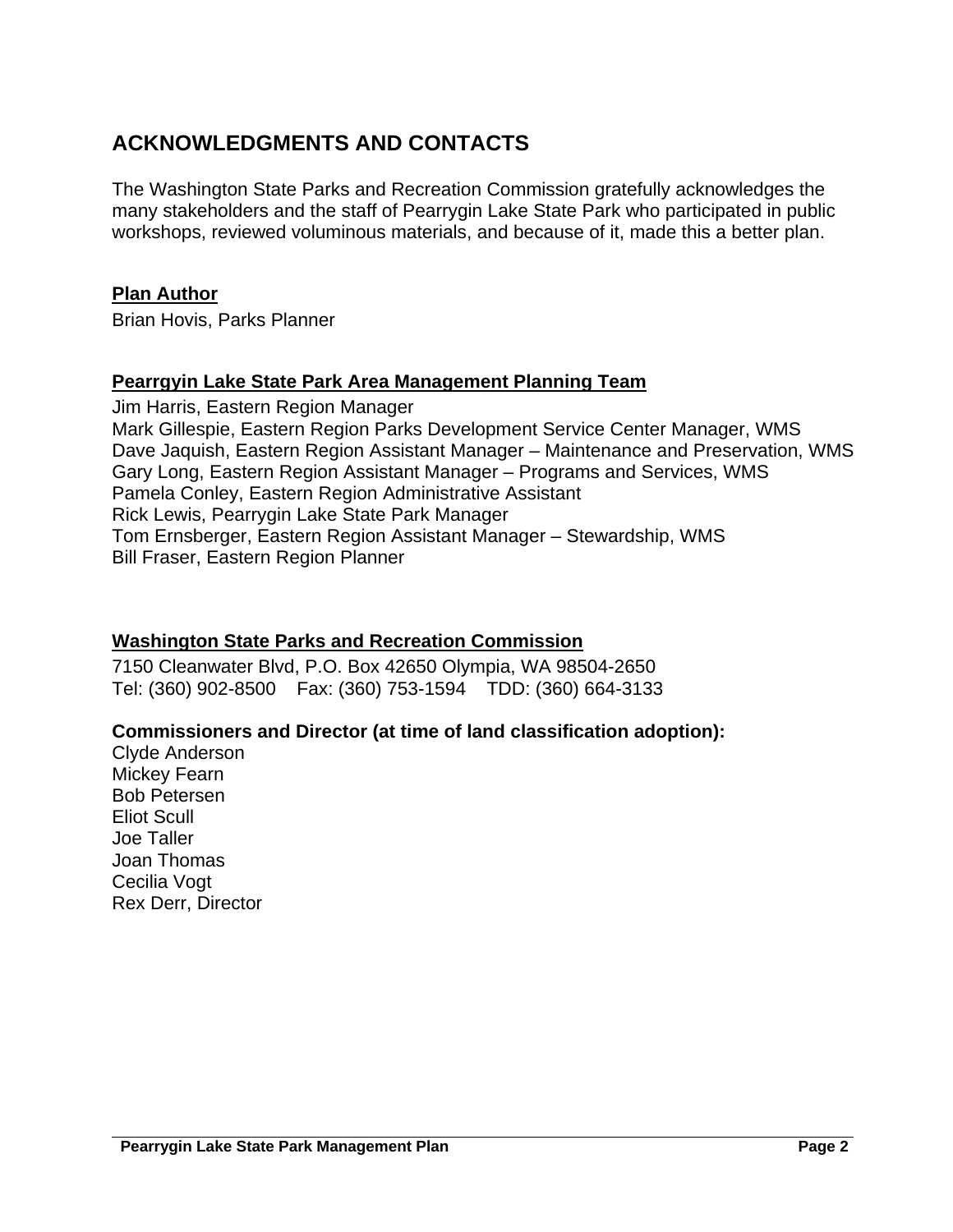# <span id="page-2-0"></span>**PEARRYGIN LAKE STATE PARK LAND CLASSES, RESOURCE ISSUES AND MANAGEMENT APPROACHES**

# **CERTIFICATE OF ADOPTION**

The signatures below certify the adoption of this document by Washington State Parks for the continued management of Pearrygin Lake State Park.

| <b>Signatures on file</b>                                   |      |
|-------------------------------------------------------------|------|
| Rick Lewis, Park Manager                                    | Date |
| Dave Jaquish,<br>Assistant Region Manager (Park supervisor) | Date |
| Jim Harris, Region Manager                                  | Date |
| Judy Johnson, Deputy Director                               | Date |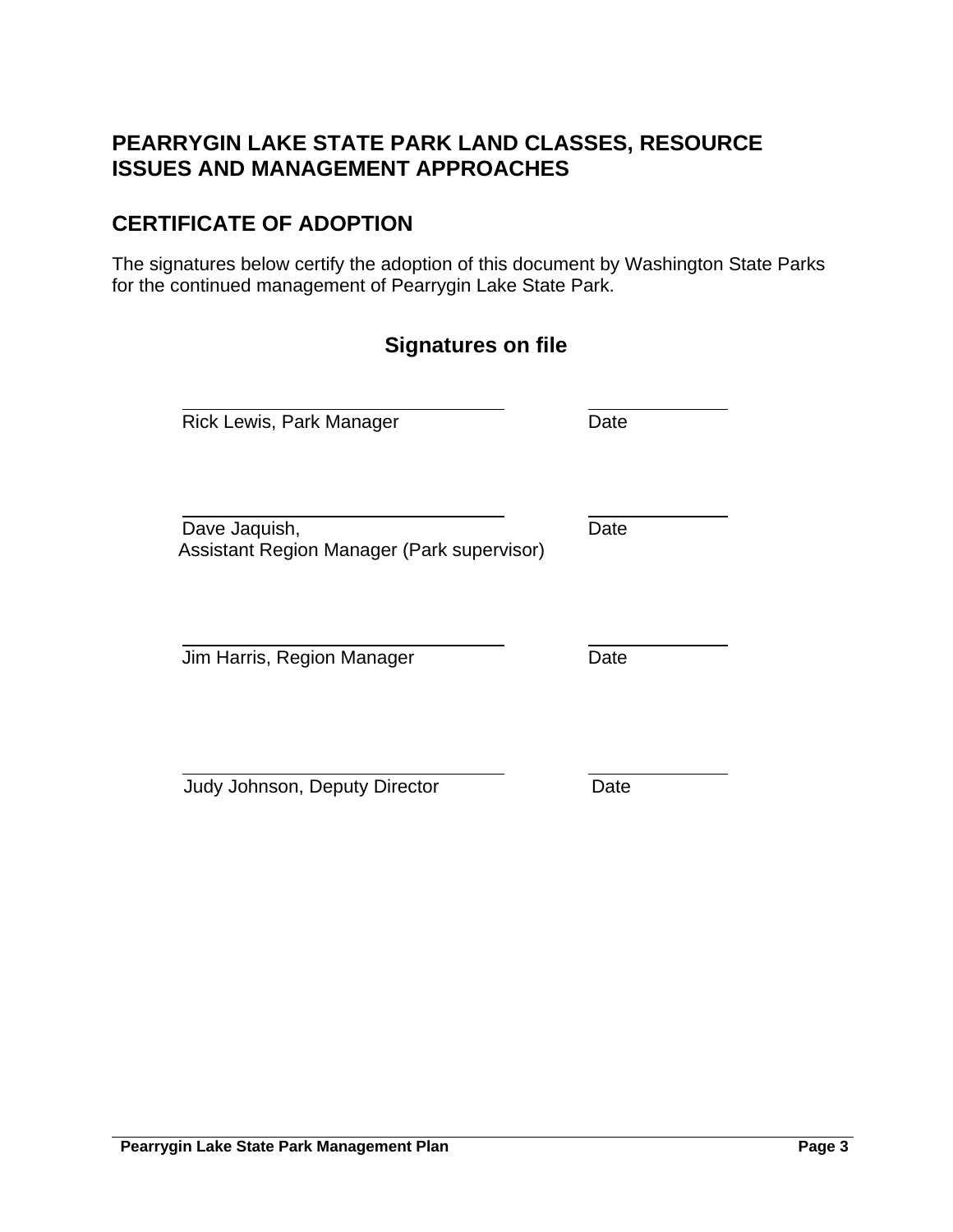# <span id="page-3-0"></span>**Table of Contents**

| PEARRYGIN LAKE STATE PARK LAND CLASSES, RESOURCE ISSUES AND MANAGEMENT                 |  |
|----------------------------------------------------------------------------------------|--|
|                                                                                        |  |
|                                                                                        |  |
|                                                                                        |  |
|                                                                                        |  |
|                                                                                        |  |
|                                                                                        |  |
|                                                                                        |  |
|                                                                                        |  |
|                                                                                        |  |
|                                                                                        |  |
|                                                                                        |  |
|                                                                                        |  |
|                                                                                        |  |
| Figure 3: Pearrgyin Lake State Park Land Classification and Long-Term Boundary Map. 22 |  |
|                                                                                        |  |
|                                                                                        |  |
|                                                                                        |  |
|                                                                                        |  |
|                                                                                        |  |
|                                                                                        |  |
| APPENDIX C: LISTING OF PEARRYGIN LAKE STATE PARK RESOURCE INVENTORIES AND OTHER        |  |
| DESCRIPTIVE INFORMATION                                                                |  |
|                                                                                        |  |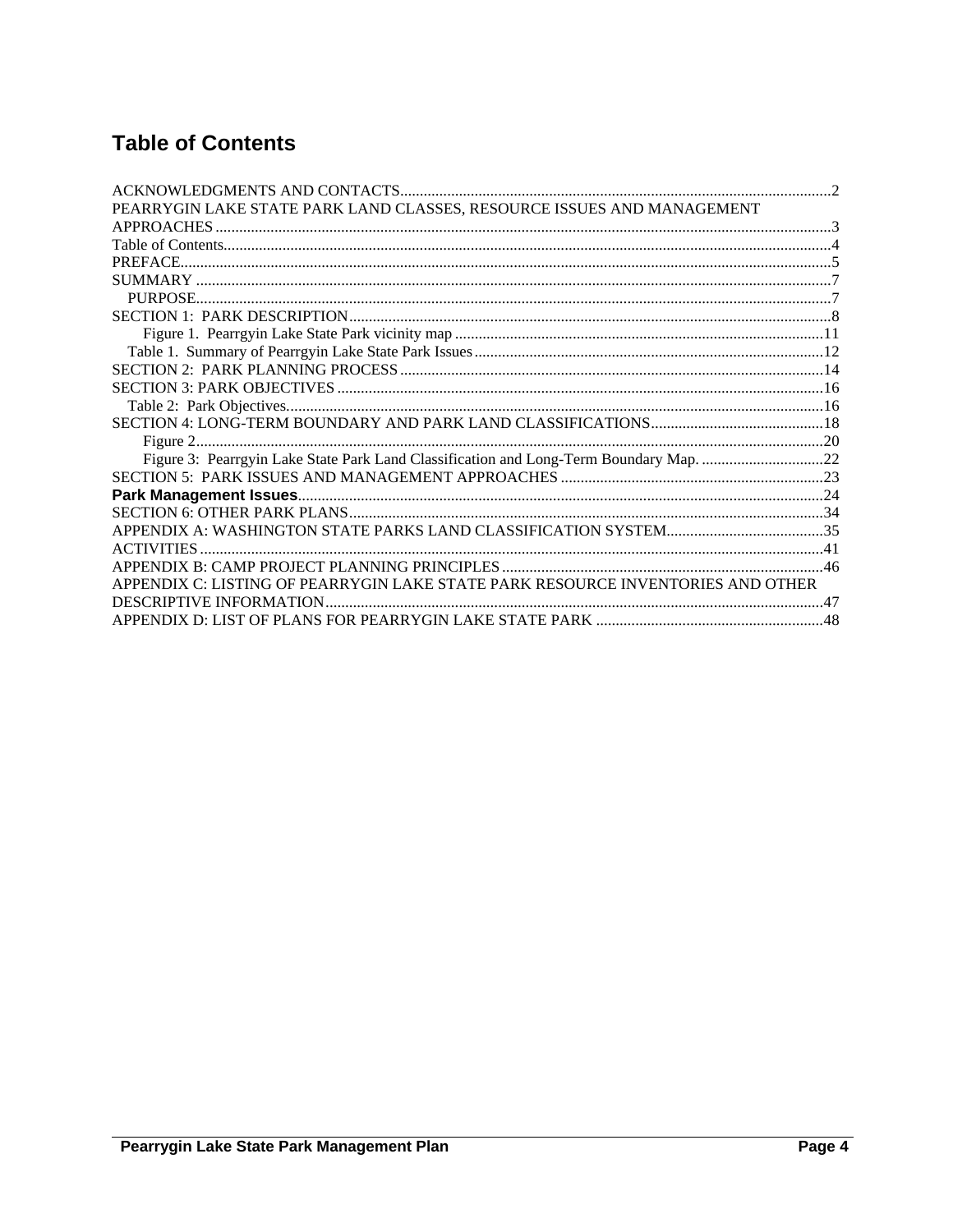# <span id="page-4-0"></span>**PREFACE**

The Washington State Parks and Recreation Commission (Commission) manages a diverse array of 120 parks located throughout the state.

The Commission adopted the Centennial 2013 Plan in October, 2003, thereby creating a focus intended to energize and bring together the agency, state leadership and the public, to work toward a parks system all can celebrate as it turns 100 years old and prepares for a second century of service. The Centennial 2013 Plan blends public and private funding, engages more partnerships and creates greater public ownership of the system.

In November 2005, the Commission adopted the Centennial 2013 Legacy Priorities. Pearrygin Lake State Park was chosen as one of six parks that would be suitable for significant investment to provide for new recreation opportunities and major upgrades at the existing park. The designation and previous Commission interest in the state park led to a public process that has led to this plan and a step closer to achieving an important goal for the Centennial 2013 Plan that reads, "All 120 parks have land-use plans supported by the public and Commission (which includes the direction of care of historic buildings and sites and natural resources)."

These land-use plans follow a process that has been used by the Commission since 1996, called the CAMP Project. CAMP is an acronym for Classification and Management Plan. The modifications from CAMP to land-use plans allow for a simplified and efficient process that can be used by a wider number of staff to complete all 120 plans by 2013.

The important elements of the CAMP project are retained. One of the most important elements is the classification of lands. In 1995, the Commission adopted a land classification system. Application of the system creates zones, or land classifications, within a park (see Appendix A.) Six distinct classifications determine what recreational uses and types of developments are appropriate in different areas of a park. In general, sensitive areas are classified restrictively and allow only low-intensity uses and development of minor facilities. Less sensitive areas are classified to allow higherintensity uses and more extensive facilities development.

A CAMP brings together the customers, nearby community, stakeholders and State Parks staff in a public process that forges a common vision of what the state park should become (see Appendix B: CAMP Project Planning Principles). Through a public process that we believe to be as open as any, staff and public participants identify resource management issues, look at alternative approaches for addressing them. The outcome is this plan that will help focus all our efforts to balance resource protection with recreational opportunities in a park. For State Parks' staff, this document represents policy approval and a means to create a state park that meets the Centennial 2013 Vision: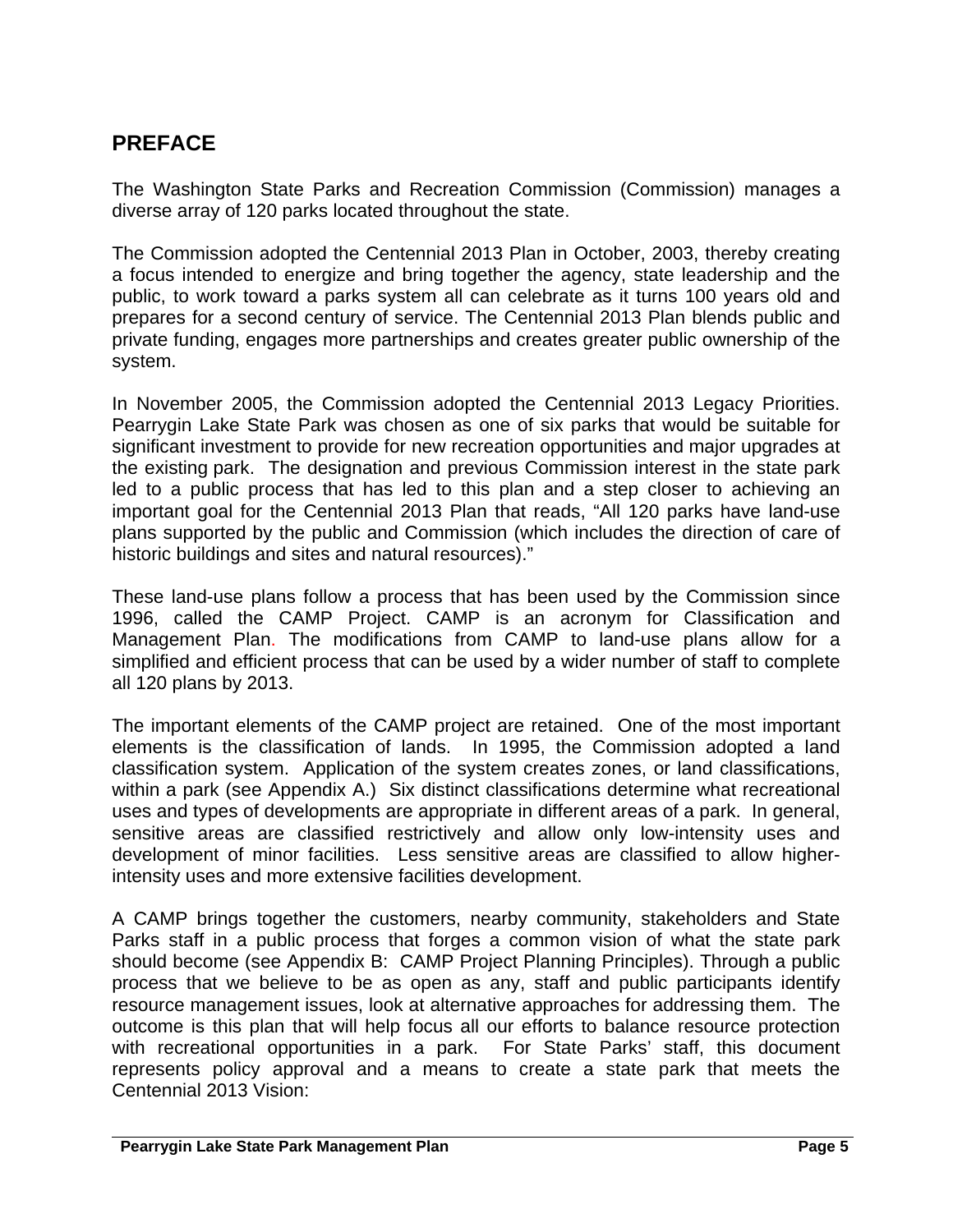*In 2013, Washington's state parks will be premier destinations of uncommon quality, including state and regionally significant natural, cultural, historical and recreational resources that are outstanding for the experience, health, enjoyment and learning of all people.*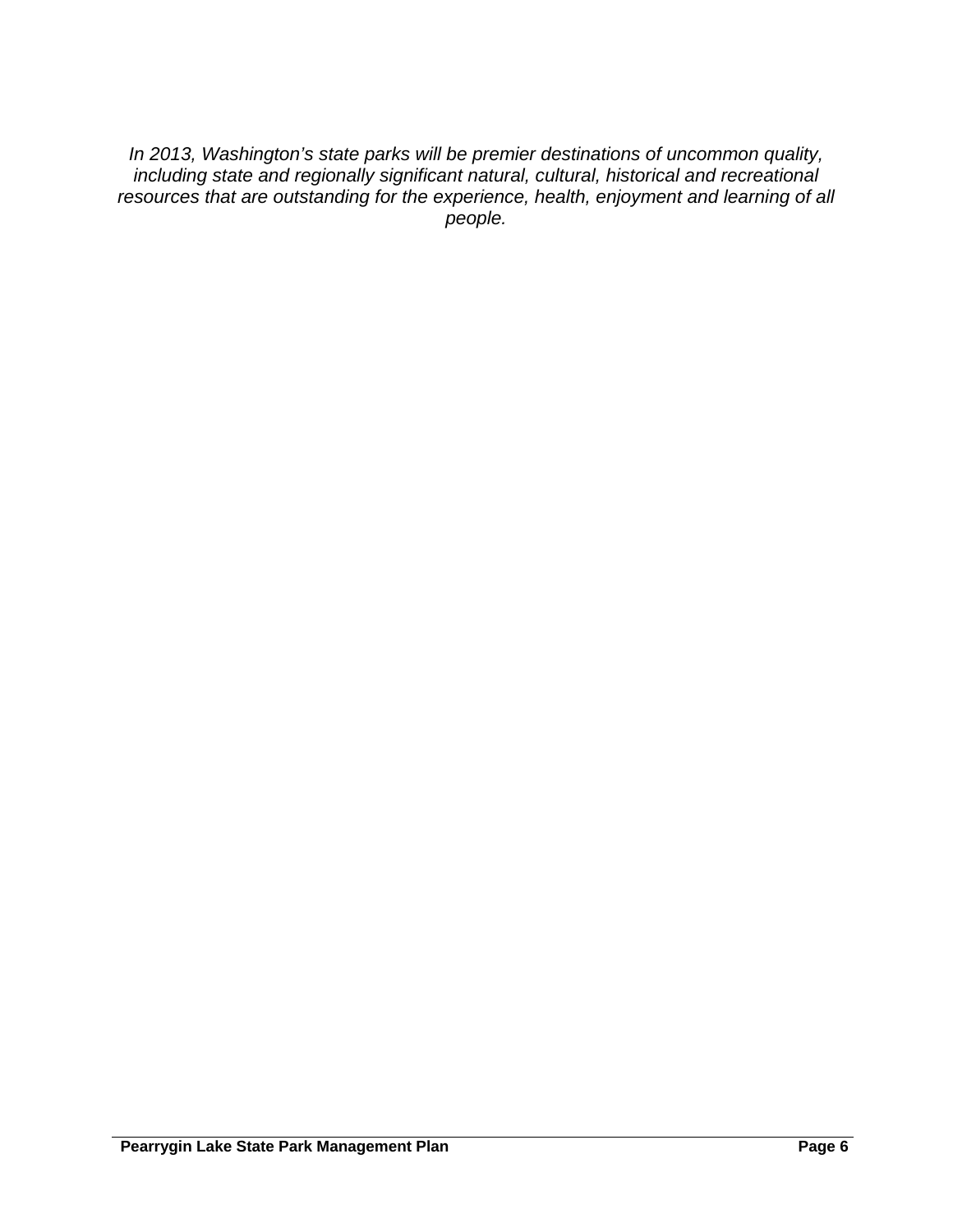# <span id="page-6-0"></span>**SUMMARY**

Pearrygin Lake State Park provides a wide-range of outdoor recreational pursuits, while preserving valued natural and cultural resources. This plan will describe the park land classification, long-term boundary and prescribe management objectives.

### *PURPOSE*

The purpose of this document is to: 1) orient readers to the park and the agency's park management planning system, 2) identify park natural, cultural, and recreation/facility management issues, and 3) provide initial direction to park staff (suggested management approaches) to address these issues. The ultimate purpose of this document is to describe how the agency intends to balance recreational use with measures to protect natural and cultural resources.

This document is divided into five sections, with several appendices:

- Section 1: Provides a brief overview of the park including its geography, historical background, major attributes, and public use.
- Section 2: Describes the public process that led to the CAMP.
- Section 3: Outlines management objectives established for the park.
- Section 4: Describes the park's land classifications (management zoning) and long-term park boundary
- Section 5: Lists natural, cultural, and recreational/facility resource issues identified through the public planning and outlines general approaches toward resolving them.

Section 6: Other Park Plans

Appendices contain additional supporting documentation pertinent to this plan.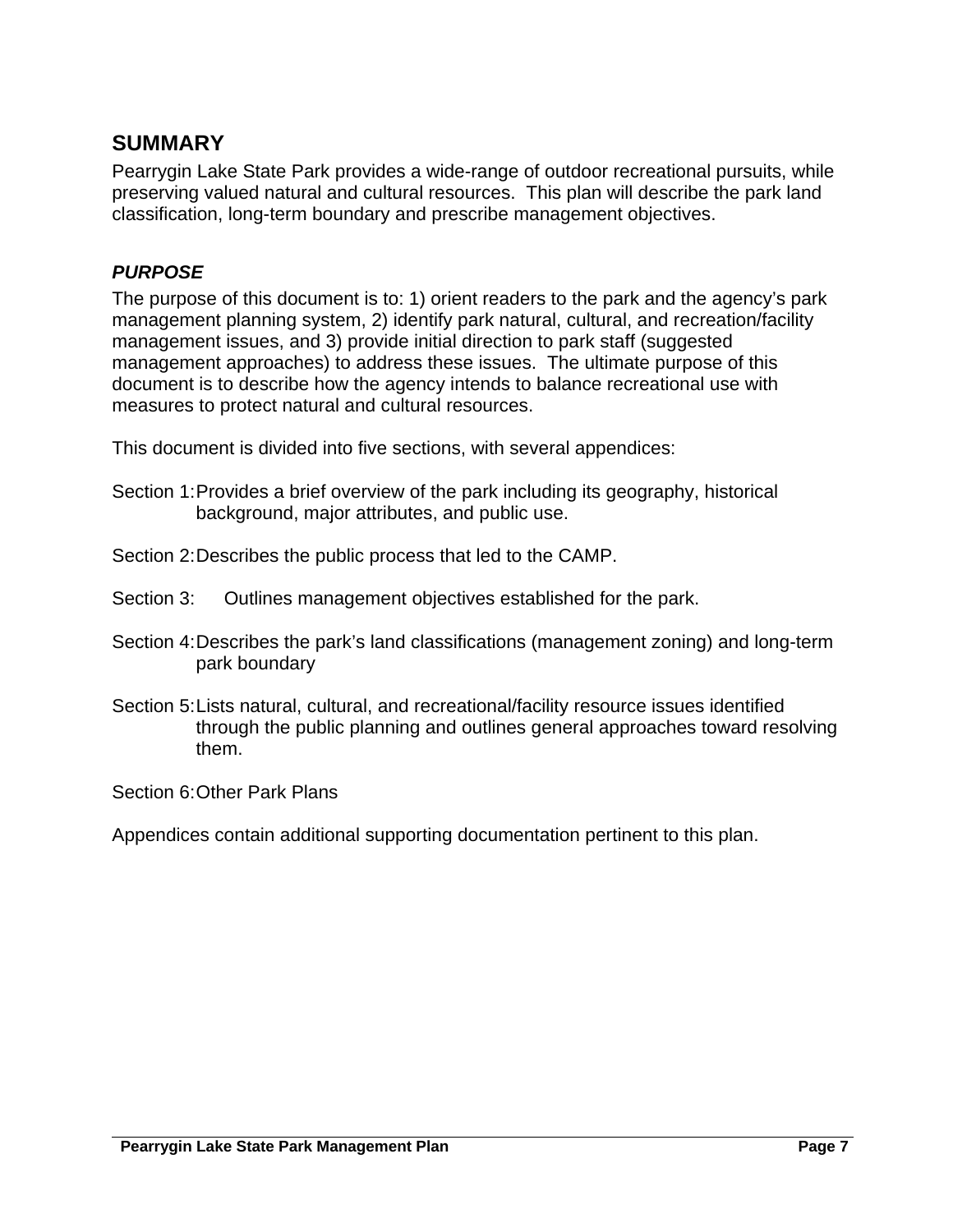# **SECTION 1: PARK DESCRIPTION**

### **PEARRYGIN LAKE STATE PARK - RECREATION AREA**

Location: Pearrygin Lake State Park is located 4 miles north of Winthrop in the Upper Methow Valley and is accessed off of the East Chewuch and Bear Creek Roads which are on the northeast side of State Highway 20.

**Acreage:** 962.76 acres with 16,783.57 feet freshwater shoreline.

#### **Lands inventory as of plan adoption:**

<span id="page-7-0"></span>

|                  | <b>Park Name Grantor / Grantee</b>                              | <b>Status</b> | <b>Date</b>            |                   | Exp. Date |                | Acre          | <b>Fresh</b> | <b>Salt</b>  |
|------------------|-----------------------------------------------------------------|---------------|------------------------|-------------------|-----------|----------------|---------------|--------------|--------------|
| $L-01$<br>$L-02$ | <b>RAINIER TELEPHONE CO</b><br><b>COURT, ASHLEY &amp; LINDA</b> | Α<br>A        | 3/25/1974<br>5/22/1998 |                   | 3/24/2004 |                |               |              |              |
|                  |                                                                 |               |                        | <b>SUBTOTAL</b>   |           |                |               |              |              |
|                  |                                                                 |               |                        |                   |           |                |               |              |              |
| $P-1$            | <b>HEATON, PAUL &amp; MARTHA</b>                                |               | 5/21/1959              |                   |           |                | 500.00        | 5,300.00     | 0.00         |
| $P-1A$           | <b>PAUL HEATON</b>                                              |               | 6/15/1959              |                   |           |                | 0.00          | 0.00         | 0.00         |
| $P-2$            | US BUREAU OF LAND MGMT                                          |               | 3/25/1964              |                   |           |                | 78.17         | 2,900.00     | 0.00         |
| $P-3$            | WA DEPT OF FISH & WILDLIFE                                      |               | 11/6/1959              |                   |           |                | 1.70          | 0.00         | 0.00         |
| $P-4$<br>$P-5$   | <b>COURT. ASHLEY &amp; LINDA</b><br>HINMAN, JEAN LLOYD          |               | 5/22/1998<br>5/22/2000 |                   |           |                | 25.00<br>0.23 | 0.00<br>0.00 | 0.00<br>0.00 |
| $P-6$            | LOTT, DERRY L. & LORNA R.                                       |               | 3/17/2004              |                   |           |                | 6.33          | 144.73       | 0.00         |
| $P-7$            | HINMAN, JEAN LLOYD                                              |               | 8/31/2004              |                   |           |                | 65.00         | 1,170.80     | 0.00         |
| $P-8$            | <b>BACKROADS LLC (LOTT)</b>                                     |               | 10/1/2004              |                   |           |                | 23.00         | 1,868.04     | 0.00         |
| $P-9$            | MARBLE, CURT & SUZANNE                                          |               | 8/1/2005               |                   |           |                | 22.48         | 1,200.00     | 0.00         |
| $P-10$           | YOCKEY FAMILY LIMITED                                           |               | 11/29/2005             |                   |           |                | 57.63         | 0.00         | 0.00         |
| $P-11$           | YOCKEY FAMILY LMT                                               |               | 7/18/2006              |                   |           |                | 64.60         | 1,800.00     | 0.00         |
| $P-12$           | TRUST FOR PUBLIC LANDS                                          |               | 7/18/2006              |                   | 7/18/2008 |                | 118.62        | 2.400.00     | 0.00         |
|                  |                                                                 |               |                        | <b>SUBTOTAL</b>   |           |                | 962.76        | 16,783.57    | 0.00         |
|                  |                                                                 |               |                        |                   |           |                |               |              |              |
| $R-1$            | HINMAN, JEAN LLOYD                                              |               | 5/22/2000              |                   |           | \$0.00         | $-0.77$       | 0.00         | 0.00         |
|                  |                                                                 |               |                        | <b>SUBTOTAL</b>   |           | \$0.00         | $-0.77$       | 0.00         | 0.00         |
|                  |                                                                 |               |                        | <b>PARK TOTAL</b> |           | \$6,683,572.74 | 961.99        | 16,783.57    | 0.00         |
|                  |                                                                 |               |                        |                   |           |                |               |              |              |
|                  |                                                                 |               | <b>REPORT TOTAL</b>    |                   |           | \$6,683,572.74 | 961.99        | 16,783.57    | 0.00         |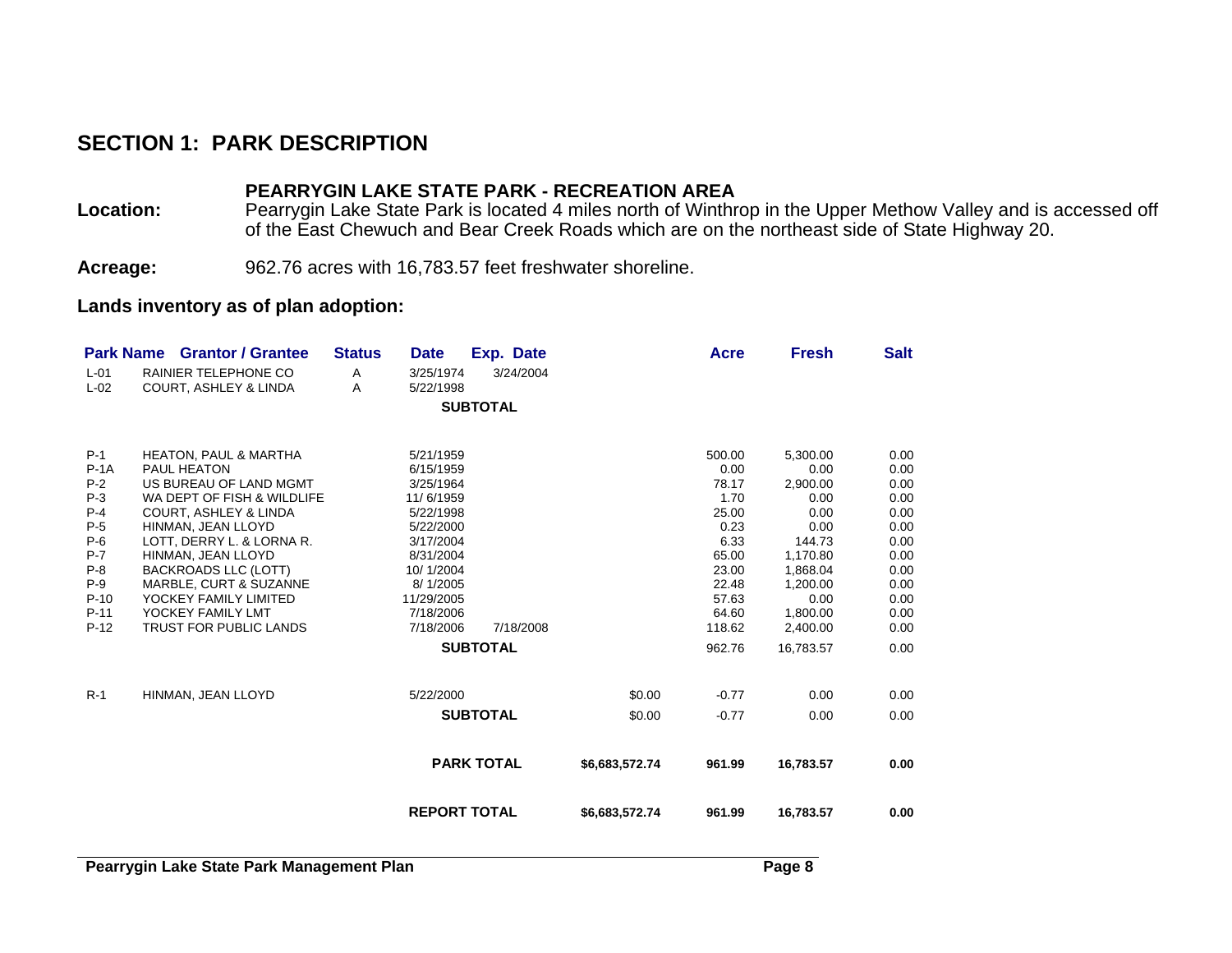| <b>Historical</b><br><b>Background:</b> | The Methow Valley was first opened to the white man by fur trappers and<br>traders in the early 1800s and later became an access route into the large mining region in the upper Skagit<br>drainage. The town of Winthrop was founded in 1894 by Boston-bred and Harvard-educated Guy Waring as a<br>trading post handling supplies needed by the mining operations as well as those for the homesteaders who<br>were gradually moving into the area. Much of the acreage now included in the park was settled by just such<br>homesteaders who became the mainstay of valley life when the mining boom came to an end in the early<br>1900s. |  |
|-----------------------------------------|-----------------------------------------------------------------------------------------------------------------------------------------------------------------------------------------------------------------------------------------------------------------------------------------------------------------------------------------------------------------------------------------------------------------------------------------------------------------------------------------------------------------------------------------------------------------------------------------------------------------------------------------------|--|
|                                         |                                                                                                                                                                                                                                                                                                                                                                                                                                                                                                                                                                                                                                               |  |

Facilities: 74 utility sites and 93 standard sites; 2 group camps with 16 tent sites, vault toilet, water, and parking facilities; 2 primitive sites w/o vehicle access; 6 comfort stations, 45 picnic sites, two boat launches, 3.5 miles of roadway, 2 contact station, 3 residences, park shop, storage building, 2 irrigation pumphouse, bathhouse, 2 trailer dump, boat handling floats, and an ADA accessible fishing pier.

**Activities:** Fishing, boating, swimming, hiking, picnicking, camping, cross country skiing, sledding and snowmobiling.

| <b>Attendance:</b> | Year | Utility | Other  | Day Use         | Total           |
|--------------------|------|---------|--------|-----------------|-----------------|
|                    | 2000 | 15,662  | 22,483 |                 | 193,429 231,574 |
|                    | 2001 | 15,134  | 19,823 |                 | 155,650 190,607 |
|                    | 2002 | 15,095  | 20,693 | 114,799 150,587 |                 |
|                    | 2003 | 15.177  | 20,031 |                 | 123,592 158,800 |
|                    | 2004 | 15,434  | 19,604 |                 | 174,587 209,925 |

### **OPERATIONS:**

**Interpretation:** Junior Ranger Program, Tuesday night Fly Fishing Demonstration and Thursday evening with the Ranger (6/15-Labor Day), Trees are Terrific with the Methow Valley 5<sup>th</sup> grade annually.

| <b>Staffing:</b> | Position                                | <b>Staff Months</b> |  |  |
|------------------|-----------------------------------------|---------------------|--|--|
|                  | Ranger 4                                | 12.00               |  |  |
|                  | Ranger 3                                | 12.00               |  |  |
|                  | Ranger 1                                | 12.00               |  |  |
|                  | <b>Senior Park Aide</b>                 | 12.00               |  |  |
|                  | Const/Maint. Project Specialist 1 12.00 |                     |  |  |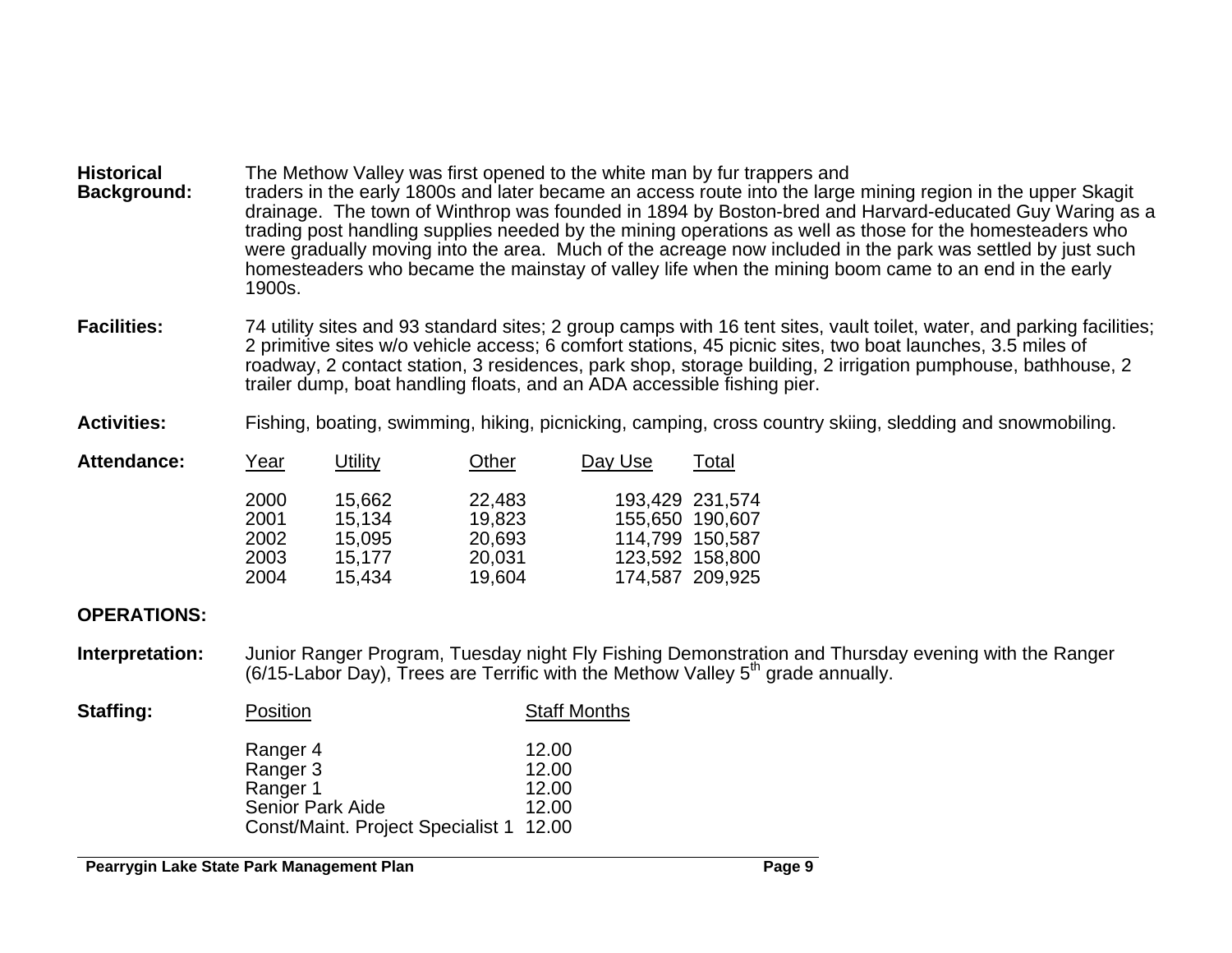Seasonal Park Aide (6) 25.30

# **PEARRYGIN LAKE STATE PARK - RECREATION AREA (continued)**

#### **Changes In Last Biennium To...**

### Park Structures/Utility System

- Building #2, Bathhouse New sewer lines, interior remodel, and floors tiled
- **Installation of Chlorinator mixing tanks**

# Use Of Park By Public

 One of the top state parks for camping and with the additional acquisitions the park has potential for additional summer and winter trail use.

### Methods Of Operation

Park on Central Reservation System.

#### **Major Accomplishments in Last Two Years...**

- Completion of the CAMP process
- **Major acquisitions**
- Development of stores
- New comfort station
- **Electrification of camping loop A**
- Construction of ADA accessible picnic site
- Construction of outdoor projection screen(community partnership)
- Replace lighting in comfort station #2(deferred maintenance)
- Campground redevelopment at new property (volunteer and regional work party)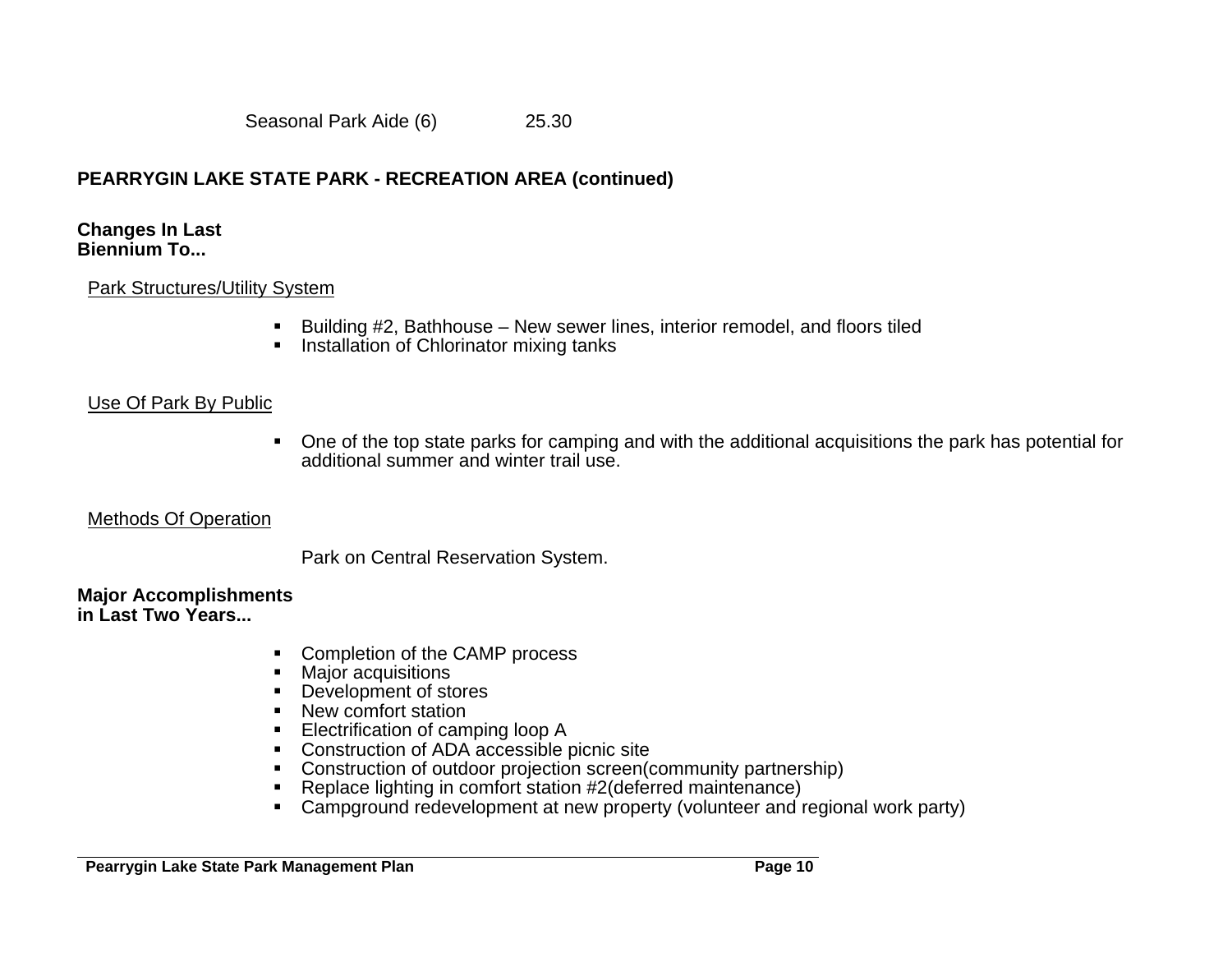<span id="page-10-0"></span>**Figure 1. Pearrgyin Lake State Park vicinity map** 

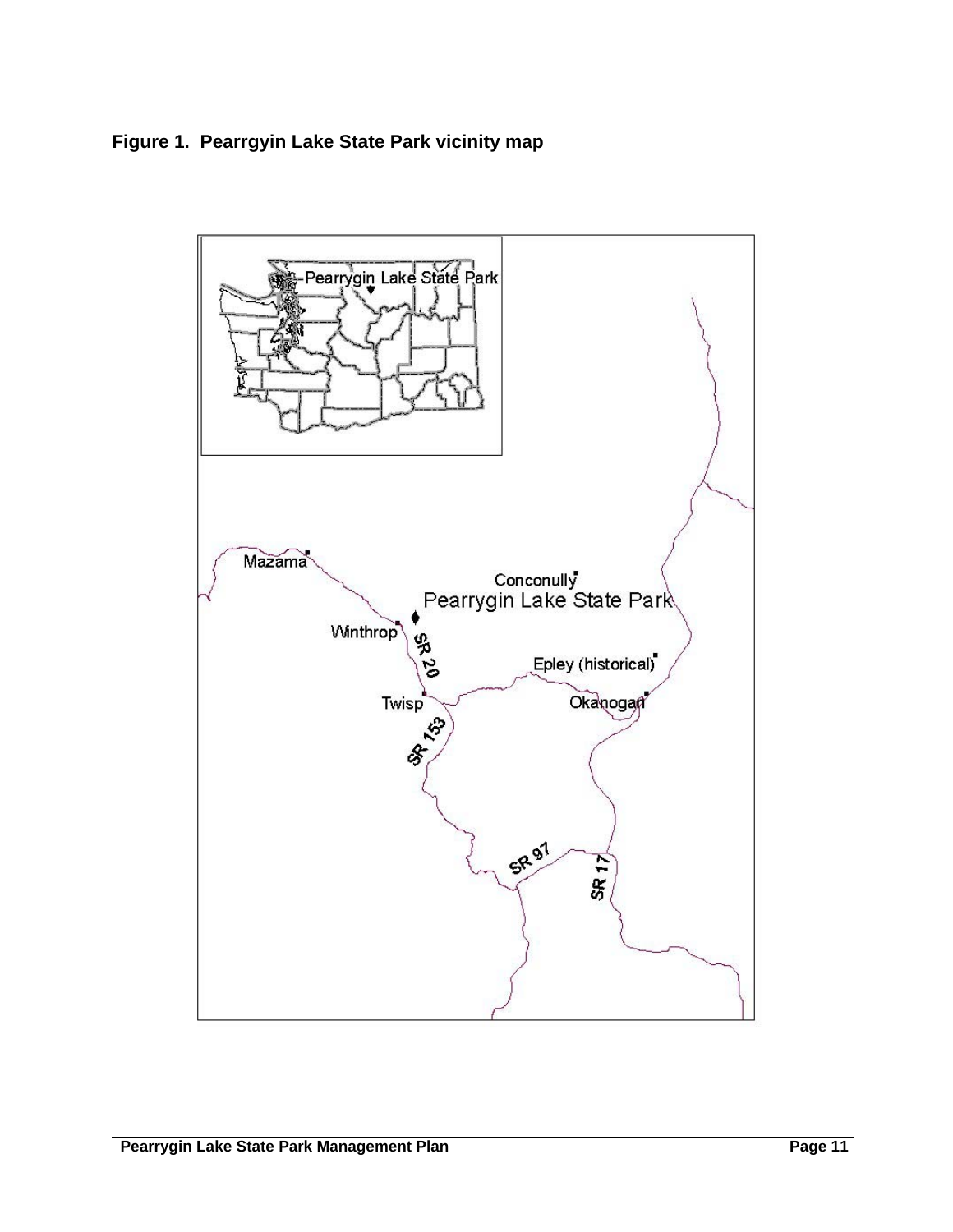# <span id="page-11-0"></span>**Table 1. Summary of Pearrgyin Lake State Park Issues**

| <b>Natural Resource Issues</b><br><b>Cultural Resource Issues</b> | Fire prevention preparedness<br>٠<br>Improvement of water quality<br>٠<br>Inventory of natural plant and animal communities<br>٠<br><b>Land Classification</b><br>٠<br>Maintenance of existing vegetation in the campgrounds<br>٠<br>Planting grass, trees and shrubs at the west developed area<br>٠<br>Protection of aquatic plant and animal communities<br>٠<br>Protection of natural plant and animal communities<br>٠<br>Sustainability in the new area development<br>٠<br>Weed management of the new and existing properties<br>٠<br>Wildlife viewing and environmental interpretive opportunities<br>$\bullet$<br>Identification and protection of Native American<br>$\bullet$<br>archaeological and cultural resources                                                                                                                                                                                                                                                                                                                                                                                                                                                                                                                                                                                                                                                                                                                                                                                                                      |
|-------------------------------------------------------------------|--------------------------------------------------------------------------------------------------------------------------------------------------------------------------------------------------------------------------------------------------------------------------------------------------------------------------------------------------------------------------------------------------------------------------------------------------------------------------------------------------------------------------------------------------------------------------------------------------------------------------------------------------------------------------------------------------------------------------------------------------------------------------------------------------------------------------------------------------------------------------------------------------------------------------------------------------------------------------------------------------------------------------------------------------------------------------------------------------------------------------------------------------------------------------------------------------------------------------------------------------------------------------------------------------------------------------------------------------------------------------------------------------------------------------------------------------------------------------------------------------------------------------------------------------------|
|                                                                   | Interpretation of Methow Valley history<br>٠                                                                                                                                                                                                                                                                                                                                                                                                                                                                                                                                                                                                                                                                                                                                                                                                                                                                                                                                                                                                                                                                                                                                                                                                                                                                                                                                                                                                                                                                                                           |
| <b>Recreational Resource</b><br><b>Issues</b>                     | Access of water-front campsites to lake<br>٠<br>Acquisition plan for protection of the Bear Creek corridor to<br>٠<br>Davis Lake<br>Adding more cabins and yurts<br>٠<br>Affect of land acquisition on county and local government<br>٠<br>Balance of issues from the various public groups<br>٠<br>Better and more showers<br>٠<br>Better enforcement of State Parks rules, including quiet hours<br>٠<br>Boat management on the lake<br>٠<br>Choosing to improve Pearrygin Lake State Park over other<br>٠<br>state parks<br>Connecting the state park to other trails<br>٠<br>Connecting the state park to Winthrop<br>٠<br>Contribution of the state park to the community<br>٠<br>Control the hornets<br>٠<br>Cooperative management with the Washington Department<br>٠<br>of Fish and Wildlife (WDFW)<br>Create a design standard for the state park<br>٠<br>Creating access points to new state parks property<br>٠<br>Creation of a construction budget and timeline<br>٠<br>Developing moorage on the lake<br>٠<br>Development of a single entrance road<br>Dry storage of boats<br>Eliminate the parking fee<br>Events at the state park<br>Fishing on the lake, including fishing docks<br>Foundation or Friends of Pearrygin State Park group to<br>collect donations to help improve facilities<br>Four season park open to public<br>Golf Course management and development<br>Improvement of the central reservations system<br>Improvement of utilities and facilities at the existing campsites<br>Increase privacy around campsites |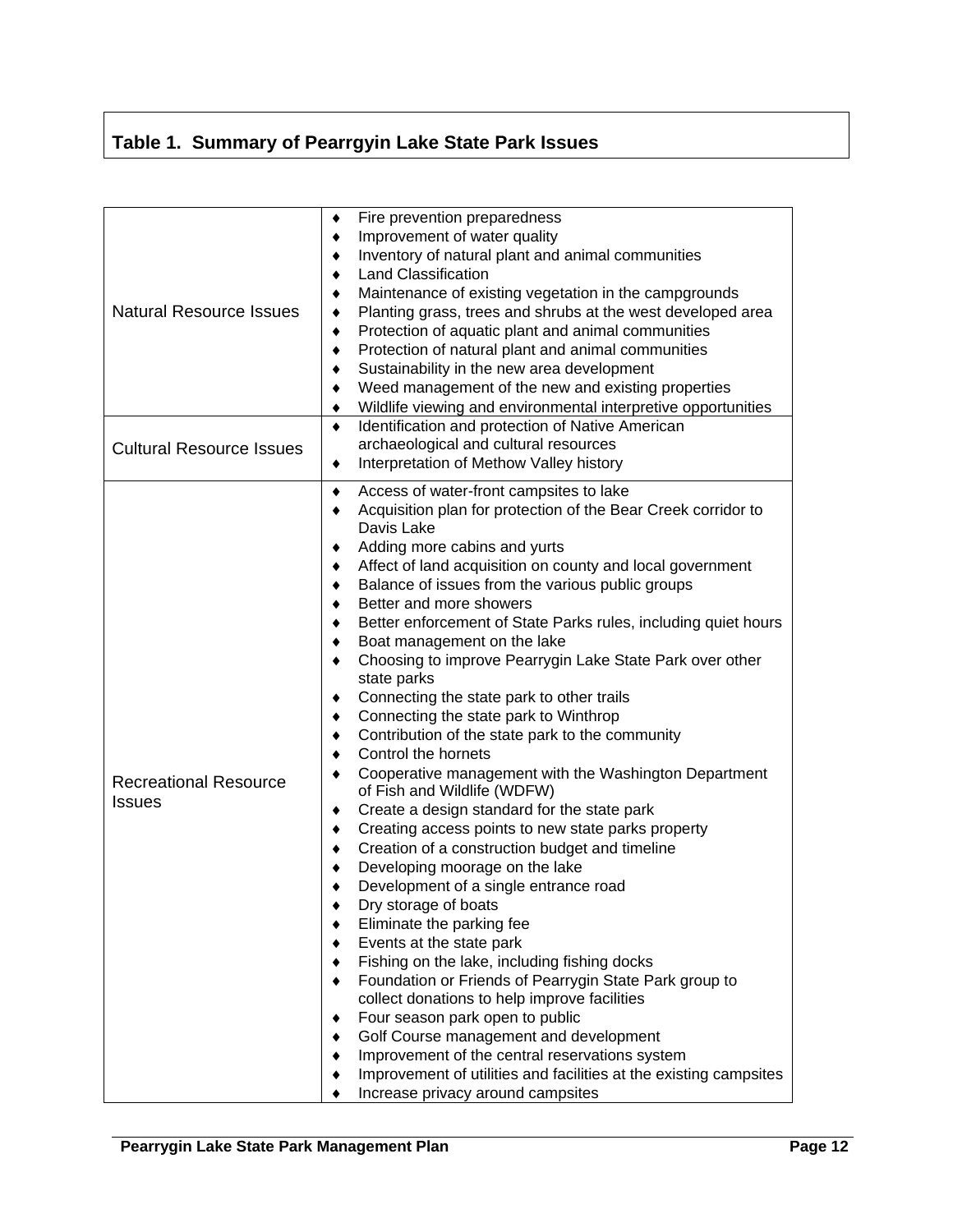| Increase the number of waste receptacles or move them to<br>٠           |
|-------------------------------------------------------------------------|
| be more convenient                                                      |
| Lake level affect on recreation<br>٠                                    |
| Location and number of boat launches<br>٠                               |
| Location, number and configuration of swimming areas<br>٠               |
| Location, services and development of the store<br>$\bullet$            |
| More full or partial hookup campsites with some campsites<br>$\bullet$  |
| along the lake                                                          |
| Noise reduction in the state park<br>٠                                  |
| Number, location and type of campsites and cabins<br>٠                  |
| Off-leash area for dogs<br>$\bullet$                                    |
| Okanogan County zoning change<br>٠                                      |
| Operation of the go-kart track<br>٠                                     |
| Outdoor covered area for washing dishes<br>٠                            |
| Pet waste control<br>٠                                                  |
| Proper staffing of the state park<br>٠                                  |
| Provide an outdoor stage for movies and other programming<br>٠          |
| Reduce conflict between trail users<br>٠                                |
| Reduce light pollution from the state park<br>٠                         |
| Retaining the qualities of Pearrygin Lake State Park while<br>٠         |
| incorporating the new properties                                        |
| Should State Parks and the Washington<br>٠                              |
| Department of Fish and Wildlife (WDFW), make boundary<br>$\bullet$      |
| line adjustments to differentiate management areas?                     |
| Shuttle connecting state park to Winthrop<br>٠                          |
| Signage in the state park, particularly when the campgrounds<br>٠       |
| are physically separated                                                |
| Tent-only campsites that are separate from RVs<br>٠                     |
| Trail management and development in the state park<br>٠                 |
| Upgrading and location of facilities at the west developed<br>$\bullet$ |
| area                                                                    |
| View shed protection between the state park and East<br>٠               |
| Chewuch Rd.                                                             |
| What will happen to the Fowler Road?<br>٠                               |
| Website information on the state park and facilities<br>٠               |
| Wireless Internet or cable at the state park<br>٠                       |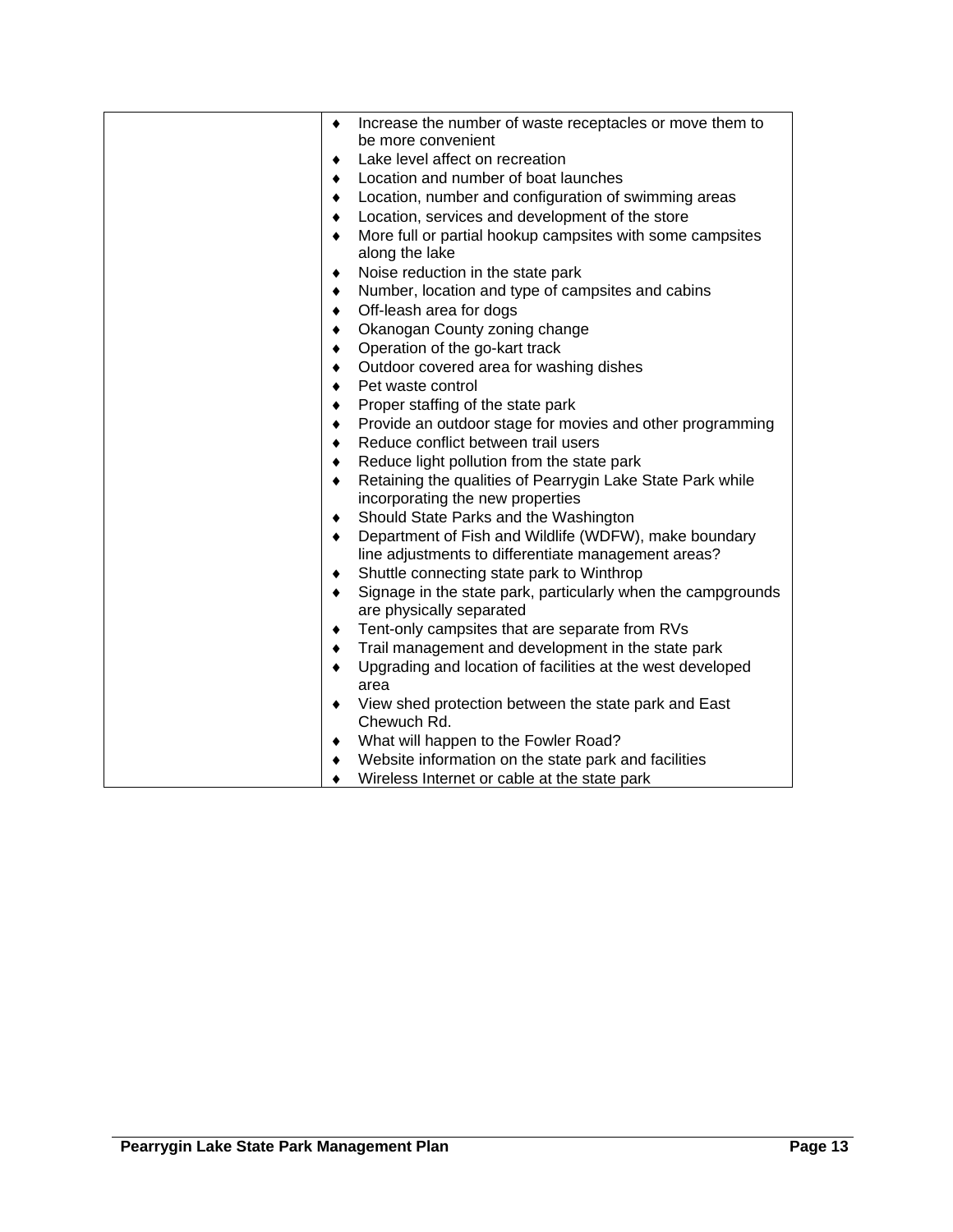# <span id="page-13-0"></span>**SECTION 2: PARK PLANNING PROCESS**

The planning process began with a series of public workshops and ended when the Commission provided its policy direction. The planning team gathered public comment at several community workshops. The workshops were designed to be open-ended forums to allow the public to actively participate in the future plans for Pearrygin Lake State Park.

The planning team took all concerns into consideration and responded to any issues that arose during the planning process. The process will lead to a "blueprint" stage where the park programs and facilities are renewed and expanded. The planning team is confident that the Pearrygin Lake State Park CAMP may be implemented, because it represents a common vision with many in the community and amongst our customers.



# *Stage 1. Identify hopes and concerns of the community and park customers*

To gather hopes and concerns, the planning team held a public workshop on Oct. 13, 2005, at the Liberty Bell High School between Twisp and Winthrop. The team sent invitations to a mailing list of several hundred people, including nearby landowners. The Methow Valley News published information about the workshop. The team also sent more than 3,000 emails to customers of Pearrygin Lake State Park and others and invited people to tell the planning team what

hopes and concerns the plan should address. Responses from customers and workshop attendees were posted on State Parks' planning Webpage.

# *Stage 2. Explore alternative approaches to address community and customer issues*

*In res*ponse to the community and customer comments in the first stage, the planning team developed alternative approaches that might meet peoples' needs. In order to gather comments on the alternatives, the team sent a notice to a larger mailing list inviting people to a second workshop and offered to send them the alternatives. The list grew as people expressed interest and was over 700 people at that time. The Methow Valley News, The Wenatchee World and local radio stations helped broaden outreach by publishing articles and making announcements. A second workshop took place on Jan. 11, 2006, at the Liberty Bell High School. The planning team took comments at the workshop and asked for final comments by January 23.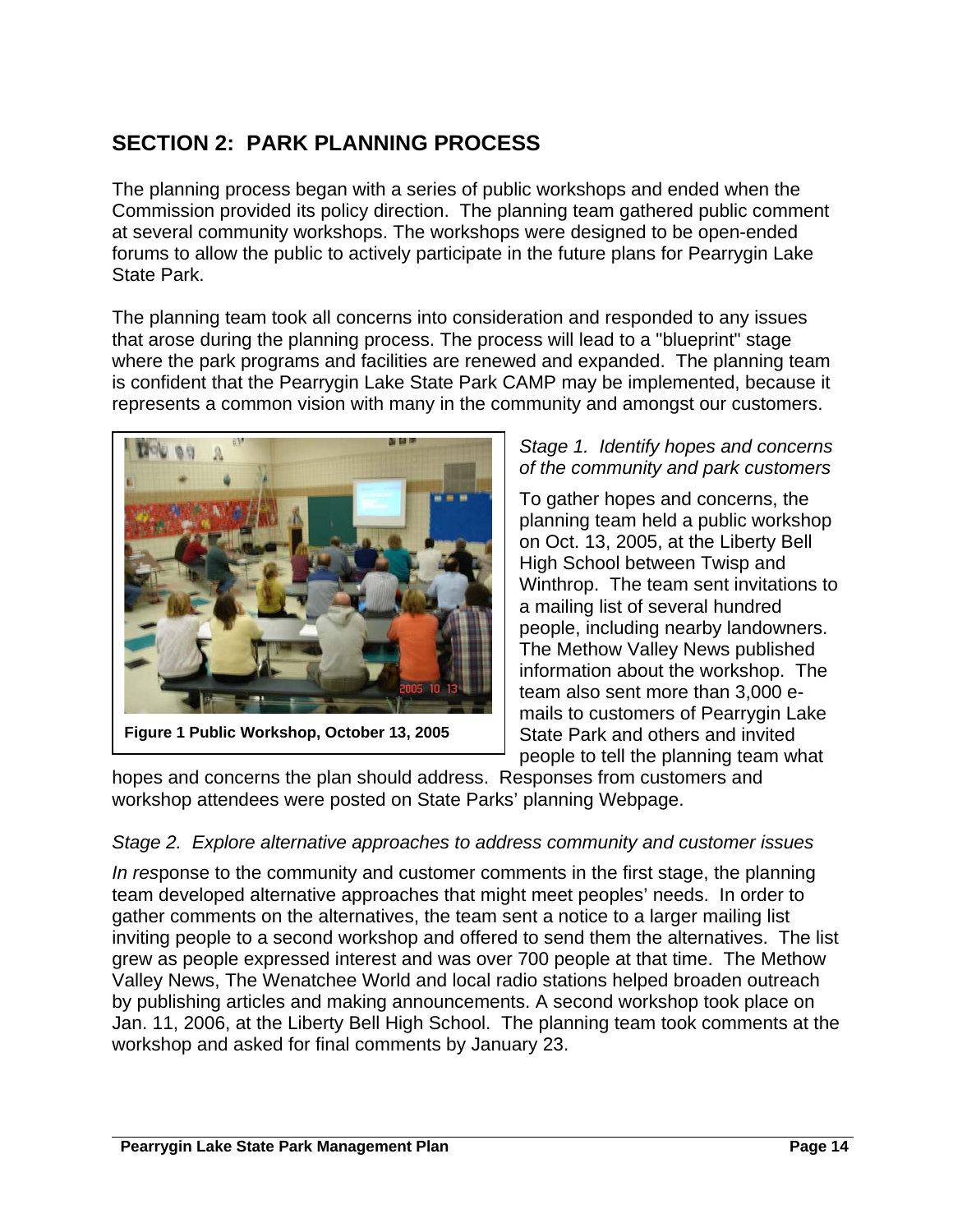

**Figure 2: Public Meeting January 11, 2006** 

### *Stage 3. Prepare preliminary recommendations to address issues*

The planning team considered the comments received to date and developed preliminary staff recommendations based on the best available information. Staff shared its preliminary recommendations with the public at a third workshop on March 23.

# *Stage 4. Propose final recommendations for formal agency and Commission adoption*

After hearing from the public, the planning team made its final recommendations to the Commission. The Commission meeting was open to the public and occurred in Chelan on August 24, 2006. The public testified concerning the final staff recommendations, and if they could not be present for the meeting, there was a procedure to provide written comments to the Commission.

The Commission approved the land classification scheme, the park long-term boundary and the facilities concept plan. Following Commission approval, staff finalized this document. The CAMP captures the main issues and suggests management approaches to address them. This document has undergone extensive staff review and sign-off process prior to being accepted by the agency Deputy Director.

In the future, park and region staff, through open houses and other public forums, will solicit stakeholder comments on the progress made towards addressing the issues presented herein and to assist staff in the identification of new emerging issues. The intent is to keep this document viable and up-to-date with changing and emerging issues that affect park management.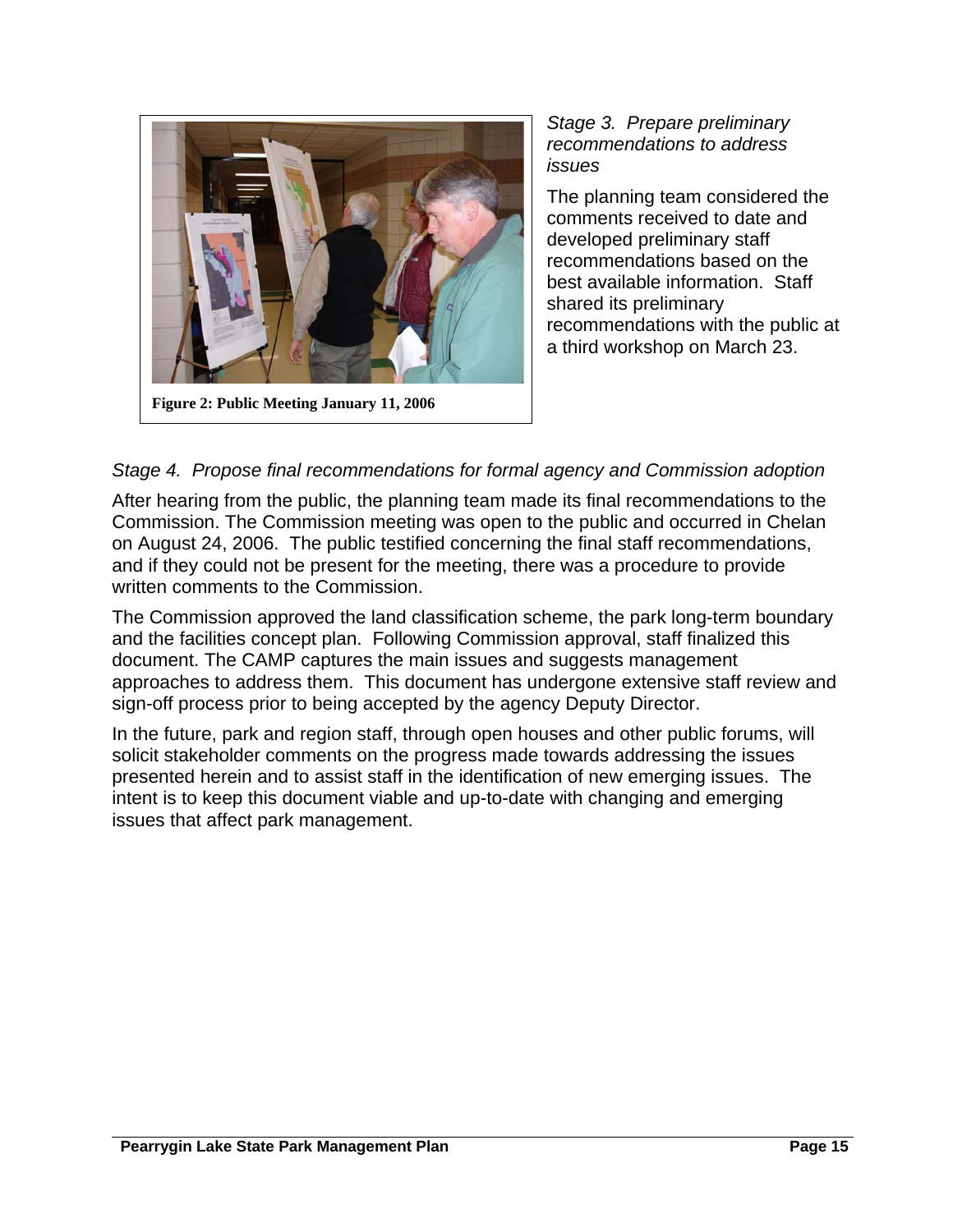# <span id="page-15-0"></span>**SECTION 3: PARK OBJECTIVES**

During initial stages of planning, staff worked with stakeholders to craft a series of objectives to guide future management of the park. Management objectives are outlined in table 2, below.

### *Table 2: Park Objectives.*

#### **Relationship to Adjacent Property Owners and the Community:**

- Recognize the park's importance in the economic and social life of the community and actively participate in community economic development and other programs.
- Be aware of the potential positive and/or negative impacts on adjacent property owners of continued park development and management.

#### **Recreation:**

- Provide access to Pearrygin Lake State Park for a variety of water-based activities.
- Develop a variety of year-round trails and trail-related recreation opportunities, focused on hiking, biking, equestrian, cross-country skiing (groomed and non-groomed), but also provide when not in conflict with the primary uses, opportunities for mushing, sledding, tubing and other under served winter recreational activities.
- Offer affordable summer and winter overnight campsites and cabins.

#### **Financial Strategy:**

- Make the state park a model of self-sufficiency so that it can provide public services that heighten the visitor's park experience and is complementary to community enterprise and minimally impacts park natural, recreational and cultural landscapes.
- Develop programs and facilities that will encourage camping customers to stay longer.
- Seek partners that will help create the facilities and provide the services requested by the community and state park customers.

#### **Natural Resources:**

- Inventory, protect, preserve, and interpret natural resources of the park, including rare, fragile and/or high quality examples of vegetative communities, associations and species; important fish and wildlife corridors and habitat areas.
- Preserve natural resources by developing a sustainable park that uses renewable resources when possible.
- Use integrated pest management practices to control noxious weeds and other pests in the park area.
- Emphasize, to the extent possible, native plants consistent with a sustainable landscape and wildlife habitat enhancement.

#### **Cultural Resources:**

 Inventory, protect, preserve, and appropriately interpret the key cultural resources of the park. *(Continued on other side)*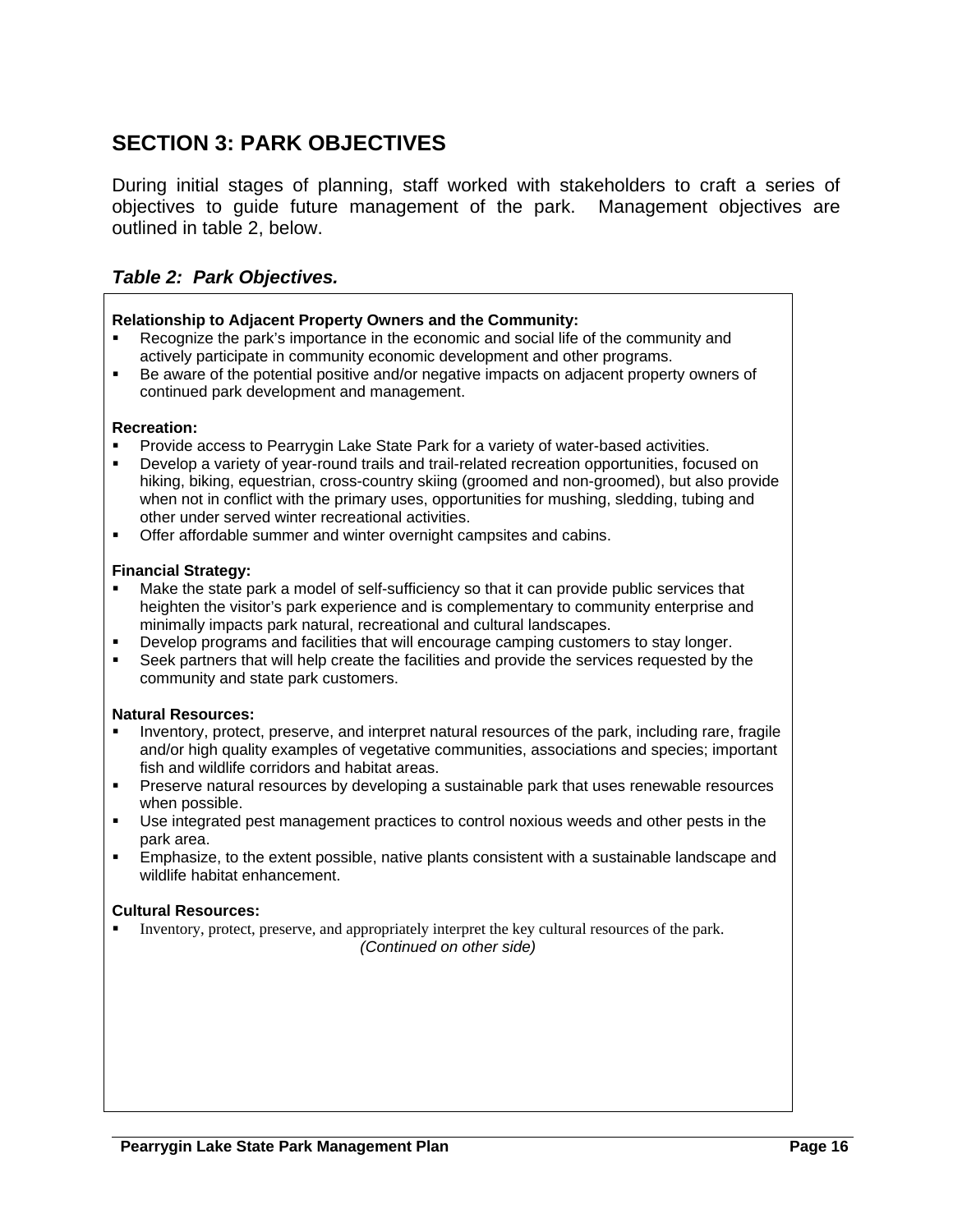# **Pearrygin Lake State Park Management Objectives (Continued)**

#### **Park Boundary:**

- **Participate in the land conservation effort with other community groups to protect the natural** view of the Pearrygin Lake Basin for our park visitors so that people recreating there may have a quality experience.
- **IDENTIFY A LONG-TERM** boundary and property management plan that establishes priorities for land acquisition, surplus, easements, and a variety of cooperative management approaches with nearby resource managers and park neighbors so that park visitors may have a quality experience.

#### **Park Facilities:**

- Draft an achievable plan for ongoing maintenance of the existing park facilities and development and maintenance of the proposed facilities.
- Create a park facility that is compatible with the site and community and establishes high standards for facilities, programs and customer service.

#### **Customer Service**

**Provide appropriate staffing so that customers are satisfied with the level of agency and** concessionaire service.

March 30, 2006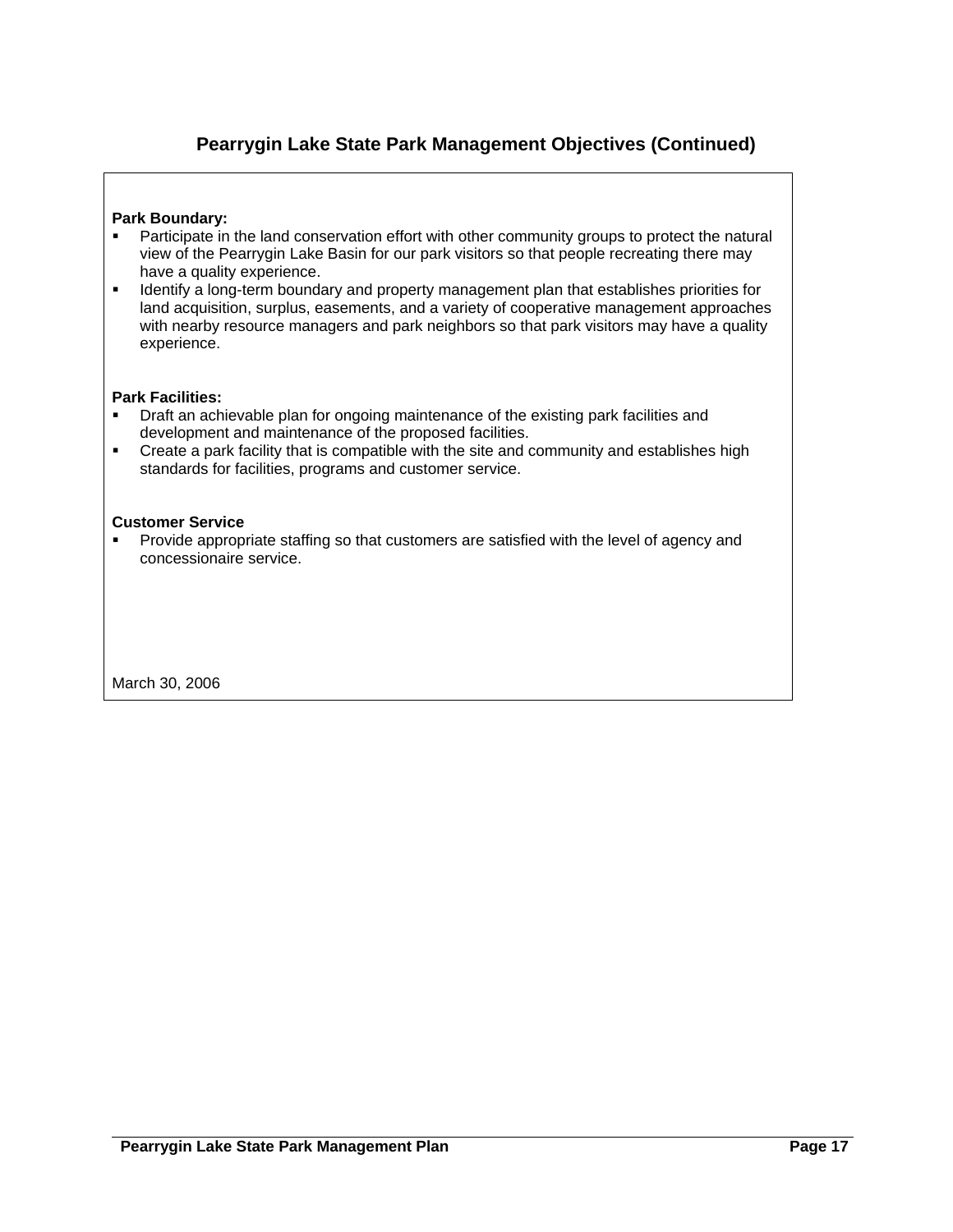# <span id="page-17-0"></span>**SECTION 4: LONG-TERM BOUNDARY AND PARK LAND CLASSIFICATIONS**



### Long-Term Boundary

How big Pearrygin Lake State Park should be was an important issue for the community. It turned out to be one of the most hotly discussed topics at the workshops and in the local paper.

Staff began the process by considering land acquisitions that were approved by the Commission. Those purchases included the Yockey Property on the west side of Pearrygin Lake State Park and the Court property south of Pearrygin Lake State Park.

Staff next used mapping technology to approximate the view area based on a line that went down the middle of Pearrygin Lake south through the Court property.

Staff felt it was important to ensure that landowners affected by the possible long-term boundary were notified, and individual letters were sent to them.

The planning team looked at several alternatives, including a *long-term* boundary only as large as the existing state park and the property acquisitions already in progress. The team proposed a *long-term* boundary defined by Bear Creek Road on the north, south and east, and on the west, by a line approximating the "military crest" of Studhorse Mountain. A two hundred foot corridor from the East Chewuch Road to the Pearrygin Lake State Park entrance is included to enhance the visitor experience as they approach the state park. The *long-term* boundary does not extend south of the Bear Creek Road, because of recent conservation easements that adequately protect the land view area.

The team's recommended *long-term* boundary (see figure 2 below) assumes that maintaining large tracts of land in State Parks' ownership furthers both the conservation and recreation mission of the park.

In the case of Pearrygin Lake State Park, members of the community saw the benefits of a larger state park.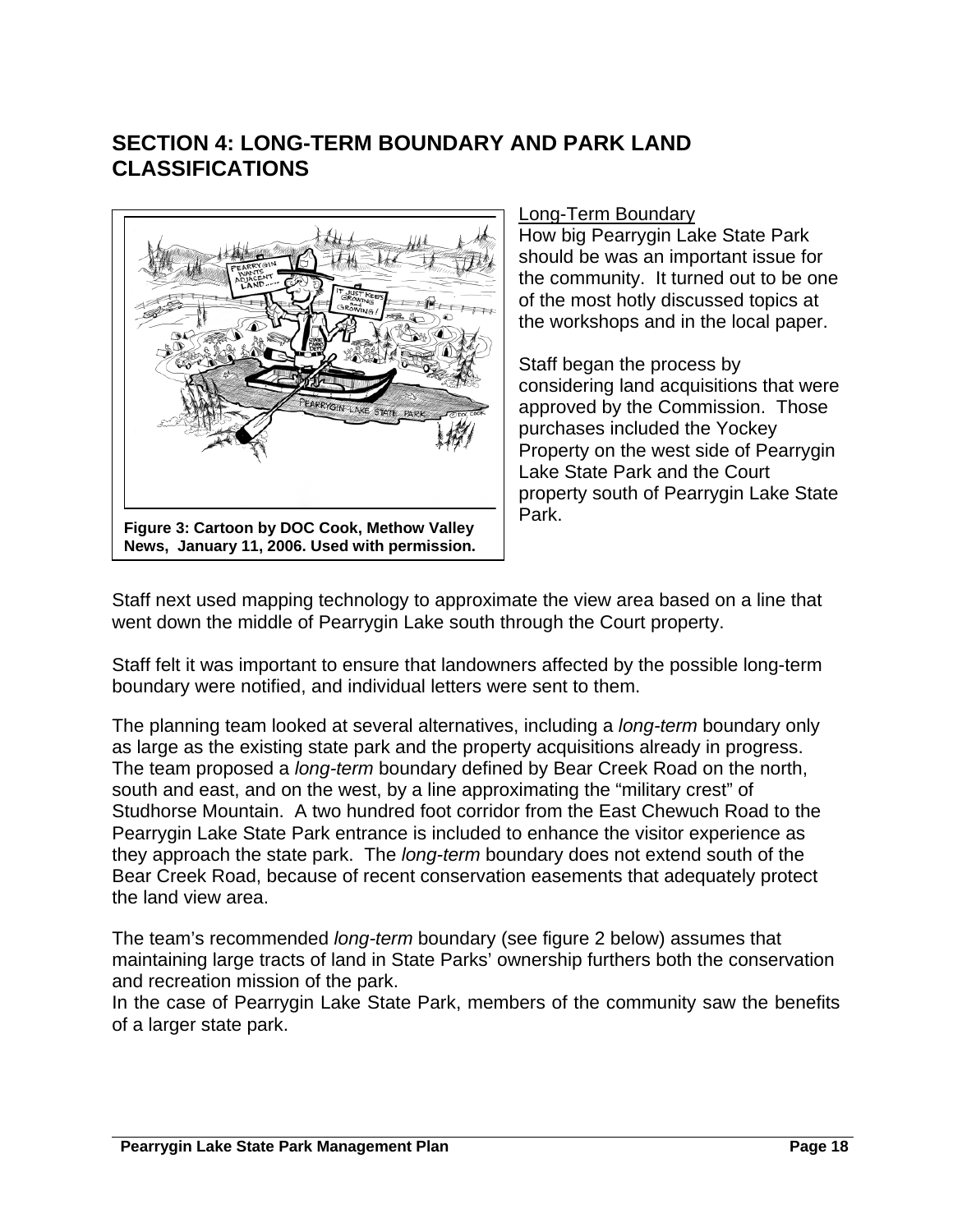Advantages of recommended long-term boundary:

- **Protects the park visitor's experience by managing development around Pearrygin** Lake State Park.
- **Provides a land base that would allow significant recreational opportunities while** preserving natural and cultural resources.
- **Separates the state land by types of use. The state lands on one side of Bear Creek** Road would be managed by the Washington Department of Wildlife (WDFW) and on the other side it would be managed by State Parks[1](#page-18-0). Please note that only preliminary discussions have occurred between the two state agencies and inclusion of WDFW managed land within the long-term boundary does not indicate concurrence by WDFW.

 $\overline{\phantom{a}}$ 

<span id="page-18-0"></span> $1$  The exception would be the boat launch area, which would remain under the management of Washington State Department of Fish and Wildlife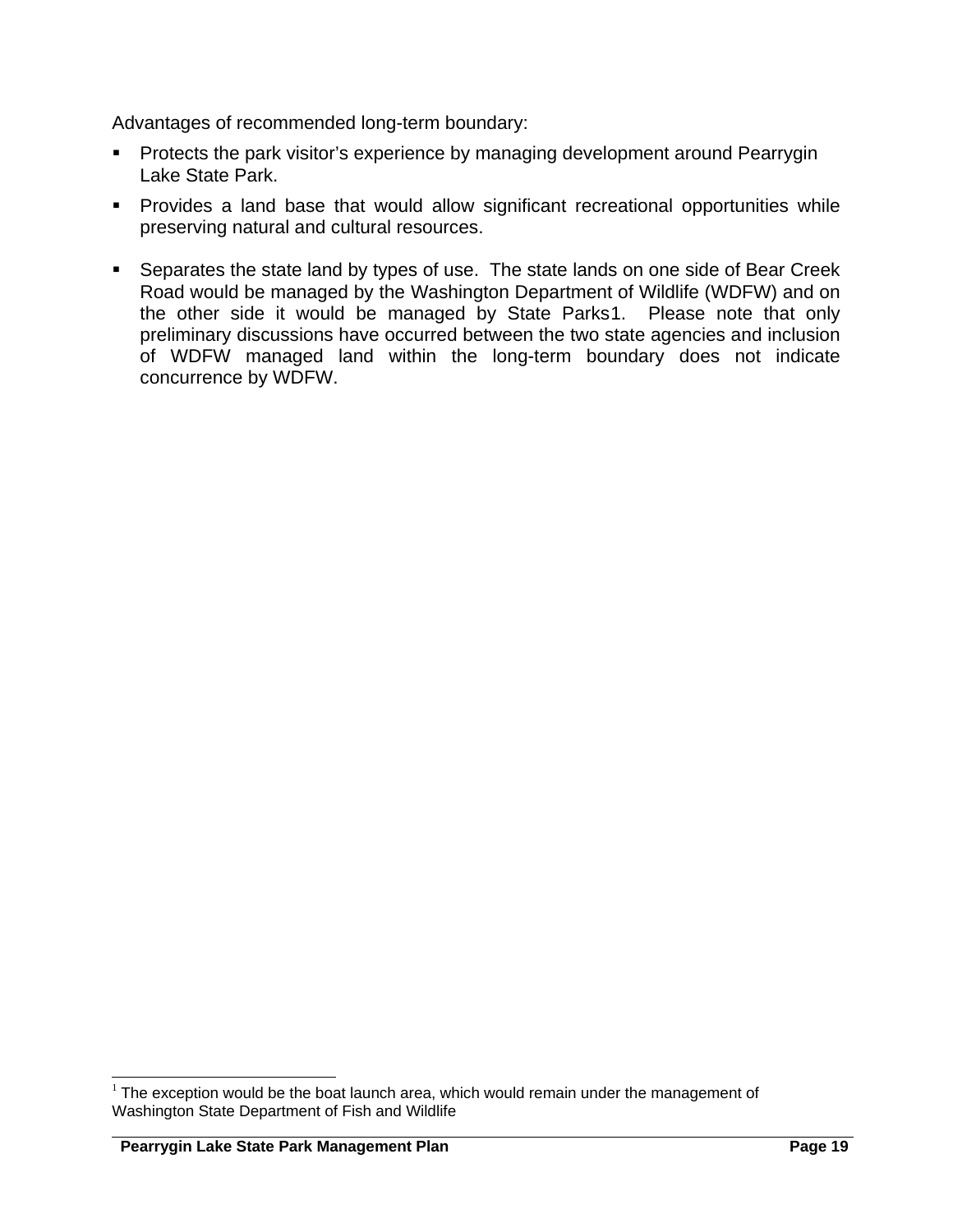# Longterm Boundary Bordered by Bear Creek Road and a line approximating the view area on the west

<span id="page-19-0"></span>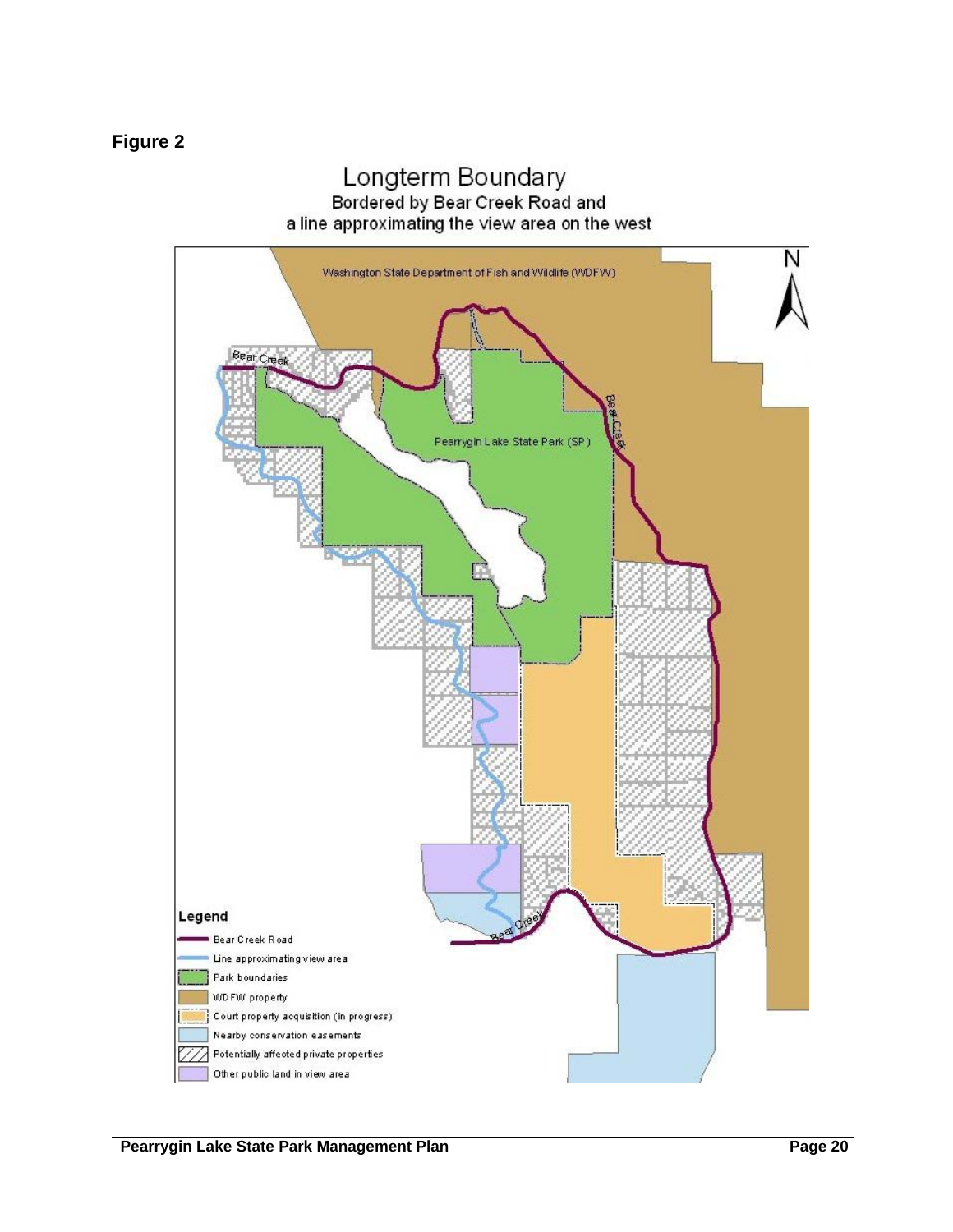### Land Classification

Within the *long-term* boundary, staff developed recommendation for classifications. Land classification is like internal zoning for the park (see Appendix A) and is regulated by WAC 352-16-020, which reads:

*State park areas are of state-wide natural, cultural, and/or recreational significance and/or outstanding scenic beauty. They provide varied facilities serving low-intensity, medium intensity, and high intensity outdoor recreation activities, areas reserved for preservation, scientific research, education, public assembly, and/or environmental interpretation, and support facilities.* 

The Commission adopted the a land classification for Pearrygin Lake State Park that is a combination of Recreational (red,) Resource Recreation (blue) and Natural (orange) Areas . The lighter shades of blue, red and orange indicate that the property is not currently owned by State Parks, but is in the long-term boundary.

These land classifications provide for mule deer priority habitat on the east side of the long-term boundary and a buffer of low-intensity uses along the boundary of the property. Natural Areas are designated around wetlands and intact ecosystems.

An additional recreational area will be added to the northwest area of the state park when the equestrian facility is located.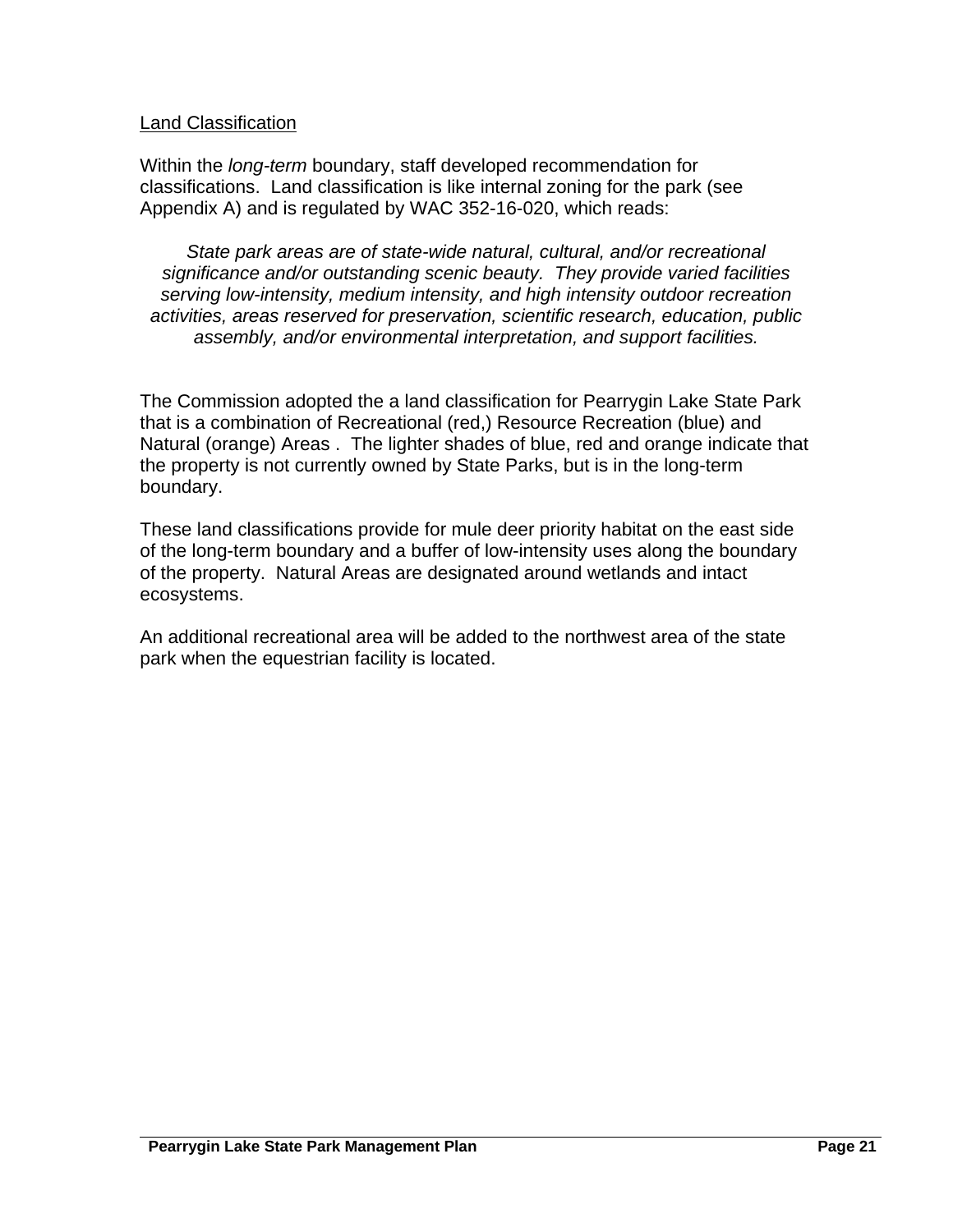

<span id="page-21-0"></span>**Figure 3: Pearrgyin Lake State Park Land Classification and Long-Term Boundary Map.**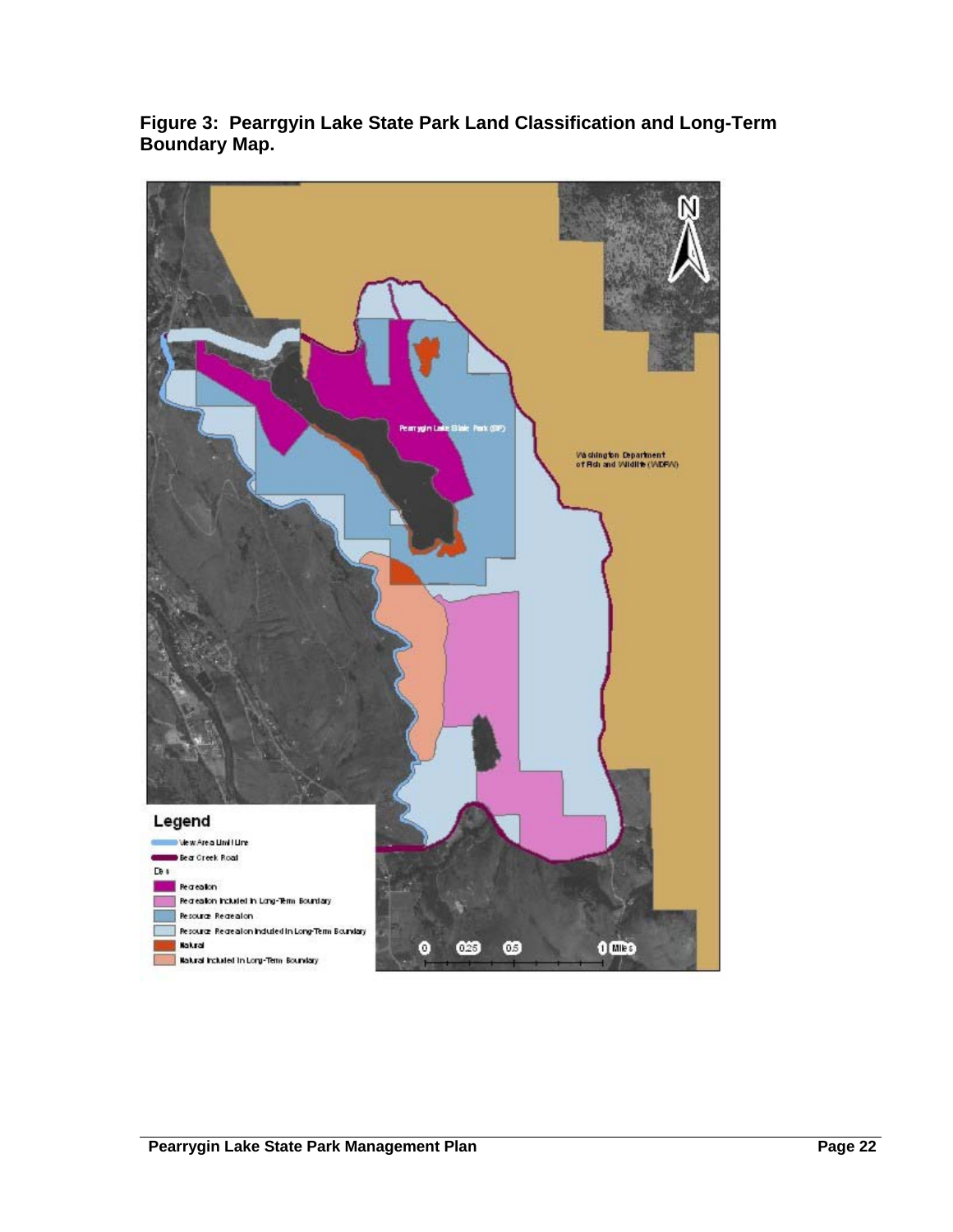# <span id="page-22-0"></span>**SECTION 5: PARK ISSUES AND MANAGEMENT APPROACHES**

This section of the document outlines the main natural, cultural, and recreation / facility resource issues identified by the public and staff during the CAMP and master planning processes, and suggested management approaches to address them (see Tables below). As in any real world situation, some issues do not neatly fit into any one of these three categories, while others may span more than one. Some license has been taken for the sake of consistent presentation. Addressing these issues will in almost all cases involve Park staff working with Regional Stewardship, Environmental, and Planning staff. Additional stakeholder involvement is also anticipated, and may include (but not be limited to): HQ service centers, sister natural resources agencies (including the Department of Natural Resources, Washington Department of Fish and Wildlife, Washington Department of Ecology, Office of Archeology and Historic Preservation), local government institutions (weed control boards, permitting), non-profit organizations (Washington Native Plant Society, The Nature Conservancy, Audubon), the Tribes, institutions of higher education, and adjacent land-owners and interested citizens. All management actions will be consistent with the laws and policies<sup>[2](#page-22-0)</sup> governing the agency, in addition to all federal, state, and local regulations. As the issues and their management approaches are addressed in the future, associated materials (e.g., inventories, plans, monitoring records) will be added as appendices to this document.

 2 Specifically, for natural resources: Protecting Washington State Parks' Natural Resources - A Comprehensive Natural Resource Management Policy (Commission Agenda Item F-11, December 2004); and for cultural resources: Cultural Resources Management Policy (Commission Agenda Item E-1, October 1998 + three amendments).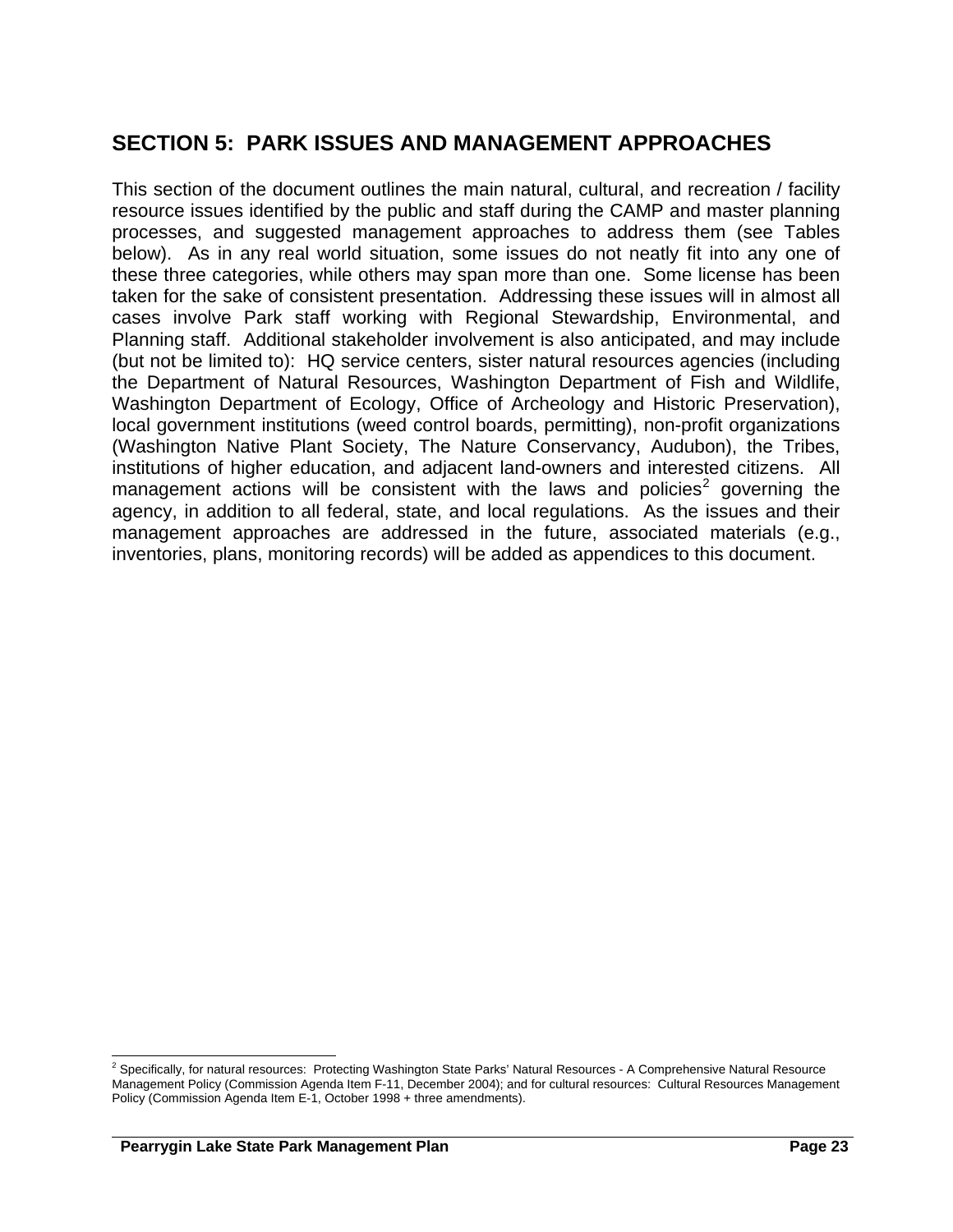### <span id="page-23-0"></span>**Park Management Issues**

The tables below are a listing of park management issues identified through the public planning process for Pearrygin Lake State Park. This information will ultimately form the basis of the park's management plan, but should be considered preliminary at this time.

Readers should note that the sum of all of the management approaches represents a significant staff workload and may also create very high expectations among agency staff and park stakeholders. Clearly, completing or even beginning all approaches in the short-term is not feasible with existing resources. This plan should be seen as a "to do" list where items will be prioritized as staff and financial resources permit.

| <b>Natural Resources</b>                                          |                                                                                                                                                                                                                                                                                                                                                                                                                                                                                                                                                                                                                                                                                                                                                                                                                                                                                                    |  |  |  |
|-------------------------------------------------------------------|----------------------------------------------------------------------------------------------------------------------------------------------------------------------------------------------------------------------------------------------------------------------------------------------------------------------------------------------------------------------------------------------------------------------------------------------------------------------------------------------------------------------------------------------------------------------------------------------------------------------------------------------------------------------------------------------------------------------------------------------------------------------------------------------------------------------------------------------------------------------------------------------------|--|--|--|
| <b>Issue</b>                                                      | <b>Management Recommendations</b>                                                                                                                                                                                                                                                                                                                                                                                                                                                                                                                                                                                                                                                                                                                                                                                                                                                                  |  |  |  |
| Fire prevention<br>preparedness                                   | Review the current state park fire plans and update those plans to include new<br>property acquisitions.                                                                                                                                                                                                                                                                                                                                                                                                                                                                                                                                                                                                                                                                                                                                                                                           |  |  |  |
| Improvement of<br>water quality                                   | Cooperate with agencies that monitor water quality, and when a problem is<br>identified, work to find a solution. This issue had to do with a complaint about boats<br>leaking petroleum products in the lake. Boat management on the lake is the<br>jurisdiction of Okanogan County. A search of water quality data from the Department<br>of Ecology found no water quality problems for Pearrygin Lake.                                                                                                                                                                                                                                                                                                                                                                                                                                                                                         |  |  |  |
| Inventory of<br>natural plant<br>and animal<br>communities        | Complete an inventory of plant and animal communities in the state park.                                                                                                                                                                                                                                                                                                                                                                                                                                                                                                                                                                                                                                                                                                                                                                                                                           |  |  |  |
| Land<br>Classification                                            | Properties within the long-term boundary would be classified as Resource<br>Recreation Areas, except for the following:<br><b>Natural Areas:</b><br>Wetland on the south end of the lake<br>٠<br>Aspen forest southeast of Pearrygin Lake and on the west edge of the long-<br>٠<br>term boundary<br>Wetland area near the entrance road to the east developed area<br><b>Recreation Areas:</b><br>East side of the lake:<br>the west developed area, including most of the recent acquisitions ( <i>i.e.</i> ,<br>O<br>former Derry Resort and the alfalfa field)<br>the east developed area, including the campground, day-use areas and<br>$\circ$<br>boat launch<br>The existing golf course area with room for a nine-hole expansion<br>٠<br>West side of the lake in a tree covered area near the proposed trailhead<br>٠<br>A yet to be determined location for an equestrian facility<br>٠ |  |  |  |
| Maintenance of<br>existing<br>vegetation in<br>the<br>campgrounds | See "Planting grass, trees and shrubs at the west developed area." At the east<br>developed area, some vegetation may be replaced by more drought resistant<br>varieties, but most of the existing vegetation would be retained.                                                                                                                                                                                                                                                                                                                                                                                                                                                                                                                                                                                                                                                                   |  |  |  |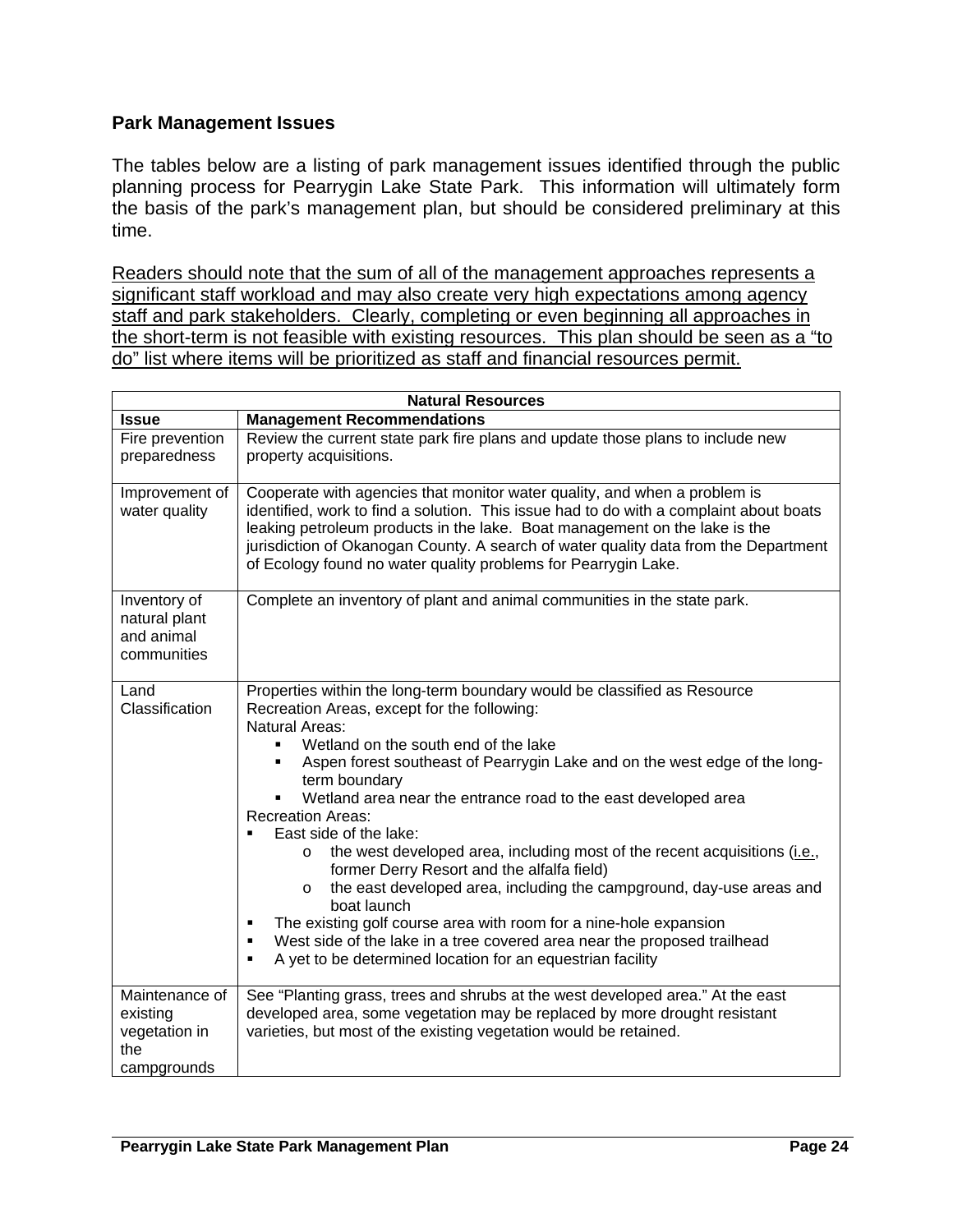|                                                                         | <b>Natural Resources</b>                                                                                                                                                                                                                                                                                                                                                                                                                                                                                                                                                                                                                                                                                                                                                                                                                                                                                                                                                                                                                                                |
|-------------------------------------------------------------------------|-------------------------------------------------------------------------------------------------------------------------------------------------------------------------------------------------------------------------------------------------------------------------------------------------------------------------------------------------------------------------------------------------------------------------------------------------------------------------------------------------------------------------------------------------------------------------------------------------------------------------------------------------------------------------------------------------------------------------------------------------------------------------------------------------------------------------------------------------------------------------------------------------------------------------------------------------------------------------------------------------------------------------------------------------------------------------|
| <b>Issue</b>                                                            | <b>Management Recommendations</b>                                                                                                                                                                                                                                                                                                                                                                                                                                                                                                                                                                                                                                                                                                                                                                                                                                                                                                                                                                                                                                       |
| Planting grass,<br>trees and<br>shrubs at the<br>west developed<br>area | Plant drought-resistant native species appropriate to the area and its development<br>are preferred. Vegetative landscaping will be similar to east developed area.                                                                                                                                                                                                                                                                                                                                                                                                                                                                                                                                                                                                                                                                                                                                                                                                                                                                                                     |
| Protection of<br>aquatic plant<br>and animal<br>communities             | Classify wetlands on the south end of Pearrygin Lake as a Natural Area. Retain<br>most of the shoreline in its natural state, except for in the developed areas. The<br>campsites in the west developed area would be moved back from the shoreline in<br>accordance with the Okanogan County Shoreline Management Program                                                                                                                                                                                                                                                                                                                                                                                                                                                                                                                                                                                                                                                                                                                                              |
| Protection of<br>natural plant<br>and animal<br>communities             | Protect natural plant and animal communities through appropriate land classification<br>and sensitive development as discussed above in "Protection of aquatic plant and<br>animal communities" and "Protection of upland plant and animal communities."<br>Commission policies concerning natural resources apply, including:<br>03-01 Critical Areas Policy (available upon request)<br>04-01 Natural Resource Management Policy (available upon request)<br>٠                                                                                                                                                                                                                                                                                                                                                                                                                                                                                                                                                                                                        |
| Protection of<br>threatened and<br>endangered<br>species                | Protect threatened and endangered species on State Park property by first<br>identifying any known species and then developing a protection plan.                                                                                                                                                                                                                                                                                                                                                                                                                                                                                                                                                                                                                                                                                                                                                                                                                                                                                                                       |
| Sustainability in<br>the new area<br>development                        | These and other sustainability methods would be incorporated into development<br>designs and park operation, when feasible:<br>Construct using low-water toilets and sinks<br>٠<br>Continue the recycling program<br>٠<br>Expand upon electrical energy conservation features<br>٠<br>Develop fuel conservation practices<br>٠                                                                                                                                                                                                                                                                                                                                                                                                                                                                                                                                                                                                                                                                                                                                          |
| Weed<br>management of<br>the new and<br>existing<br>properties          | Complete a weed management plan based on plant inventories of the new and<br>existing properties. Incorporate the following suggestions from Okanogan County<br>into the weed management plan:<br>Treatment of the parking areas and access roads annually to reduce the<br>spread of noxious weeds in and out of the area<br>Replant disturbed soil with suitable certified grass mixture to compete with<br>٠<br>noxious weeds<br>Develop effective management practices to control noxious weeds on roads<br>٠<br>and trails<br>Request weed free forage in the equestrian facility and for three days before<br>٠<br>coming to the facility<br>Include a weed wash cleaning facility for aquatic equipment (e.g., boats and<br>٠<br>jet skis) at the boat launch.<br>Post signs to educate park users regarding noxious weeds and encourage<br>٠<br>reporting to the Okanogan County Noxious Weed Control Board<br>Research any introduced vegetation to determine whether it is invasive and<br>٠<br>all seed mixtures should be certified noxious weed-free seed. |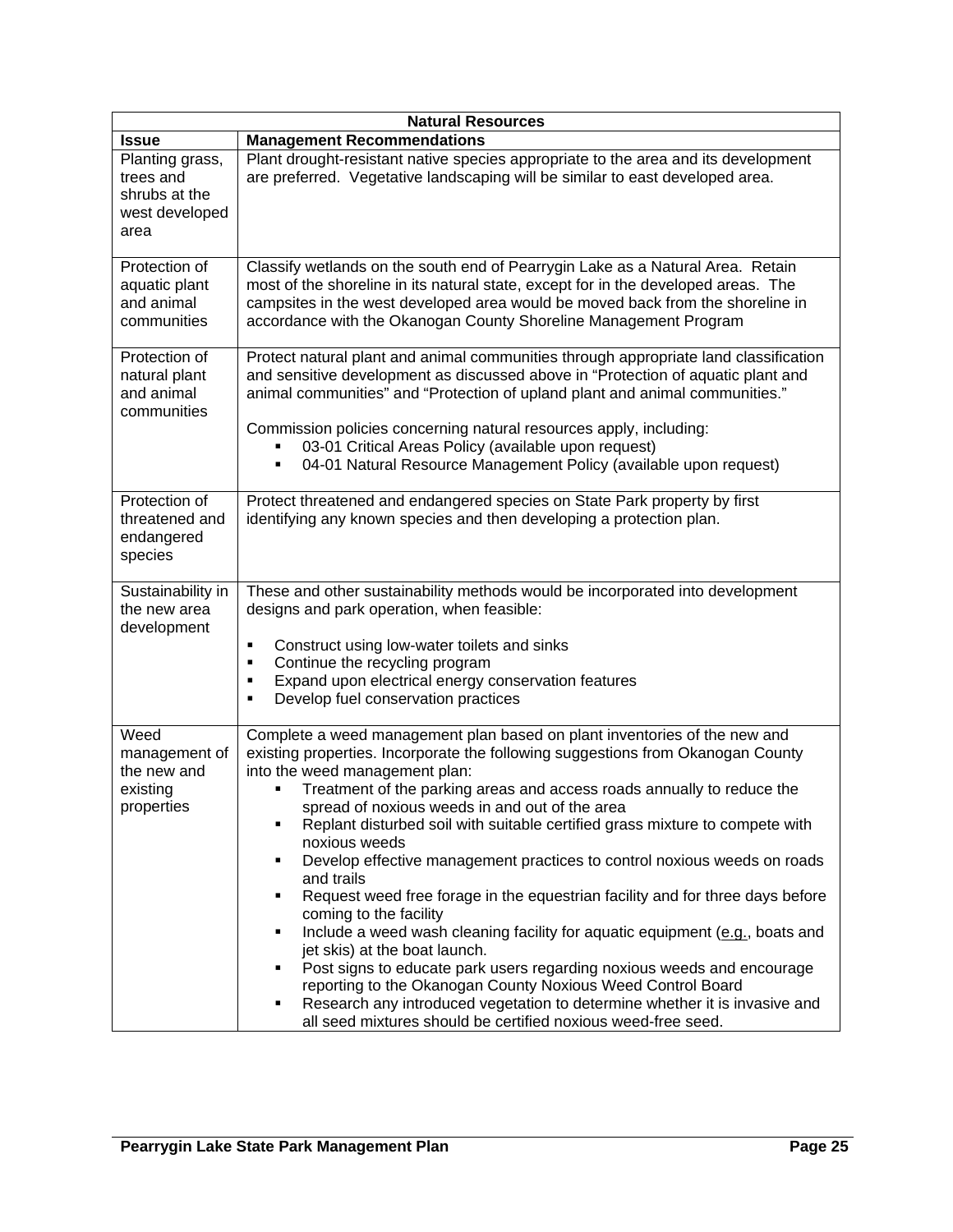| <b>Natural Resources</b>                                 |                                                                                                                                                                                                                                                                                                                                     |  |
|----------------------------------------------------------|-------------------------------------------------------------------------------------------------------------------------------------------------------------------------------------------------------------------------------------------------------------------------------------------------------------------------------------|--|
| <b>Issue</b>                                             | <b>Management Recommendations</b>                                                                                                                                                                                                                                                                                                   |  |
| Wildlife viewing<br>and<br>environmental<br>interpretive | Develop programs and bulletin boards in the state park that describe the natural<br>resources. Establish wildlife viewing opportunities and provide interpretation in<br>suitable areas, such as the south end of the lake.                                                                                                         |  |
| opportunities                                            | Work with local naturalists to establish interpretive walks and programs that would<br>help park visitors appreciate the natural resources in the state park, but also ensure<br>that those resources are not jeopardized. Enhancement of the park interpretive<br>program may be in cooperation with other businesses in the area. |  |

|                                                           | <b>Cultural Resources</b>                                                                                                                                                                                                                                                                                                                                                                                                                                                  |
|-----------------------------------------------------------|----------------------------------------------------------------------------------------------------------------------------------------------------------------------------------------------------------------------------------------------------------------------------------------------------------------------------------------------------------------------------------------------------------------------------------------------------------------------------|
| <b>Issue</b>                                              | <b>Management Recommendations</b>                                                                                                                                                                                                                                                                                                                                                                                                                                          |
| Identification<br>and protection<br>of Native<br>American | Conduct archaeological survey prior to disturbance of areas affected by<br>development. Continue to consult with Tribes that may have an interest in the<br>archaeological and traditional cultural properties in the state park.                                                                                                                                                                                                                                          |
| archaeological<br>and cultural<br>resources               | State Parks staff will follow the direction contained in the Washington State Parks<br>and Recreation Commission's Cultural Resources Policy 12-98-1.                                                                                                                                                                                                                                                                                                                      |
| Interpretation of<br>Methow Valley<br>history             | Seek information about Pearrygin Lake State Park's role in the interpretation of<br>Methow Valley history. Some of these comments had to do with what State Parks<br>would do with the Graves farmhouse on the Court Property. An interpretation plan is<br>recommended, if the property is acquired. However, most of the buildings would<br>probably be dismantled and photo documented, because they are not eligible for the<br>state and national historic registers. |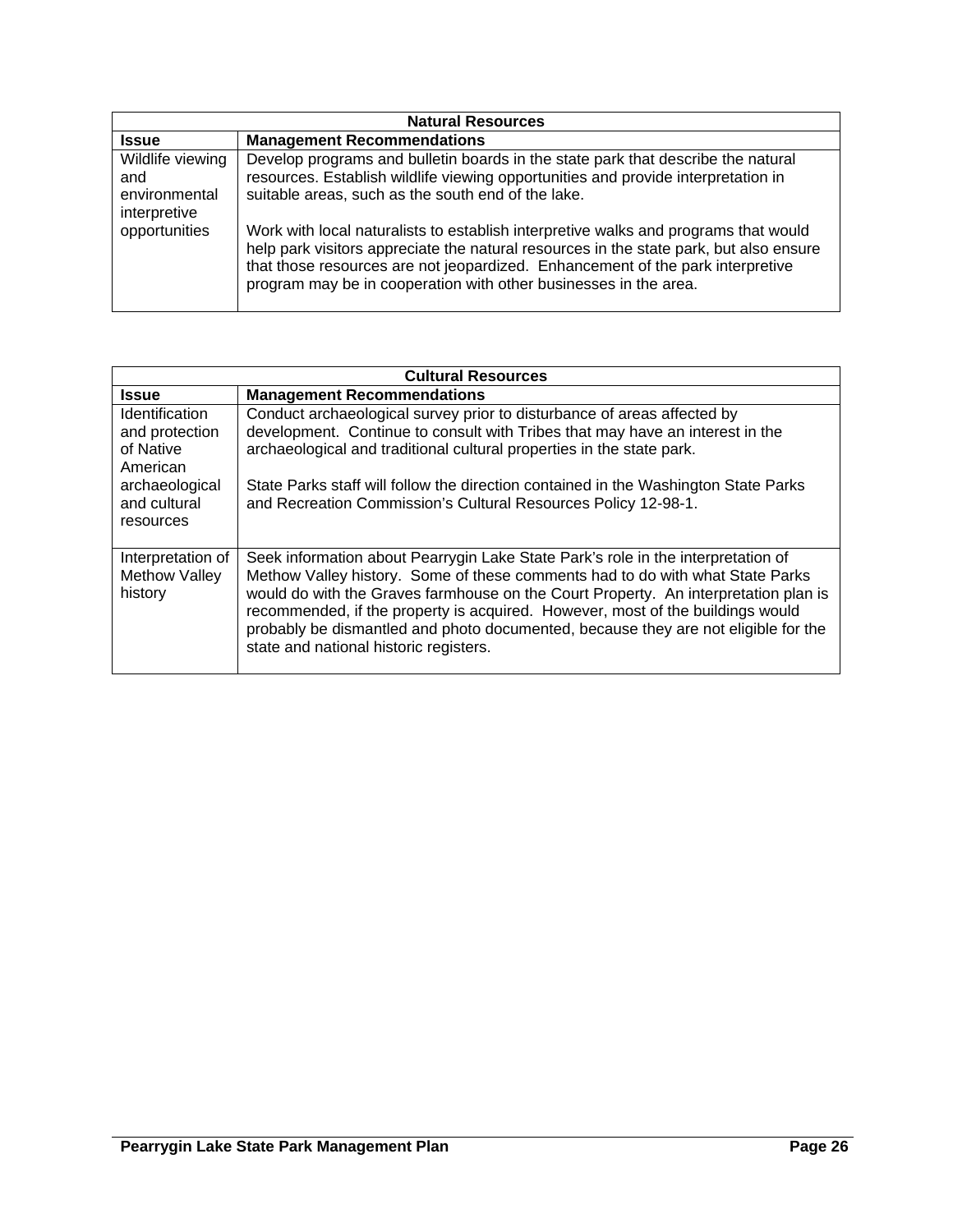| <b>Recreational Resources</b>                                                            |                                                                                                                                                                                                                                                                                                                                                                                                                                                                                                |  |  |  |  |  |  |
|------------------------------------------------------------------------------------------|------------------------------------------------------------------------------------------------------------------------------------------------------------------------------------------------------------------------------------------------------------------------------------------------------------------------------------------------------------------------------------------------------------------------------------------------------------------------------------------------|--|--|--|--|--|--|
| <b>Issue</b>                                                                             | <b>Management Recommendations</b>                                                                                                                                                                                                                                                                                                                                                                                                                                                              |  |  |  |  |  |  |
| Access of water-<br>front campsites<br>to lake                                           | Work with Okanogan County staff to clarify the Master Program for Shoreline<br>Management rules. The program restricts campgrounds within 100 feet of the lake<br>and creates a 200 foot wide Conservancy Environment.                                                                                                                                                                                                                                                                         |  |  |  |  |  |  |
| Acquisition plan<br>for protection of<br>the Bear Creek<br>corridor to Davis<br>Lake     | Acquire, seek conservation easements or otherwise seek to protect properties that<br>are not in public ownership and/or that lack conservation easements with a coalition<br>composed of the Washington Department of Fish and Wildlife (WDFW), the Methow<br>Conservancy and other interested individuals or organization.<br>The following areas would be targeted:                                                                                                                          |  |  |  |  |  |  |
|                                                                                          | Current acquisitions in progress for the Yockey and Court Properties<br>All properties between the state park and WDFW from the southeast part of<br>٠<br>Pearrygin Lake State Park west of Bear Creek Road<br>A buffer approximately 200 feet on both the north and south sides of Bear<br>٠<br>Creek Road between East Chewuch Road and Pearrygin Lake State Park<br>Public and private properties along a line that approximates the eastern<br>٠<br>"military crest" of Studhorse Mountain |  |  |  |  |  |  |
| Adding more<br>cabins and yurts                                                          | Build a combination of utility and rustic cabins in the west developed area. Yurts<br>would not be added.<br>Property view sheds are of primary importance from the state park. However, basic<br>cabins may be developed on the west side of the lake, provided that they are in the<br>tree-covered area. Vault toilets would provide sanitation for those cabins. Efforts<br>should be made to connect the cabin sites on the west side of the lake to the main<br>state park.              |  |  |  |  |  |  |
| Affect of land<br>acquisition on<br>county and local<br>government                       | Work with county and local government during acquisition planning process.<br>Develop appropriate facilities and activities that are assets to the local community<br>from government owned lands.                                                                                                                                                                                                                                                                                             |  |  |  |  |  |  |
| Balance of<br>issues from the<br>various public<br>groups                                | Listen to everyone that participates in the planning process.                                                                                                                                                                                                                                                                                                                                                                                                                                  |  |  |  |  |  |  |
| Better and more<br>showers                                                               | The bathrooms and showers would be upgraded as the west developed area is<br>redeveloped.                                                                                                                                                                                                                                                                                                                                                                                                      |  |  |  |  |  |  |
| <b>Better</b><br>enforcement of<br><b>State Parks</b><br>rules, including<br>quiet hours | Due to a desire to provide a quality experience for the visitor, a new ranger position<br>has been added to the staff.                                                                                                                                                                                                                                                                                                                                                                         |  |  |  |  |  |  |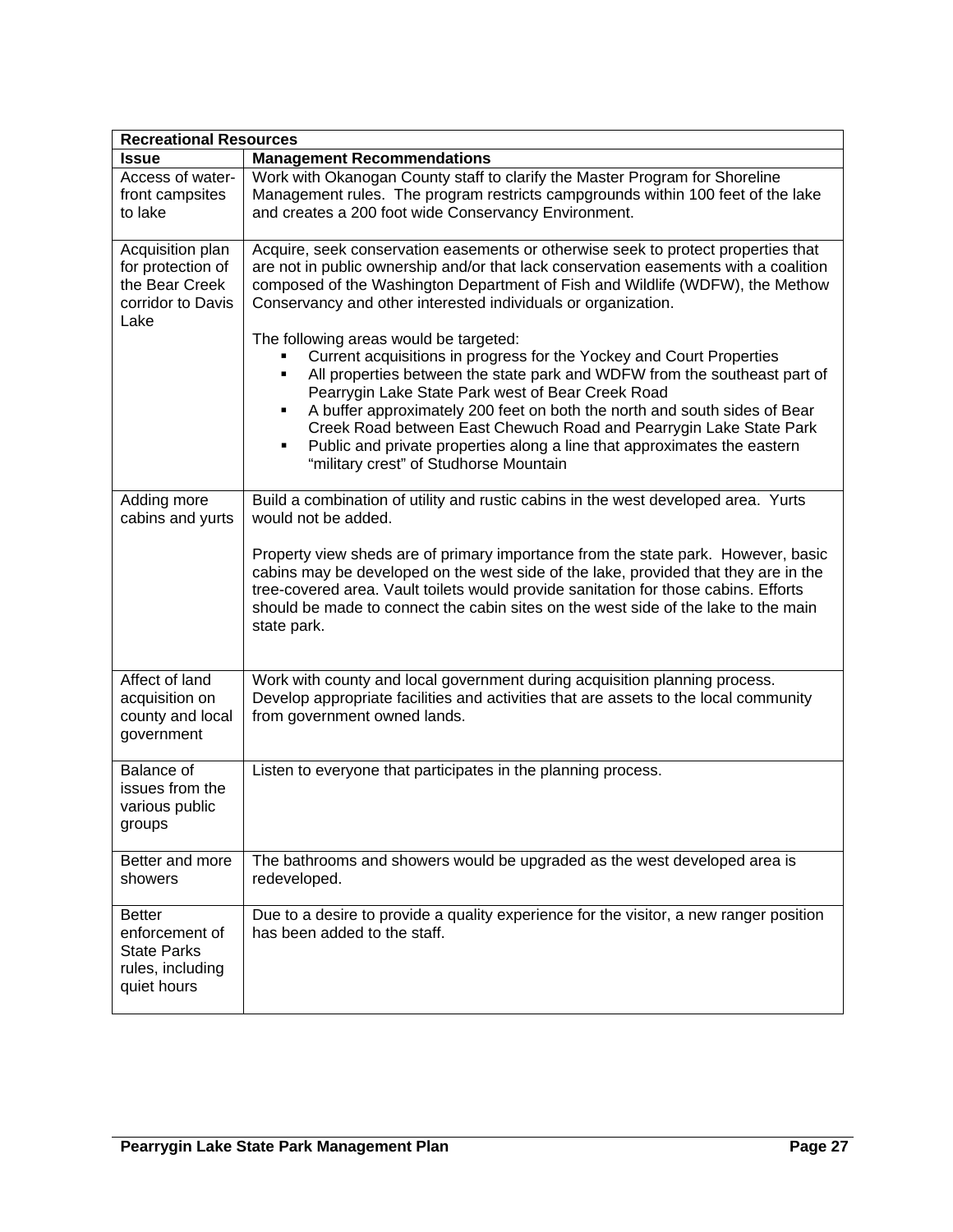<span id="page-27-0"></span>

| <b>Recreational Resources</b>                                                              |                                                                                                                                                                                                                                                                                                                                                                                                                                                                                                                                                                                                            |
|--------------------------------------------------------------------------------------------|------------------------------------------------------------------------------------------------------------------------------------------------------------------------------------------------------------------------------------------------------------------------------------------------------------------------------------------------------------------------------------------------------------------------------------------------------------------------------------------------------------------------------------------------------------------------------------------------------------|
| <b>Issue</b>                                                                               | <b>Management Recommendations</b>                                                                                                                                                                                                                                                                                                                                                                                                                                                                                                                                                                          |
| Boat<br>management on<br>the lake                                                          | Okanogan County has jurisdiction over boat use on the lake. State Parks would not<br>pursue changes to boat use regulations on the lake, but would work with others to<br>improve habitat protection along the lake and cooperate with the county<br>enforcement of regulations. State Parks would also work with the County to develop<br>a no-wake area near the relocated swim beach.                                                                                                                                                                                                                   |
| Choosing to<br>improve<br>Pearrygin Lake<br><b>State Park over</b><br>other state<br>parks | The Washington State Parks and Recreation Commission has identified the<br>Centennial 2013 Plan (http://www.parks.wa.gov/Centennial2013/) as its way to make<br>improvements at all of the state parks. In addition, the Commission recently chose<br>Pearrygin Lake State Park as one of its "Legacy" priorities.                                                                                                                                                                                                                                                                                         |
| Collaboration<br>instead of<br>competition with<br>local businesses                        | Continue to work with the local chambers of commerce and local businesses to find<br>ways to be mutually supportive. Referrals to local businesses and sensitivity to how<br>the park fits into the community would continue the already good relationship.                                                                                                                                                                                                                                                                                                                                                |
| Configuration of<br>the campsites<br>and road system                                       | The road system would be dependent upon the number and types of facilities.<br>Some conceptual drawings are available.<br>(Campsites are discussed in "Number, location and type of campsites and cabins                                                                                                                                                                                                                                                                                                                                                                                                   |
|                                                                                            | below.)                                                                                                                                                                                                                                                                                                                                                                                                                                                                                                                                                                                                    |
| Connecting the<br>state park to<br>other trails                                            | Support and actively plan with partners a regional trail system that connects to trails<br>within the state park, where natural and cultural resources are not adversely<br>impacted. Examples of a regional trail system would include:<br>Trails on Washington Department of Fish and Wildlife (WDFW) property<br>The Okanogan County Trail Plan<br>Connection(s) to Winthrop                                                                                                                                                                                                                            |
| Connecting the<br>state park to<br>Winthrop                                                | See "Connecting the state park to other trails"                                                                                                                                                                                                                                                                                                                                                                                                                                                                                                                                                            |
| Construct an<br>equestrian<br>facility                                                     | There are several sites under consideration for an equestrian facility. The planning<br>team recommends that the choice of a 5-10 acre site for the equestrian facility be<br>postponed until:<br>An environmental impact assessment is completed on each of the potential<br>equestrian facility sites.<br>An agreement is reached on the location of the trail system on nearby public<br>٠<br>lands.<br>State Parks will continue to work with trail advocates, Okanogan County,<br>Washington State Department of Fish and Wildlife, the USDA Forest Service and<br>others to develop the trails plan. |
| Contribution of<br>the state park to<br>the community                                      | The state park contributes significantly to local economies throughout the state. <sup>3</sup>                                                                                                                                                                                                                                                                                                                                                                                                                                                                                                             |

 $3$  Runyan, Dean Associates, "Economic Impacts of Visitors to Washington State Parks," June 2002.

 $\overline{\phantom{a}}$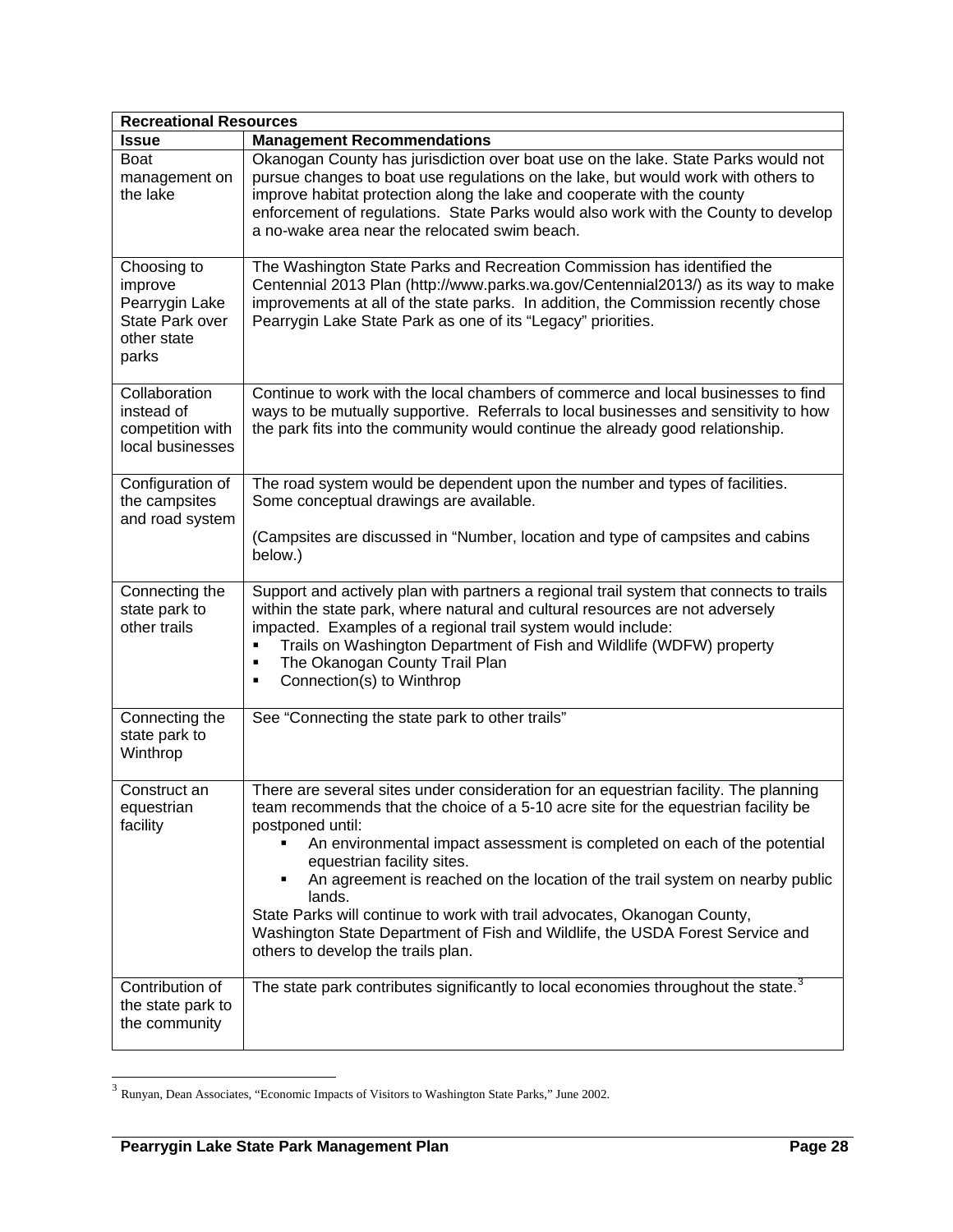|                                                                                                     | <b>Recreational Resources</b>                                                                                                                                                                                                                                                                                                                                         |  |  |  |  |  |  |  |
|-----------------------------------------------------------------------------------------------------|-----------------------------------------------------------------------------------------------------------------------------------------------------------------------------------------------------------------------------------------------------------------------------------------------------------------------------------------------------------------------|--|--|--|--|--|--|--|
| <b>Issue</b>                                                                                        | <b>Management Recommendations</b>                                                                                                                                                                                                                                                                                                                                     |  |  |  |  |  |  |  |
| Control the<br>hornets                                                                              | Park staff spray hornet nests as they are located. Hornet traps are already in use.                                                                                                                                                                                                                                                                                   |  |  |  |  |  |  |  |
| Cooperative<br>management<br>with the<br>Washington<br>Department of<br>Fish and Wildlife<br>(WDFW) | Continue to meet regularly with local WDFW staff to discuss management issues,<br>such as maintenance of the pump house and hunting season operations.                                                                                                                                                                                                                |  |  |  |  |  |  |  |
| Create a design<br>standard for the<br>state park                                                   | Develop design standard for this park.                                                                                                                                                                                                                                                                                                                                |  |  |  |  |  |  |  |
| Creating access<br>points to new<br>state parks<br>property                                         | Provide access to new state park property through a trail system with additional<br>parking areas, where needed.                                                                                                                                                                                                                                                      |  |  |  |  |  |  |  |
| Creation of a<br>construction<br>budget and<br>timeline                                             | Create budget documents as part of the public works projects that come from an<br>approved long-term plan. At the November 2005 meeting of the Washington State<br>Parks and Recreation Commission Pearrygin Lake State Parks was designated the<br>"legacy" priorities in the Centennial 2013 Plan<br>(http://www.parks.wa.gov/commtg.asp.)                          |  |  |  |  |  |  |  |
| Developing<br>moorage on the<br>lake                                                                | Develop short term overnight moorage for park visitors. The moorage would be<br>rented on a daily or weekly basis. Space for fishing would be included.<br>The development of moorage would depend upon the results of a business plan,<br>Okanogan County Master Program for Shoreline Management determinations and<br>environmental review by regulatory agencies. |  |  |  |  |  |  |  |
| Development of<br>a single<br>entrance road                                                         | Develop a single entrance to the state park at the west developed area and a<br>welcome center so that visitors can be greeted when they arrive and would know<br>how to reach park staff.                                                                                                                                                                            |  |  |  |  |  |  |  |
| Dry storage of<br>boats                                                                             | No dry boat storage.                                                                                                                                                                                                                                                                                                                                                  |  |  |  |  |  |  |  |
| Eliminate the<br>parking fee                                                                        | The fee was eliminated by the Washington State Legislature. For more information,<br>please see http://www.parks.wa.gov/public.asp                                                                                                                                                                                                                                    |  |  |  |  |  |  |  |
| Events at the<br>state park                                                                         | Develop an outdoor stage and work with the Methow Arts Alliance and other<br>organization to encourage events including those that promote diversity.                                                                                                                                                                                                                 |  |  |  |  |  |  |  |
| Fishing on the<br>lake, including<br>fishing docks                                                  | The moorage dock in the west developed area would be also used as a fishing dock<br>on the lake.<br>Construction of a moorage dock would depend upon additional analysis on the<br>impact to other forms of recreation, the Okanogan County Master Program for<br>Shoreline Management determinations and the environmental review by regulatory<br>agencies.         |  |  |  |  |  |  |  |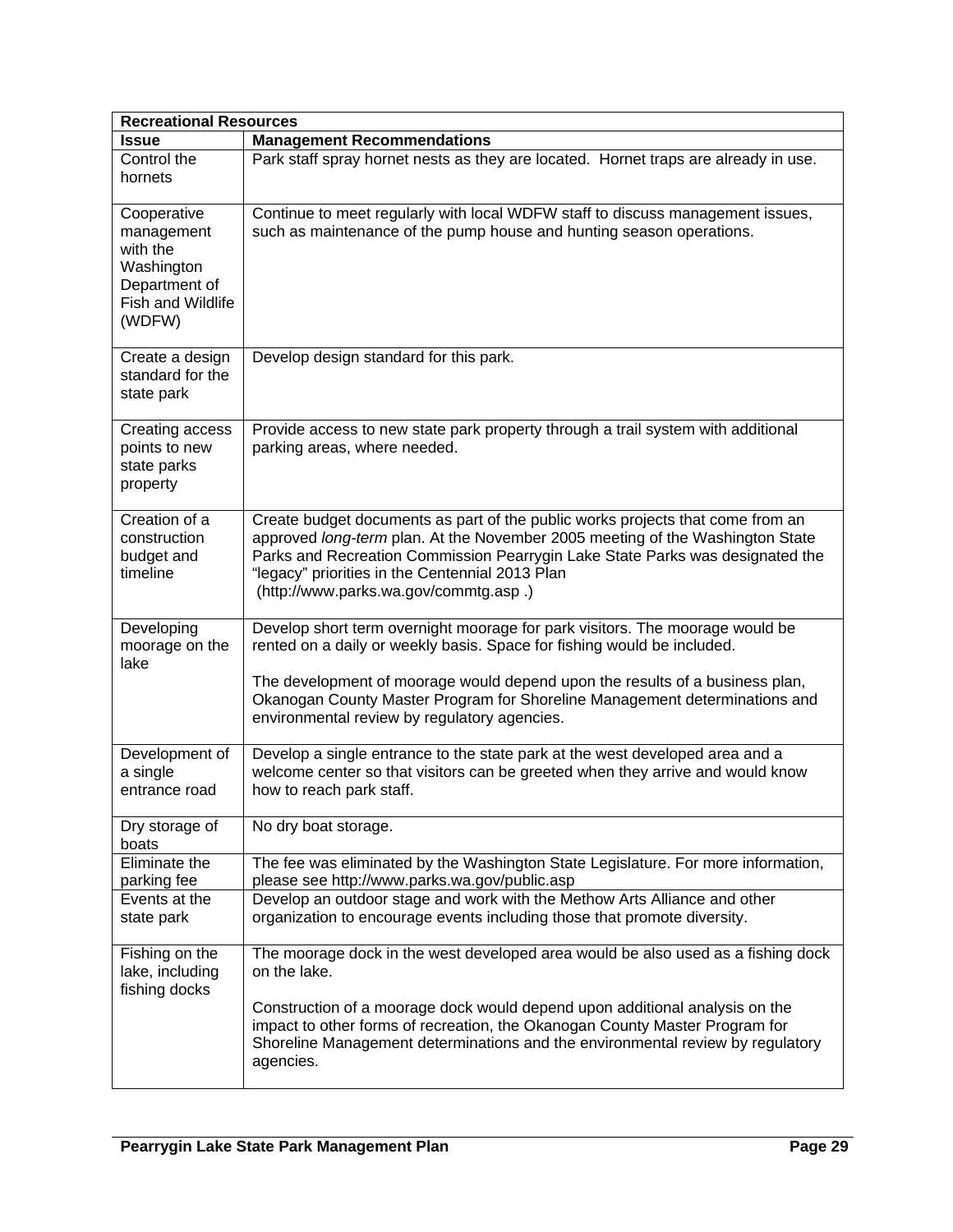| <b>Recreational Resources</b>                                                                                            |                                                                                                                                                                                                                                                                                                                                                                                       |  |  |  |  |
|--------------------------------------------------------------------------------------------------------------------------|---------------------------------------------------------------------------------------------------------------------------------------------------------------------------------------------------------------------------------------------------------------------------------------------------------------------------------------------------------------------------------------|--|--|--|--|
| Issue                                                                                                                    | <b>Management Recommendations</b>                                                                                                                                                                                                                                                                                                                                                     |  |  |  |  |
| Foundation or<br>Friends of<br>Pearrygin State<br>Park group to<br>collect<br>donations to<br>help improve<br>facilities | Develop a foundation or a Friends of Pearrygin Lake State Park group to help<br>implement the plan as approved by the Washington State Parks and Recreation<br>Commission. Partnerships are a central theme in the Commission's Centennial<br>2013 Plan. Similar groups in other state parks have helped make improvements<br>and they would be welcome at Pearrygin Lake State Park. |  |  |  |  |
| Four season<br>park open to<br>public                                                                                    | One of State Parks management objectives is to create a state park that would be<br>available to the public on a year-around basis.                                                                                                                                                                                                                                                   |  |  |  |  |
| <b>Golf Course</b><br>management<br>and<br>development                                                                   | The staff recommendation is that the golf course would be expanded, if a private<br>operator can be found that will finance the project. Until that time, the nine-hole golf<br>course would remain open through an agreement with a private operator for an<br>indefinite period. State Parks would limit its investment to maintenance projects and<br>not make major improvements. |  |  |  |  |
| Improvement of<br>the central<br>reservations<br>system                                                                  | Work with the central reservation system to make sure that park visitors have<br>adequate information about the camping facilities.                                                                                                                                                                                                                                                   |  |  |  |  |
| Improvement of<br>utilities and<br>facilities at the<br>existing<br>campsites                                            | Upgrade tired facilities as part of future capital projects.                                                                                                                                                                                                                                                                                                                          |  |  |  |  |
| Increase privacy<br>around<br>campsites                                                                                  | Review campsites that were identified as having privacy problems because trails<br>that are too close and insufficient screening. Improve privacy at those campsites.                                                                                                                                                                                                                 |  |  |  |  |
| Increase the<br>number of waste<br>receptacles or<br>move them to<br>be more<br>convenient                               | Review the park visitor complaints about waste receptacles to determine whether a<br>certain area needs additional receptacles.                                                                                                                                                                                                                                                       |  |  |  |  |
| Lake level affect<br>on recreation                                                                                       | Advocate for the current lake level. The campgrounds and other facilities are on<br>land that is flat and at the same relative elevation as the lake, raising the lake level<br>to increase irrigation capacity would eliminate many of the existing campsites and<br>adversely affect potential trails.                                                                              |  |  |  |  |
| Location and<br>number of boat<br>launches                                                                               | Eliminate existing boat launch currently located at the West developed area.<br>Retain existing boat launch with necessary improvements.                                                                                                                                                                                                                                              |  |  |  |  |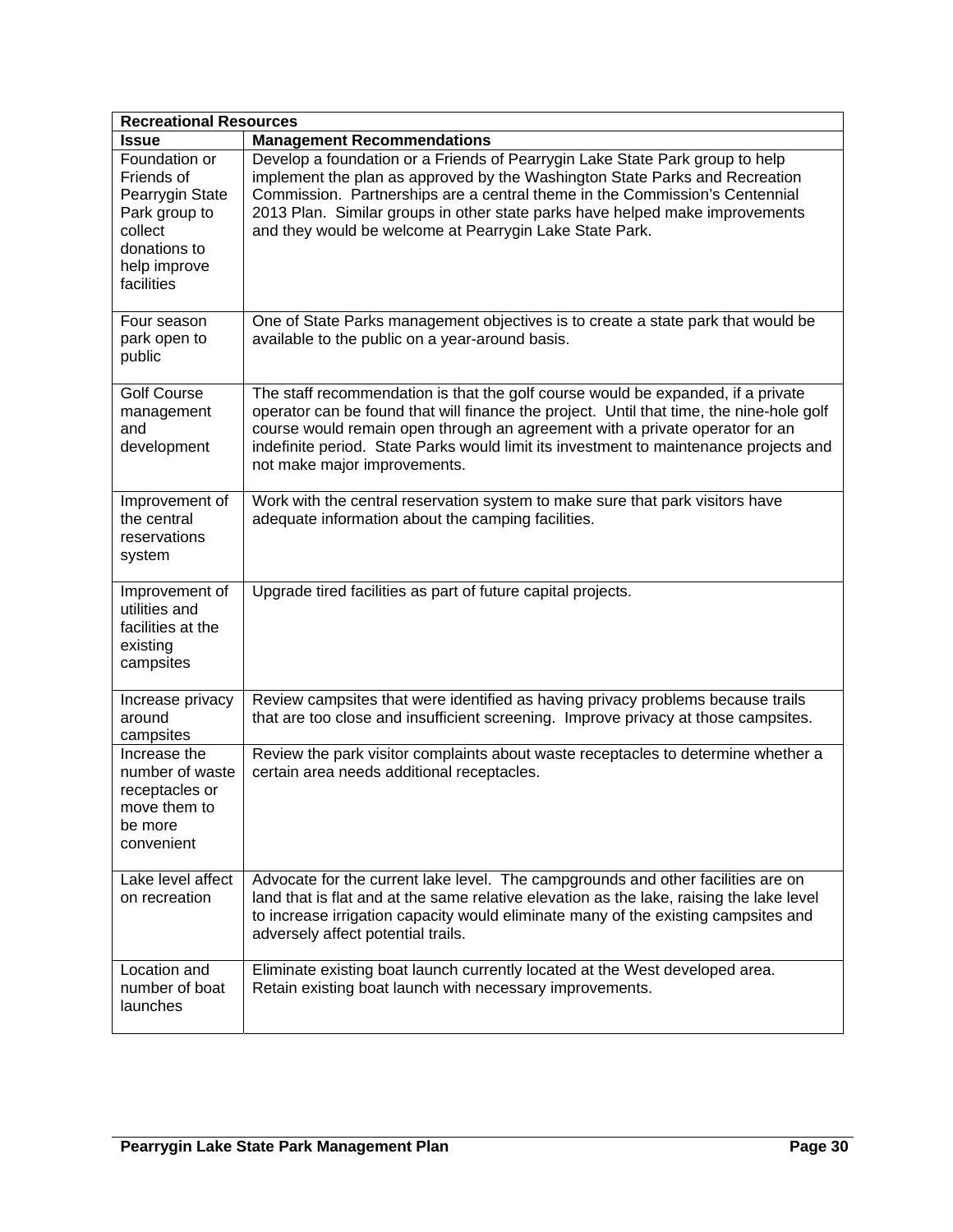| <b>Recreational Resources</b>                                                                                     |                                                                                                                                                                                                                                                                                                              |
|-------------------------------------------------------------------------------------------------------------------|--------------------------------------------------------------------------------------------------------------------------------------------------------------------------------------------------------------------------------------------------------------------------------------------------------------|
| <b>Issue</b>                                                                                                      | <b>Management Recommendations</b>                                                                                                                                                                                                                                                                            |
| Location,<br>number and<br>configuration of<br>swimming areas                                                     | Relocate swim beaches to one central location and keep the shoreline as natural as<br>possible, reduce the impact of the boaters on the swimmers, and address the<br>erosion issue. State Parks would work with the County to designate the area as a<br>no-wake zone.                                       |
|                                                                                                                   | Research of the lake bathymetry and sediment deposition would be needed to<br>determine the appropriate location for the swim area.                                                                                                                                                                          |
| Location,<br>services and<br>development of<br>the store                                                          | Relocate the store to a central location so that it can provide additional services,<br>such as non-motorized boat rentals (e.g., canoes, paddle boats and kayaks), food<br>services and groceries for campers.                                                                                              |
| More full or<br>partial hookup<br>campsites with<br>some campsites                                                | The goal for the ratio of hook-up sites to non-hook up sites would match current<br>recreational trends which are currently 65% hook-up to 35% non-hook up campsites.<br>(Please see "Access of water-front campsites to lake" for the recommendation for                                                    |
| along the lake                                                                                                    | campsites along the lake.)                                                                                                                                                                                                                                                                                   |
| Noise reduction<br>in the state park                                                                              | Park staff would continue to enforce WAC 352.32, regarding peace and quiet within<br>the state parks.                                                                                                                                                                                                        |
| Number,<br>location and<br>type of<br>campsites and<br>cabins (see<br>"Adding more<br>cabins and yurts<br>below.) | The planning team recommends that the campground be reconfigured to allow<br>spacing and vegetation similar to the west developed area. The actual size of the<br>redeveloped campground depends upon additional studies. A combination of rustic<br>and utility cabins will be added to the developed area. |
| Off-leash area<br>for dogs                                                                                        | Maintain the current rules for dogs. The desire to have a place to walk dogs off-<br>leash is very understandable. Unfortunately, dogs off-leash sometimes causes<br>problems for wildlife and other campers.                                                                                                |
| Okanogan<br>County zoning                                                                                         | Work with Okanogan County and through the Planned Development procedure<br>(Chapter 17.19 County Code) for Pearrygin Lake State Park.                                                                                                                                                                        |
| Operation of the<br>go-kart track                                                                                 | Use the go-kart area for other recreational uses.                                                                                                                                                                                                                                                            |
| Outdoor<br>covered area for<br>washing dishes                                                                     | Review site conditions and consider options.                                                                                                                                                                                                                                                                 |
| Pet waste<br>control                                                                                              | Install pet waste scoopers in the state park.                                                                                                                                                                                                                                                                |
| Proper staffing<br>of the state park                                                                              | Balance new developments with the ability to properly maintain State Park facilities.                                                                                                                                                                                                                        |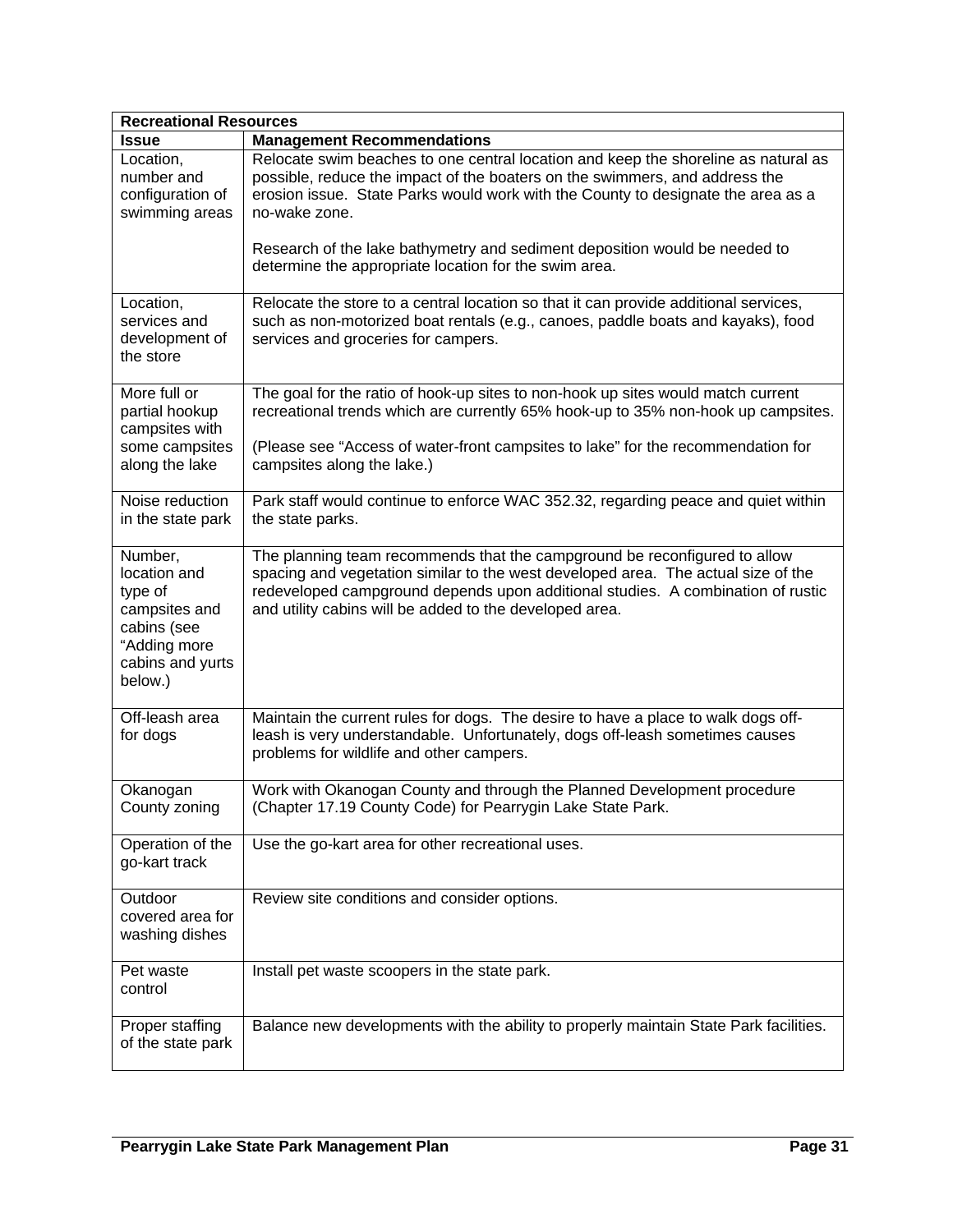| <b>Recreational Resources</b>                                                                                                                                                        |                                                                                                                                                                                                                                                                                                                                                 |
|--------------------------------------------------------------------------------------------------------------------------------------------------------------------------------------|-------------------------------------------------------------------------------------------------------------------------------------------------------------------------------------------------------------------------------------------------------------------------------------------------------------------------------------------------|
| <b>Issue</b>                                                                                                                                                                         | <b>Management Recommendations</b>                                                                                                                                                                                                                                                                                                               |
| Provide an<br>outdoor stage<br>for movies and<br>other<br>programming                                                                                                                | Construct an outdoor stage for performances, events and interpretive programs.<br>Work with the Methow Arts Alliance and other groups during the design process and<br>enlist community resources to implement the design.                                                                                                                      |
| Reduce conflict<br>between trail<br>users                                                                                                                                            | The issue was merged into "Trail management and development in the state park."                                                                                                                                                                                                                                                                 |
| Reduce light<br>pollution from<br>the state park                                                                                                                                     | Review lighting options and incorporate fixtures in the new development that direct<br>light away from the skies.                                                                                                                                                                                                                               |
| Retaining the<br>qualities of<br>Pearrygin Lake<br>State Park while<br>incorporating<br>the new<br>properties                                                                        | The west developed area would be redesigned to be more like the older part of the<br>state park.                                                                                                                                                                                                                                                |
| <b>Should State</b><br>Parks and the<br>Washington<br>Department of<br>Fish and Wildlife<br>(WDFW), make<br>boundary line<br>adjustments to<br>differentiate<br>management<br>areas? | Seek boundary line adjustments with the Washington Department of Fish and<br>Wildlife (WDFW) so that State Parks would be able to consolidate its management<br>to the west side of Bear Creek Road and WDFW would have management control of<br>the east side.<br>State Parks would not seek to obtain the WDFW boat launch on Pearrygin Lake. |
| Shuttle<br>connecting state<br>park to Winthrop                                                                                                                                      | Consider proposals to link Winthrop to Park via shuttle service.                                                                                                                                                                                                                                                                                |
| Signage in the<br>state park,<br>particularly<br>when the<br>campgrounds<br>are physically<br>separated                                                                              | Review the signage along Bear Creek Road that directs people to the west and east<br>developed areas and make improvements as needed.                                                                                                                                                                                                           |
| Tent-only<br>campsites that<br>are separate<br>from RVs                                                                                                                              | Evaluate the use and explore for areas appropriate for tent-only camping.                                                                                                                                                                                                                                                                       |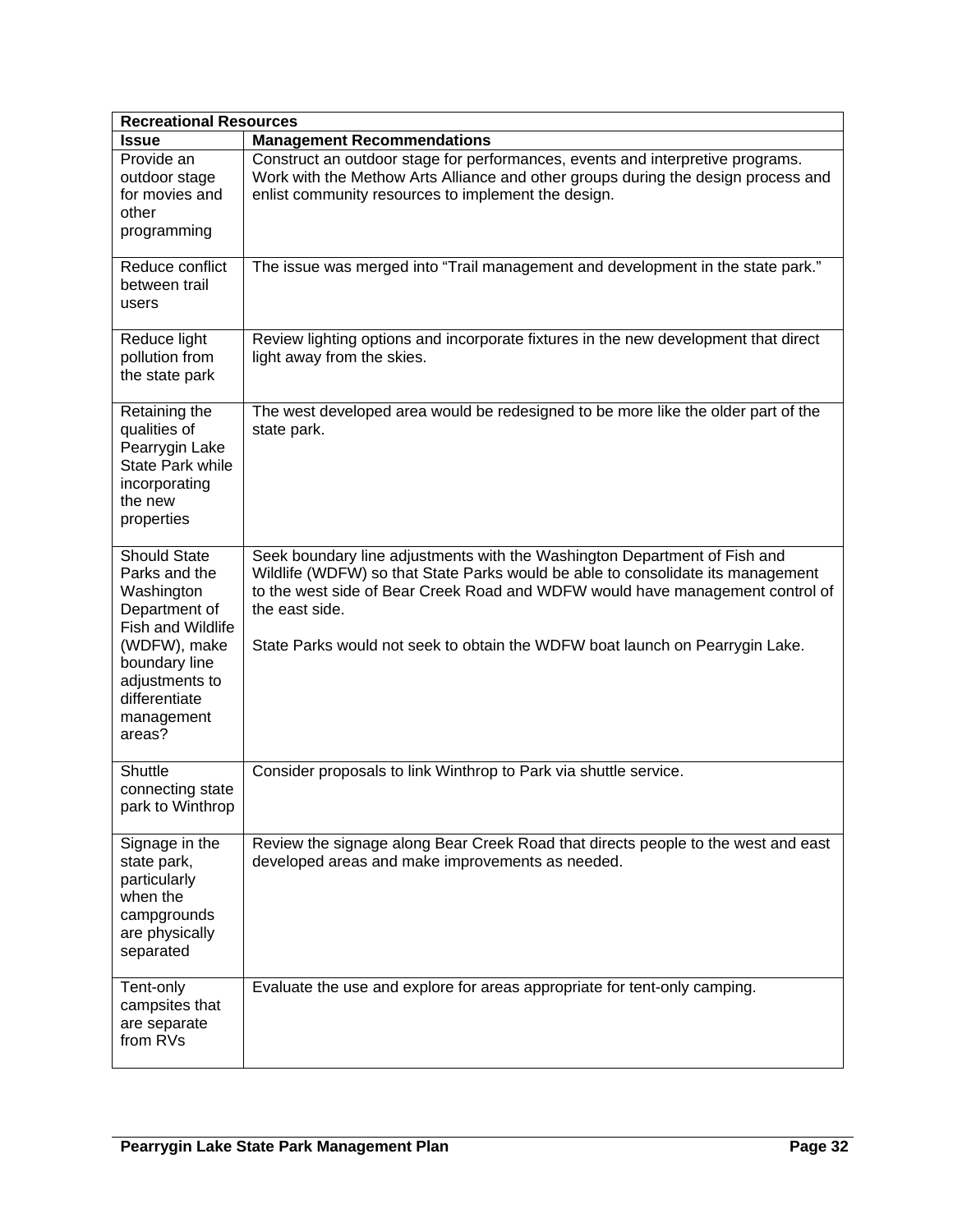| <b>Recreational Resources</b>                                                   |                                                                                                                                                                                                                                                                                                                                                               |
|---------------------------------------------------------------------------------|---------------------------------------------------------------------------------------------------------------------------------------------------------------------------------------------------------------------------------------------------------------------------------------------------------------------------------------------------------------|
| <b>Issue</b>                                                                    | <b>Management Recommendations</b>                                                                                                                                                                                                                                                                                                                             |
| Trail<br>management<br>and<br>development in<br>the state park                  | Develop a trail system for hikers, equestrians and bicyclists riders that would<br>connect key points of the state parks' long-term boundary. The trail system could be<br>designed so that the different uses (i.e., equestrians, bicyclists and hikers) could be<br>separated from each other.                                                              |
|                                                                                 | It may be difficult to allow both a hiking and biking trail and an equestrian trail on the<br>west side of the lake. In that case, the planning team recommends that the hiking<br>and biking trail have priority over the equestrian trail. Equestrian trails are planned<br>for the east side of the state park.                                            |
|                                                                                 | Investigate available community resources that would help plot the proposed trail<br>using Global Positioning System (GPS) equipment.                                                                                                                                                                                                                         |
| Upgrading and<br>location of<br>facilities at the<br>west developed<br>area     | Upgrade the west developed area. The west developed area obviously needs<br>additional work. State Parks staff made huge efforts to get the area ready for the<br>2005 camping season, because of comments received from the community and<br>customers of the former resort. Further plans are included in the master plan for<br>Pearrygin Lake State Park. |
| View shed<br>protection<br>between the<br>state park and<br>East Chewuch<br>Rd. | Merged into "Acquisition plan for protection of the Bear Creek corridor to Davis<br>Lake"                                                                                                                                                                                                                                                                     |
| What will<br>happen to the<br>Fowler Road?                                      | Depending upon the trail configuration and facilities on State Parks' property on<br>Studhorse Mountain, it would be advantageous to work with landowners to relocate<br>the existing road.                                                                                                                                                                   |
| Website<br>information on<br>the state park<br>and facilities                   | Review the website on Pearrygin State Park and forward any needed updates to the<br>Web manager.                                                                                                                                                                                                                                                              |
| Wireless<br>Internet or cable<br>at the state park                              | Review and consider concession proposals to provide wireless Internet in the state<br>park.                                                                                                                                                                                                                                                                   |
|                                                                                 | Wireless Internet could provide opportunities to interpret local features including<br>community programs. It could be a tool to further integrate the state park into the<br>town and region.                                                                                                                                                                |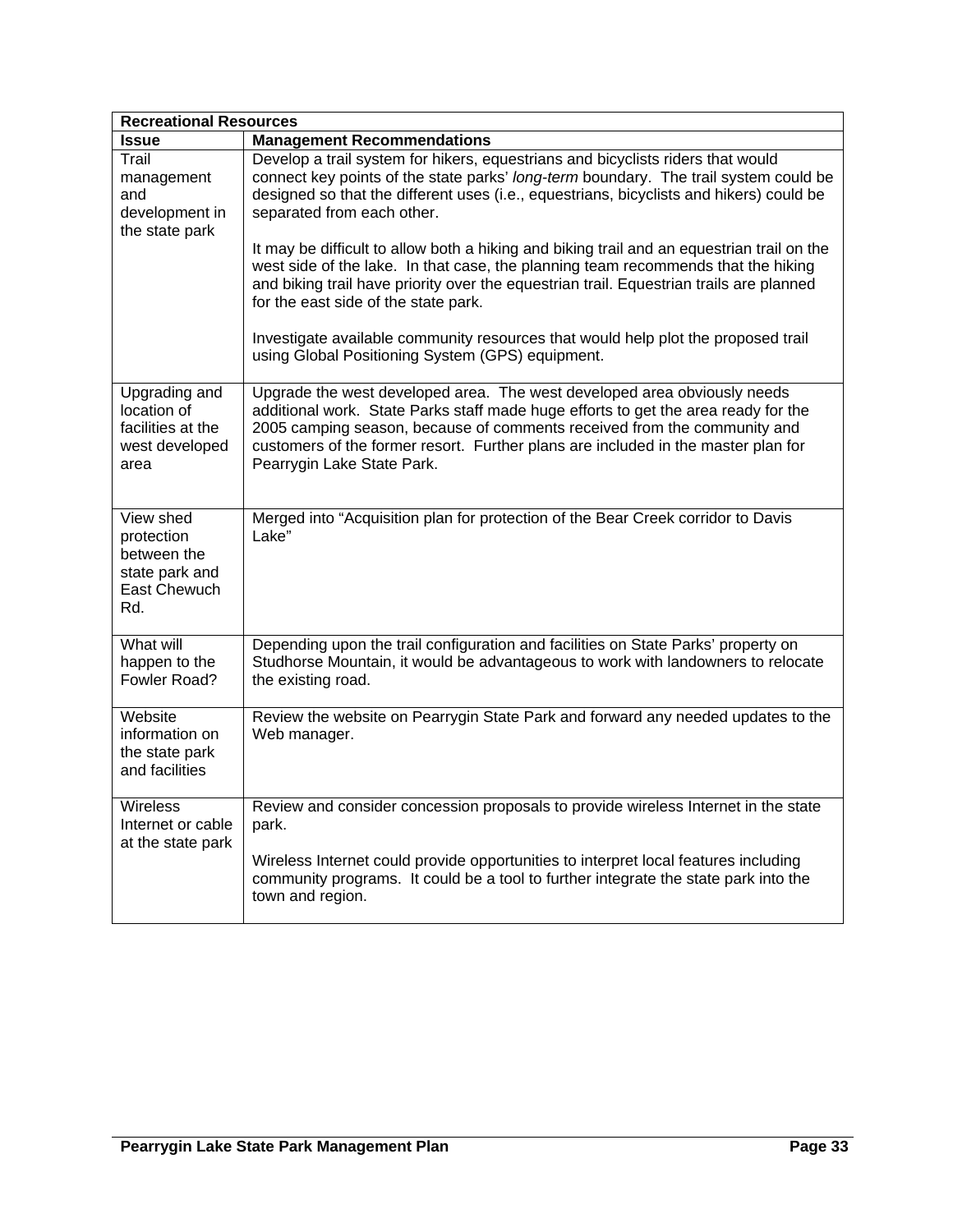# <span id="page-33-0"></span>**SECTION 6: OTHER PARK PLANS**

Previously prepared plans provide additional guidance for the management of specific resources or activities in a park. Examples of these types of plans include threatened or endangered species management plans, cultural resource management plans, and trail use and development plans.

Park master plans are generally oriented toward capital facilities development, but also commonly provide policy direction. The relationship between this plan, other existing plans, and recommended future plans should be seen as iterative. As new information is derived from more detailed resource-specific planning, existing plans should be reviewed and modified to reflect changed circumstances. A list of inventory materials is included as Appendix C.

No single plan should be vested with ultimate authority, but rather, the on-going process of creating new plans and revising existing plans should be seen as forming an increasingly comprehensive base of policy direction. The role of this document is to serve as an 'umbrella' under which all park-related plans are referenced. A listing and location of existing plans prepared for Pearrgyin Lake State Park is included in Appendix D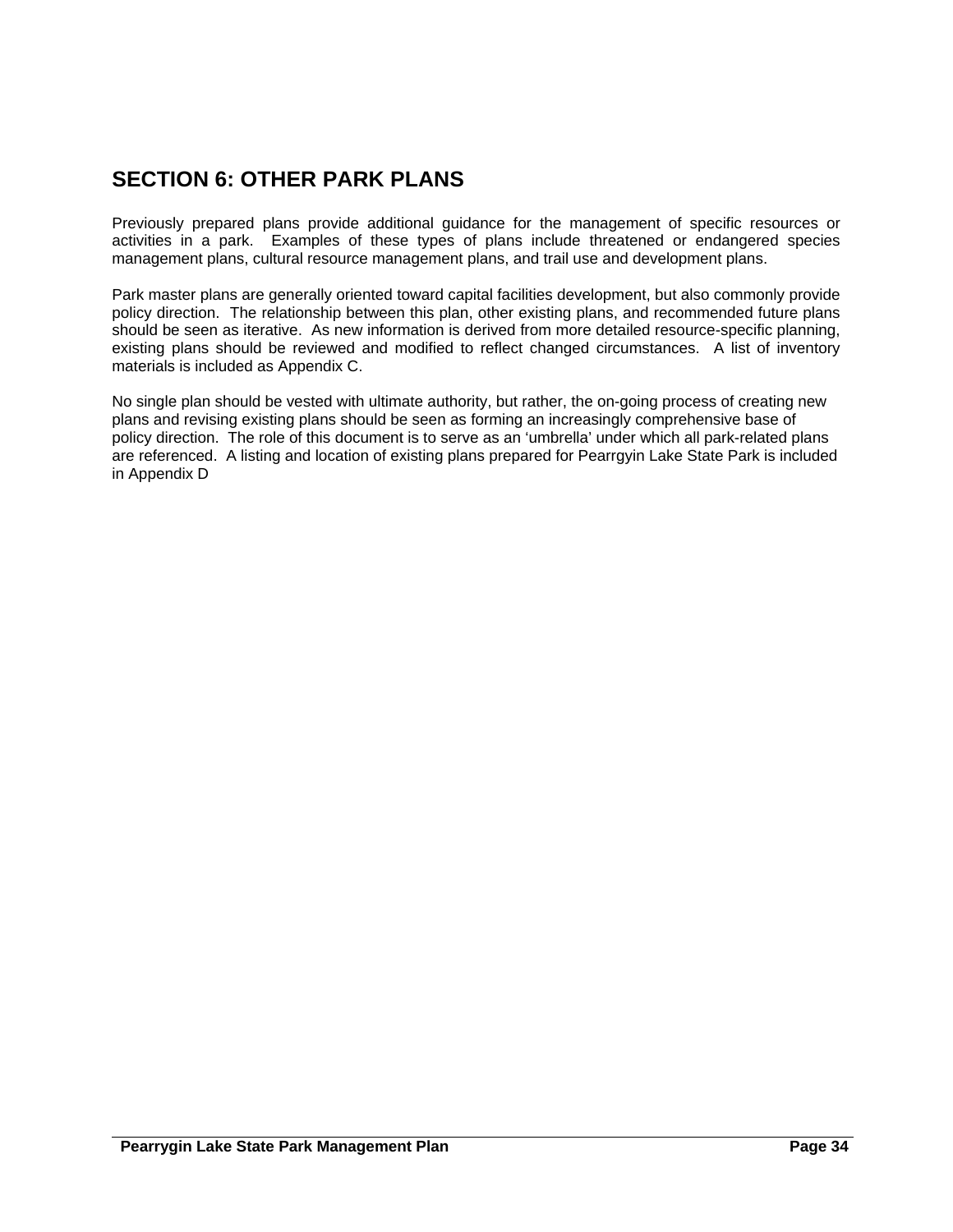# <span id="page-34-0"></span>**APPENDIX A: WASHINGTON STATE PARKS LAND CLASSIFICATION SYSTEM**

WAC 352-16-020 Land classification system. State park areas are of statewide natural, cultural, and/or recreational significance and/or outstanding scenic beauty. They provide varied facilities serving lowintensity, medium intensity, and high intensity outdoor recreation activities, areas reserved for preservation, scientific research, education, public assembly, and/or environmental interpretation, and support facilities. They may be classified in whole or part as follows:

- (1) Recreational areas are suited and/or developed for high-intensity outdoor recreational use, conference, cultural and/or educational centers, or other uses serving large numbers of people.
- (2) Resource recreation areas are suited and/or developed for natural and/or cultural resource-based medium-intensity and low-intensity outdoor recreational use.
- (3) Natural areas are designated for preservation, restoration, and interpretation of natural processes and/or features of significant ecological, geological or paleontological value while providing for lowintensity outdoor recreation activities as subordinate uses.
- (4) Heritage areas are designated for preservation, restoration, and interpretation of unique or unusual archaeological, historical, scientific, and/or cultural features, and traditional cultural properties, which are of statewide or national significance.
- (5) Natural forest areas are designated for preservation, restoration, and interpretation of natural forest processes while providing for low-intensity outdoor recreation activities as subordinate uses, and which contain:
	- (a) Old-growth forest communities that have developed for one hundred fifty years or longer and have the following structural characteristics: Large old-growth trees, large snags, large logs on land, and large logs in streams; or
	- (b) Mature forest communities that have developed for ninety years or longer; or
	- (c) Unusual forest communities and/or interrelated vegetative communities of significant ecological value.
- (6) Natural area preserves are designated for preservation of rare or vanishing flora, fauna, geological, natural historical or similar features of scientific or educational value and which are registered and committed as a natural area preserve through a cooperative agreement with an appropriate natural resource agency pursuant to chapter 79.70 RCW and chapter 332-60 WAC.

WAC 352-16-030 Management within land classifications. (1) The director shall develop management guidelines for each land classification listed in WAC 352-16-020. The guidelines shall provide specific direction for each classification, outlining the philosophy of each classification, its appropriate physical features, location, allowed and prohibited activities, and allowed and prohibited developments. (2) Nothing in this section shall be construed to allow uses that are otherwise prohibited, nor prohibit uses that are otherwise expressly allowed, by the commission, this code, or by statute.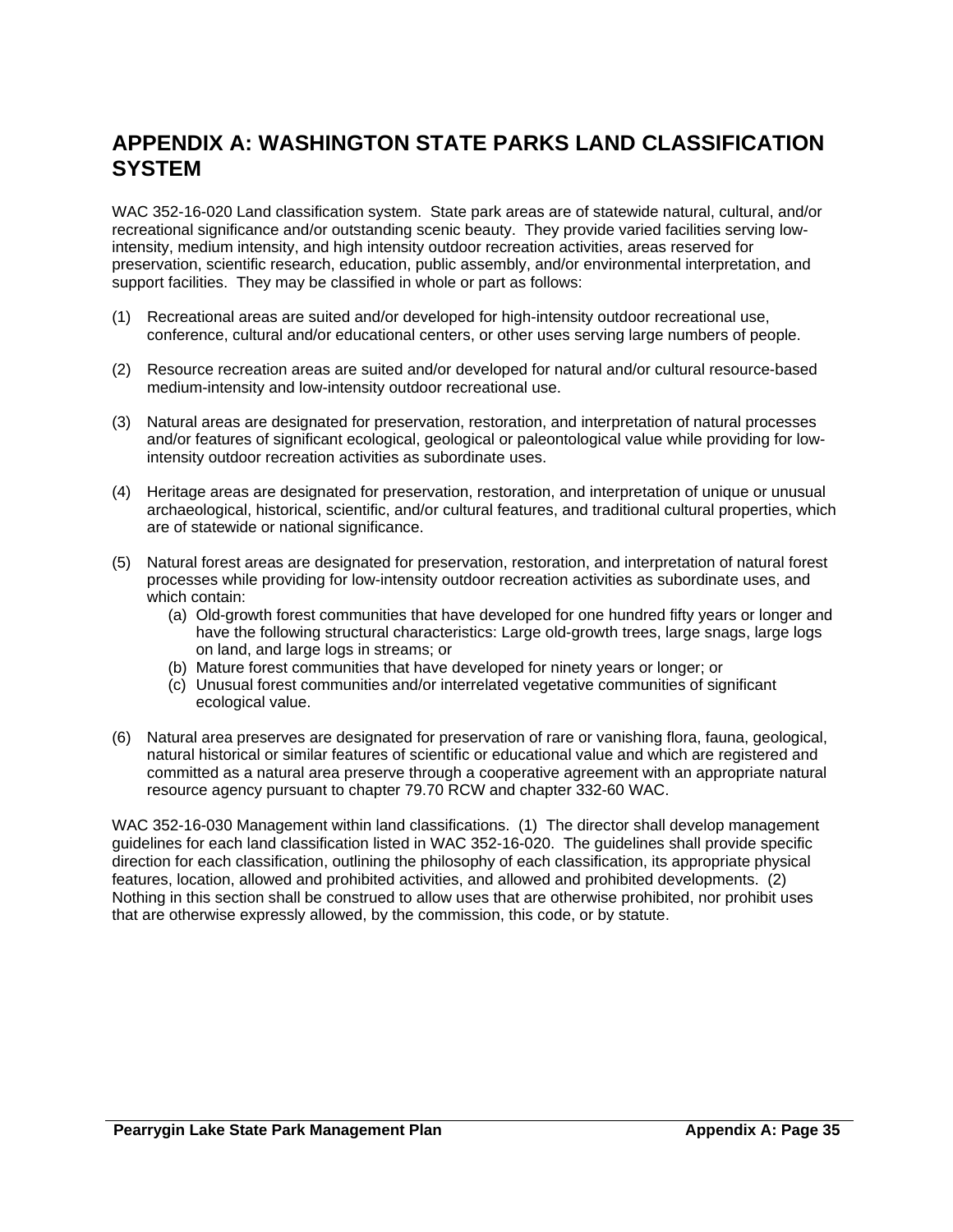#### **Land Classification Management Guidelines Recreation Areas**

| <b>TITLE</b>                                            | <b>DEFINITION</b>                                                                                                                                                                                                                           | <b>PHILOSOPHY</b>                                                                                                                                                                                                                                                                                                                                                                                                                                                                                                                                                                                                                         | <b>PHYSICAL</b><br><b>FEATURES</b>                                                                                                                                                                                                                                                                                                                                          | <b>LOCATION</b>                                                                                                                                                                                                                                                                                                                                                                                                                                                                                                                                               | <b>ACTIVITIES</b>                                                                                                                                                                                                                                                                                                                                                                                                                                                                                                                       | <b>DEVELOPMENTS</b>                                                                                                                                                                                                                                                                                                                                                                                                                                                                                                                                                                                                                                                                                                                                                    |
|---------------------------------------------------------|---------------------------------------------------------------------------------------------------------------------------------------------------------------------------------------------------------------------------------------------|-------------------------------------------------------------------------------------------------------------------------------------------------------------------------------------------------------------------------------------------------------------------------------------------------------------------------------------------------------------------------------------------------------------------------------------------------------------------------------------------------------------------------------------------------------------------------------------------------------------------------------------------|-----------------------------------------------------------------------------------------------------------------------------------------------------------------------------------------------------------------------------------------------------------------------------------------------------------------------------------------------------------------------------|---------------------------------------------------------------------------------------------------------------------------------------------------------------------------------------------------------------------------------------------------------------------------------------------------------------------------------------------------------------------------------------------------------------------------------------------------------------------------------------------------------------------------------------------------------------|-----------------------------------------------------------------------------------------------------------------------------------------------------------------------------------------------------------------------------------------------------------------------------------------------------------------------------------------------------------------------------------------------------------------------------------------------------------------------------------------------------------------------------------------|------------------------------------------------------------------------------------------------------------------------------------------------------------------------------------------------------------------------------------------------------------------------------------------------------------------------------------------------------------------------------------------------------------------------------------------------------------------------------------------------------------------------------------------------------------------------------------------------------------------------------------------------------------------------------------------------------------------------------------------------------------------------|
| Washington<br><b>State Parks</b><br>Recreation<br>Areas | <b>State Parks</b><br>Recreation Areas are<br>suited and/or<br>developed for high-<br>intensity outdoor<br>recreational use.<br>conference, cultural<br>and/or educational<br>centers, or other uses<br>serving large numbers<br>of people. | <b>State Parks</b><br><b>Recreation Areas</b><br>are to respond to<br>the human needs<br>for readily available<br>areas for outdoor<br>recreation and<br>facilities to<br>congregate for<br>education, artistic<br>expression and<br>other ennobling<br>pursuits. They are<br>to provide a variety<br>of outdoor<br>recreational.<br>educational, artistic,<br>and cultural<br>opportunities to<br>large numbers of<br>participants.<br>Primary emphasis<br>is on the provision<br>of quality<br>recreational<br>services and<br>facilities with<br>secondary<br>recognition given to<br>protection of the<br>areas natural<br>qualities. | <b>State Parks</b><br><b>Recreation Areas</b><br>physiographic<br>features such as<br>topography, soil<br>type, drainage,<br>etc., shall be<br>adaptable to<br>varied types of<br>intensive uses and<br>development. An<br>attractive natural<br>setting is<br>desirable.<br>however, human-<br>made settings are<br>acceptable. There<br>are no specific<br>size criteria. | <b>State Parks</b><br><b>Recreation Areas</b><br>generally are made,<br>not found. They shall<br>be located<br>throughout the state<br>with primary<br>emphasis to service<br>major centers of<br>urban populations<br>and/or outstanding<br>recreational tourist<br>attractions. Scenic<br>and inspirational<br>values shall be<br>considered but are<br>secondary to the site<br>adaptability and<br>population criteria.<br>When part of a large<br>diverse park,<br>recreation areas<br>should be sited in<br>proximity to public<br>roads and utilities. | State Parks Recreation Areas may allow<br>and provide for a wide variety of indoor<br>and outdoor day, weekend and vacation<br>activities. Provision may be made for<br>high intensity participation in camping,<br>picnicking, trail use, water sports, winter<br>sports, group field games, and other<br>activities for many people Off-trail<br>equestrian and/or bicycle use may be<br>appropriate in selected areas if approved<br>by the commission. Activities requiring<br>high levels of social interaction are<br>encouraged. | <b>State Parks Recreation</b><br>Areas shall provide<br>appropriate facilities and<br>services for the<br>participation and<br>enjoyment of high<br>concentrations of<br>outdoor recreationists<br>and/or participants in<br>indoor educational.<br>cultural and artistic<br>activities. A high degree<br>of development is<br>anticipated. Facilities<br>may include road and<br>parking networks,<br>swimming beaches, full<br>service marinas, trails,<br>bathhouses, artificial<br>lakes and pools, play<br>fields, large sanitary and<br>eating facilities; standard<br>and utility campgrounds,<br>stores, picnic grounds,<br>group shelters,<br>conference centers.<br>environmental learning<br>centers, hostels, and<br>administrative support<br>facilities. |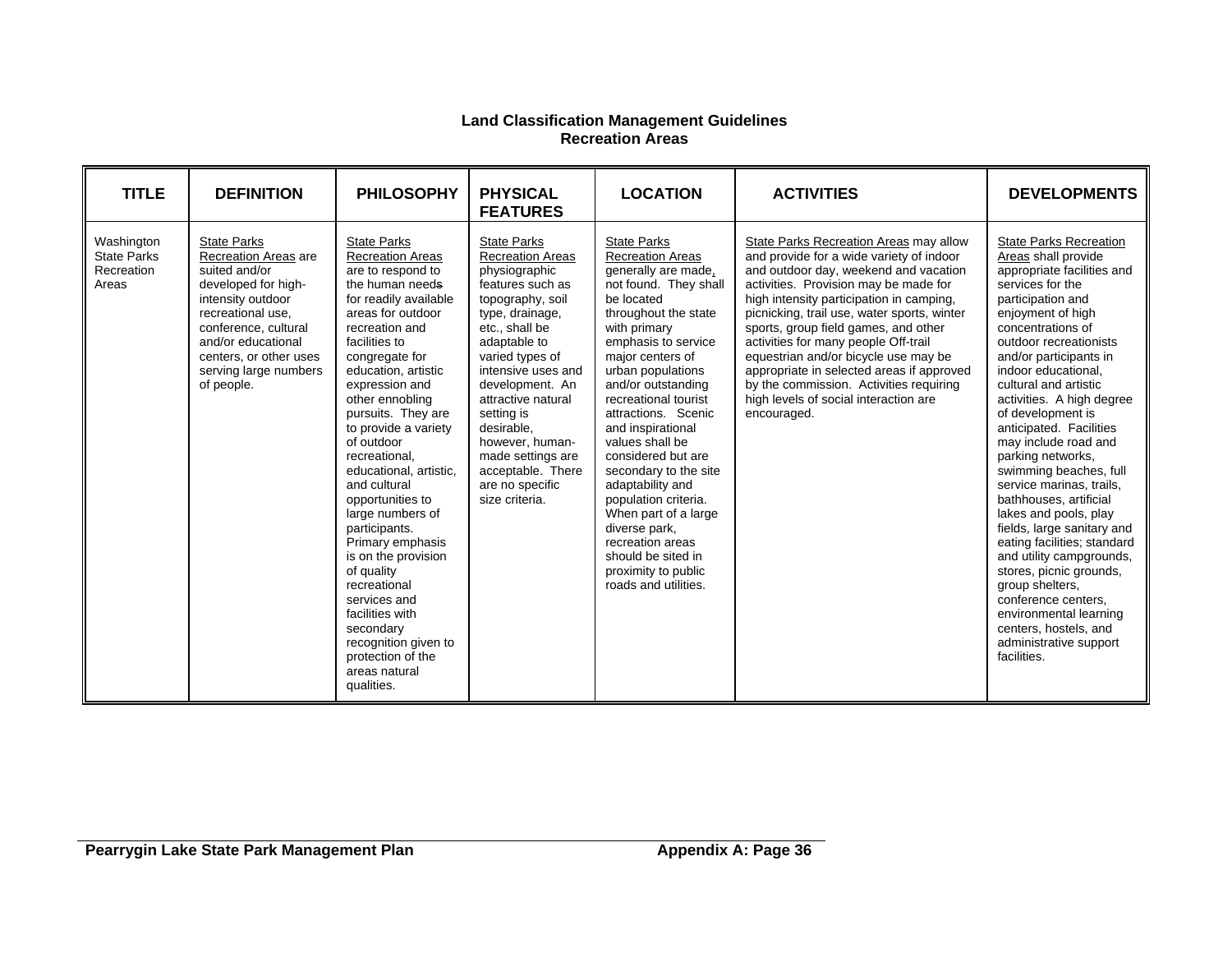### **Land Classification Management Guidelines Resource Recreation Areas**

| <b>TITLE</b>                                                        | <b>DEFINITION</b>                                                                                                                                                                        | <b>PHILOSOPHY</b>                                                                                                                                                                                                                                                                                                                                                                                                                                                                                                                                                                   | <b>PHYSICAL</b><br><b>FEATURES</b>                                                                                                                                                                                                                                                                                                                      | <b>LOCATION</b>                                                                                                                                                                                                                                                                                                                                                                                                                                                                                                                                                                                                                                                                     | <b>ACTIVITIES</b>                                                                                                                                                                                                                                                                                                                                                                                                                                                                                                                                                                                                                                                                                                                                                                                                                                                      | <b>DEVELOPMENTS</b>                                                                                                                                                                                                                                                                                                                                                                  |
|---------------------------------------------------------------------|------------------------------------------------------------------------------------------------------------------------------------------------------------------------------------------|-------------------------------------------------------------------------------------------------------------------------------------------------------------------------------------------------------------------------------------------------------------------------------------------------------------------------------------------------------------------------------------------------------------------------------------------------------------------------------------------------------------------------------------------------------------------------------------|---------------------------------------------------------------------------------------------------------------------------------------------------------------------------------------------------------------------------------------------------------------------------------------------------------------------------------------------------------|-------------------------------------------------------------------------------------------------------------------------------------------------------------------------------------------------------------------------------------------------------------------------------------------------------------------------------------------------------------------------------------------------------------------------------------------------------------------------------------------------------------------------------------------------------------------------------------------------------------------------------------------------------------------------------------|------------------------------------------------------------------------------------------------------------------------------------------------------------------------------------------------------------------------------------------------------------------------------------------------------------------------------------------------------------------------------------------------------------------------------------------------------------------------------------------------------------------------------------------------------------------------------------------------------------------------------------------------------------------------------------------------------------------------------------------------------------------------------------------------------------------------------------------------------------------------|--------------------------------------------------------------------------------------------------------------------------------------------------------------------------------------------------------------------------------------------------------------------------------------------------------------------------------------------------------------------------------------|
| Washington<br><b>State Parks</b><br>Resource<br>Recreation<br>Areas | <b>State Parks Resource</b><br>Recreation Areas are<br>suited and/or<br>developed for natural<br>and/or cultural<br>resource-based<br>medium- and low-<br>intensity recreational<br>use. | <b>State Parks</b><br>Resource<br><b>Recreation Areas</b><br>are sites where the<br>high quality of a<br>particular natural or<br>cultural resource or<br>set of such<br>resources is the<br>lure for human<br>recreation. Thus,<br>the rationale for<br>recreation is based<br>on the value of<br>attractive natural or<br>cultural resources.<br>Management of<br>these areas must<br>stress the centrality<br>of preserving the<br>quality of the<br>natural and cultural<br>resources while<br>allowing appropriate<br>and sustainable<br>levels of human use<br>and enjoyment. | <b>State Parks</b><br>Resource<br><b>Recreation Areas</b><br>have a variety of<br>physiographic<br>features. While<br>they may contain<br>areas of<br>environmental<br>sensitivity, most<br>portions of each<br>area will be able to<br>withstand low- to<br>medium-intensity<br>recreation use<br>without significant<br>environmental<br>degradation. | <b>State Parks</b><br><b>Resource Recreation</b><br>Areas may be<br>located anywhere in<br>the state where<br>natural or cultural<br>factors produce land<br>and water sites<br>particularly suited for<br>recreation in a<br>natural setting.<br>Access to these sites<br>should be reasonably<br>proximate to major<br>urban centers, but<br>some access<br>restriction may be<br>necessary to avoid<br>overuse of<br>resources. Within<br>large diverse parks,<br>these areas should<br>be located at least a<br>moderate distance<br>from public roads<br>and high use<br>intensity areas, while<br>still maintaining<br>reasonable public<br>access for their<br>intended use. | <b>State Parks Resource Recreation Areas</b><br>provide opportunities for low- and<br>medium-intensity recreational<br>experiences including, but not limited to,<br>picnicking, primitive camping, a variety of<br>recreational trail experiences, interpretive<br>facilities, historic/cultural exhibits, nature<br>observation, photography, orienteering,<br>kayaking, canoeing, floating, and fishing.<br>Off-trail equestrian and/or bicycle use<br>may be appropriate in selected areas if<br>approved by the commission. Basketball,<br>tennis, organized group sporting activities<br>requiring formal sports fields, commercial-<br>sized piers and docks, standard and<br>utility camping, indoor accommodations<br>and centers, developed swimming areas,<br>and other similarly intense uses are not<br>appropriate. Scientific research is<br>permitted. | <b>State Parks Resource</b><br><b>Recreation Areas</b><br>development shall be<br>permitted to the extent<br>necessary to serve<br>allowed activities.<br>Parking, sanitary<br>facilities, and other<br>ancillary developments<br>and support facilities<br>should be constructed in<br>a manner that is<br>consistent with the site's<br>ability to manage<br>environmental change. |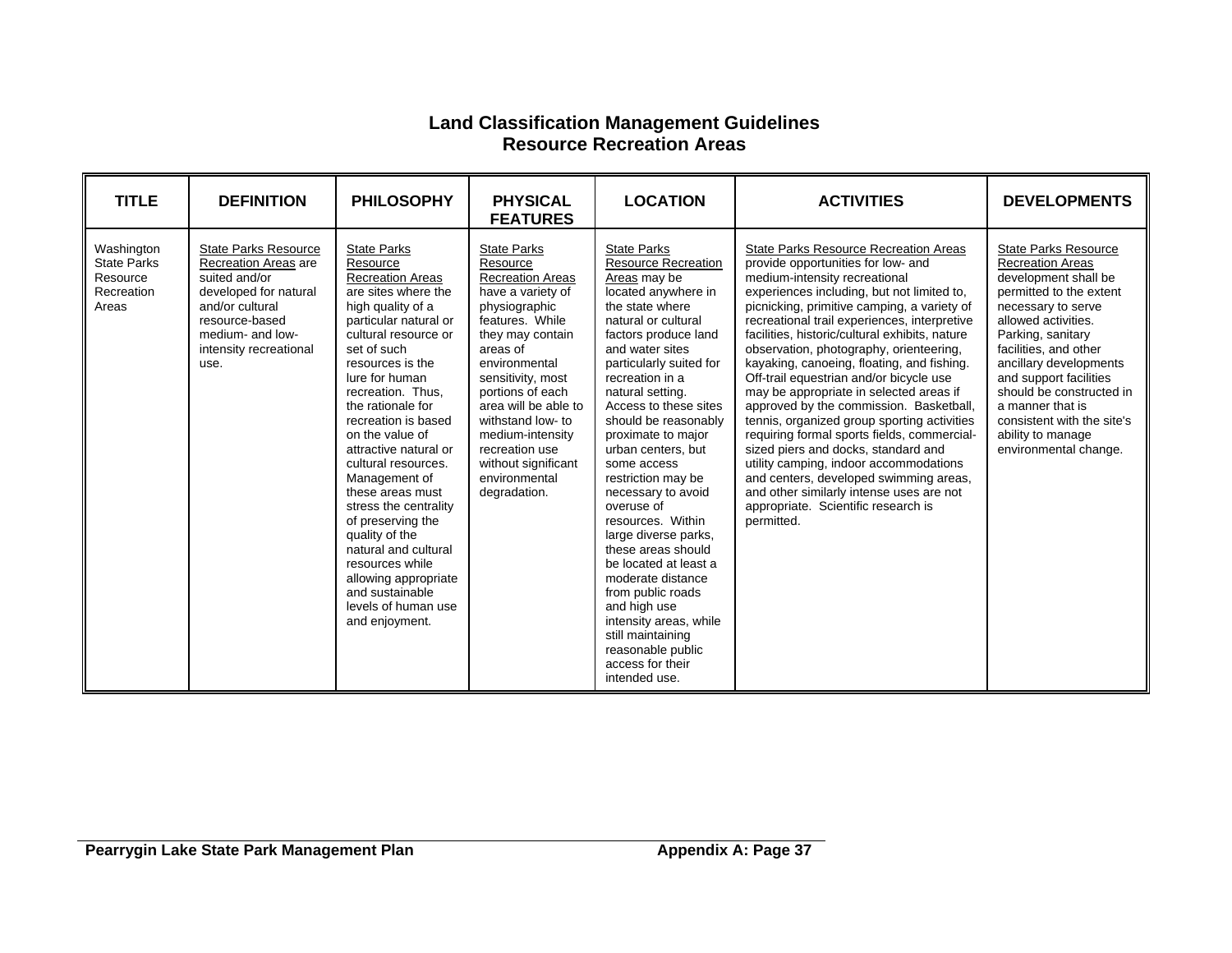### **Land Classification Management Guidelines Natural Areas**

| <b>TITLE</b>                                             | <b>DEFINITION</b>                                                                                                                                                                                                                                                                                                                 | <b>PHILOSOPHY</b>                                                                                                                                                                                                                                                                                                                                                                                                                                                                                                                                                                                                                                                                 | <b>PHYSICAL</b><br><b>FEATURES</b>                                                                                                                                                                                                                                                                                                                                                                                                                                                                                                                                                                                                                                                                                                                               | <b>LOCATION</b>                                                                                                                                                                                                                                                                                                                                                                                                                                                                                                                                                                                                                                                                                                                                                                                         | <b>ACTIVITIES</b>                                                                                                                                                                                                                                                                                                                                                                                                                                                                                                                                                                                                                                                                                                                                                                                                                                                                                                                                                                                                                                                                                                                                                                                                                                                                                                                                                                                                                                                                           | <b>DEVELOPMENTS</b>                                                                                                                                                                                                                                                                                                                                                                                                                                                                                                                                           |
|----------------------------------------------------------|-----------------------------------------------------------------------------------------------------------------------------------------------------------------------------------------------------------------------------------------------------------------------------------------------------------------------------------|-----------------------------------------------------------------------------------------------------------------------------------------------------------------------------------------------------------------------------------------------------------------------------------------------------------------------------------------------------------------------------------------------------------------------------------------------------------------------------------------------------------------------------------------------------------------------------------------------------------------------------------------------------------------------------------|------------------------------------------------------------------------------------------------------------------------------------------------------------------------------------------------------------------------------------------------------------------------------------------------------------------------------------------------------------------------------------------------------------------------------------------------------------------------------------------------------------------------------------------------------------------------------------------------------------------------------------------------------------------------------------------------------------------------------------------------------------------|---------------------------------------------------------------------------------------------------------------------------------------------------------------------------------------------------------------------------------------------------------------------------------------------------------------------------------------------------------------------------------------------------------------------------------------------------------------------------------------------------------------------------------------------------------------------------------------------------------------------------------------------------------------------------------------------------------------------------------------------------------------------------------------------------------|---------------------------------------------------------------------------------------------------------------------------------------------------------------------------------------------------------------------------------------------------------------------------------------------------------------------------------------------------------------------------------------------------------------------------------------------------------------------------------------------------------------------------------------------------------------------------------------------------------------------------------------------------------------------------------------------------------------------------------------------------------------------------------------------------------------------------------------------------------------------------------------------------------------------------------------------------------------------------------------------------------------------------------------------------------------------------------------------------------------------------------------------------------------------------------------------------------------------------------------------------------------------------------------------------------------------------------------------------------------------------------------------------------------------------------------------------------------------------------------------|---------------------------------------------------------------------------------------------------------------------------------------------------------------------------------------------------------------------------------------------------------------------------------------------------------------------------------------------------------------------------------------------------------------------------------------------------------------------------------------------------------------------------------------------------------------|
| Washington<br><b>State Parks</b><br><b>Natural Areas</b> | <b>State Parks Natural</b><br>Areas are designated<br>for preservation,<br>restoration, and<br>interpretation of<br>natural processes<br>and/or features of<br>significant ecological,<br>geological or<br>paleontological value<br>while providing for<br>low-intensity outdoor<br>recreation activities as<br>subordinate uses. | <b>State Parks Natural</b><br>Areas are to<br>respond to the<br>human need for<br>readily available<br>"conservatories" of<br>nature and open<br>spaces. Emphasis<br>is directed toward<br>nature and the<br>conservation of<br>native flora and<br>fauna, special<br>geologic or<br>paleontologic<br>resources, and the<br>natural amenities of<br>the area. Human<br>wants for other than<br>naturally existing<br>educational and<br>recreational<br>opportunities are<br>considered<br>secondary to<br>nature's<br>requirement for the<br>sustained<br>maintenance of its<br>natural balances, or<br>the preservation of<br>special geologic or<br>paleontologic<br>features. | <b>State Parks</b><br><b>Natural Areas</b><br>have a variety of<br>topography and<br>features to provide<br>a diversified<br>natural<br>environment with<br>interesting but not<br>necessarily unique<br>flora and fauna, or<br>geologic or<br>paleontologic<br>features. Where<br>classification is<br>based on<br>biological<br>considerations.<br>sites should<br>consist of land<br>areas large<br>enough to<br>maintain natural<br>biological<br>processes in a<br>nearly<br>undeveloped state<br>and provide users<br>with a feeling of<br>solitude and<br>tranguility, and an<br>opportunity to view<br>nature in its<br>"uncontrolled"<br>form. They may be<br>partially or wholly<br>on land.<br>subterranean, or<br>part of the marine<br>environment. | <b>State Parks Natural</b><br>Areas are not<br>"made", but rather<br>currently exist due to<br>historical<br>circumstances that<br>have resulted in little<br>or no human<br>interference in the<br>natural environment.<br>Those areas most<br>desirable in terms of<br>physical features and<br>size usually are<br>"found" and "held"<br>against creeping<br>encroachments and<br>raising land values.<br>They often become<br>over used and "lost"<br>as populations<br>spread around them.<br>As a part of the<br>overall system, these<br>areas should be<br>geographically<br>spread throughout<br>the state. When<br>classifying specific<br>park areas.<br>consideration must<br>be given to the ability<br>to adequately<br>manage the areas<br>against undesirable<br>human<br>encroachment. | State Parks Natural Areas provide<br>opportunities for outdoor recreation on<br>designated trails. Those trails may be<br>developed and used only to the extent<br>that they do not significantly degrade the<br>system of natural processes in a<br>classified area. Hiking, non-groomed<br>cross-country skiing, snowshoeing, or<br>other trail uses of similar impact to natural<br>systems and providing a compatible<br>recreational opportunity, may be<br>permitted, after consultation with<br>appropriate local, state, federal and tribal<br>resource management agencies, and<br>upon a finding by the agency that such<br>trails are not likely to significantly degrade<br>natural processes. Relocation of existing<br>equestrian, bicycle, nordic track or other<br>similar trails into a natural area may be<br>permitted upon a finding by the director<br>that such relocation is for the purpose of<br>reducing overall resource impacts. All<br>trails may be moved, redesigned, closed<br>and/or removed upon a finding that their<br>use is causing significant degradation to<br>the system of natural processes.<br>Technical rock climbing requires<br>authorization by the commission. Off-trail<br>use for nature observation, photography,<br>cross-country skiing, harvesting of<br>mushrooms and berries and similar uses<br>are permitted to the degree that they do<br>not significantly degrade natural<br>processes. Scientific research is<br>permitted. | State Parks Natural Area<br>development shall be<br>limited to facilities<br>required for health,<br>safety and protection of<br>users and features<br>consistent with allowed<br>activities. Facilities to<br>enhance public<br>enjoyment shall be<br>limited to primitive items<br>such as trails, trail<br>structures and minor<br>interpretive exhibits. All<br>improvements shall<br>harmonize with, and not<br>detract from, the natural<br>setting. Parking and<br>other trailhead facilities<br>should be located<br>outside of a classified<br>area. |

**Pearrygin Lake State Park Management Plan Appendix A: Page 38**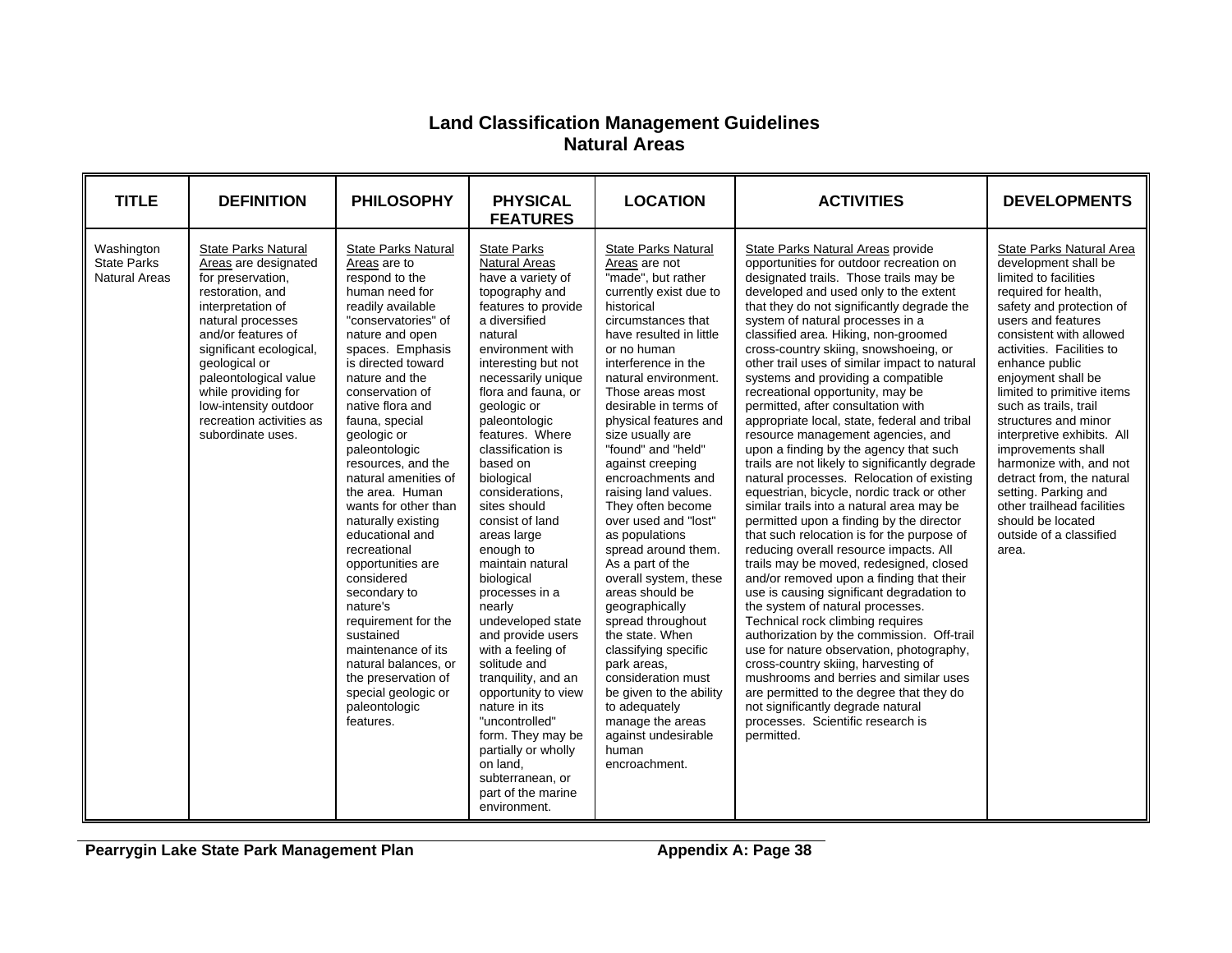### **Land Classification Management Guidelines Heritage Areas**

| <b>TITLE</b>                                       | <b>DEFINITION</b>                                                                                                                                                                                                                                                                                                                      | <b>PHILOSOPHY</b>                                                                                                                                                                                                                                            | <b>PHYSICAL</b><br><b>FEATURES</b>                                                                                                                                                                                                                                                             | <b>LOCATION</b>                                                                                                                                                                                                                                                                                                                                                                                                 | <b>ACTIVITIES</b>                                                                                                                                                                                                                                                                                                                                                                                                       | <b>DEVELOPMENTS</b>                                                                                                                                                                                                                                                                                                                                                                                                                                                                                                                                   |
|----------------------------------------------------|----------------------------------------------------------------------------------------------------------------------------------------------------------------------------------------------------------------------------------------------------------------------------------------------------------------------------------------|--------------------------------------------------------------------------------------------------------------------------------------------------------------------------------------------------------------------------------------------------------------|------------------------------------------------------------------------------------------------------------------------------------------------------------------------------------------------------------------------------------------------------------------------------------------------|-----------------------------------------------------------------------------------------------------------------------------------------------------------------------------------------------------------------------------------------------------------------------------------------------------------------------------------------------------------------------------------------------------------------|-------------------------------------------------------------------------------------------------------------------------------------------------------------------------------------------------------------------------------------------------------------------------------------------------------------------------------------------------------------------------------------------------------------------------|-------------------------------------------------------------------------------------------------------------------------------------------------------------------------------------------------------------------------------------------------------------------------------------------------------------------------------------------------------------------------------------------------------------------------------------------------------------------------------------------------------------------------------------------------------|
| Washington<br><b>State Parks</b><br>Heritage Areas | <b>State Parks Heritage</b><br>Areas are designated<br>for preservation,<br>restoration, and<br>interpretation of<br>outstanding, unique or<br>unusual<br>archaeological,<br>historical, scientific,<br>and/or cultural<br>features, and<br>traditional cultural<br>properties, which are<br>of statewide or<br>national significance. | <b>State Parks</b><br>Heritage Areas are<br>designated to<br>preserve and/or<br>interpret selected<br>areas or features<br>for the education<br>and enjoyment of<br>the public, an area's<br>intrinsic cultural<br>value, and/or for<br>scientific research. | <b>State Parks</b><br>Heritage Areas<br>vary in size and<br>physiographic<br>makeup according<br>to their location<br>and reason for<br>existence. Historic<br>landscapes may<br>require relatively<br>large acreage<br>while<br>archaeological<br>sites may be<br>measured in<br>square feet. | <b>State Parks Heritage</b><br>Areas usually are<br>located where they<br>are found or the<br>feature exists.<br>However, in some<br>instances relocation<br>or re-creation of<br>artifacts, resources<br>or facilities is<br>possible. In these<br>situations they may<br>be located in<br>appropriate settings<br>and concentrated<br>near major<br>population centers<br>and along primary<br>travel routes. | State Parks Heritage Area activities<br>shall generally be limited to those<br>directly associated with the<br>interpretation of the area or feature, and<br>the education of the patrons.<br>Picnicking, recreational trails, and other<br>low- to medium-intensity recreation uses<br>may be allowed if they do not detract<br>from the principal purpose of the area,<br>its setting, structures, sites and objects. | State Parks Heritage Area<br>development shall<br>generally be limited to that<br>necessary for the<br>protection and<br>interpretation of the area<br>or feature, and the<br>education and safety of<br>the patrons. Sanitary<br>facilities, recreation trails,<br>and picnicking facilities<br>may be provided in a<br>manner which does not<br>detract from the aesthetic.<br>educational or<br>environmental quality of<br>the area, its setting,<br>structures, sites or<br>objects, or, if applicable,<br>its value for scientific<br>research. |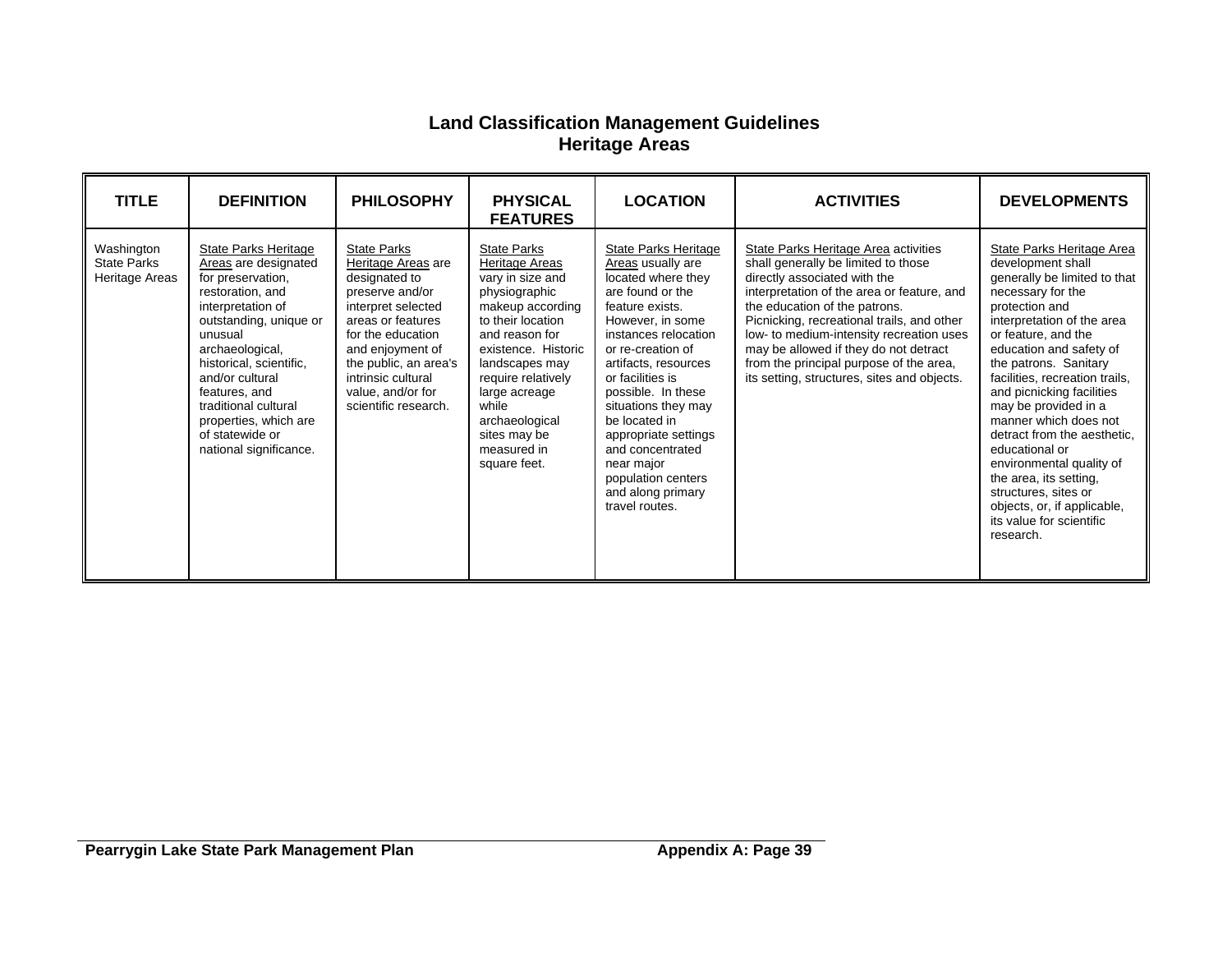### **Land Classification Management Guidelines Natural Forest Areas**

| <b>TITLE</b>                                                       | <b>DEFINITION</b>                                                                                                                                                                                                                                                                                                                                                                                                                                                                                                                                                                                                                                                                                                                                         | <b>PHILOSOPHY</b>                                                                                                                                                                                                                                                                                                                                                                                                                                                                                                                                                                                     | <b>PHYSICAL</b><br><b>FEATURES</b>                                                                                                                                                                                                                                                                                                                                                                                                                                                                                                                                                                                | <b>LOCATION</b>                                                                                                                                                                                                                                                                                                                                                                                                                                                                                                                                                                                                                                                                                                                                                                           | <b>ACTIVITIES</b>                                                                                                                                                                                                                                                                                                                                                                                                                                                                                                                                                                                                                                                                                                                                                                                                                                                                                                                                                                                                                                                                                                                                                                                                                                                                                                                                                                                                                                                                                                                                                                                                                                                                                                    | <b>DEVELOPMENTS</b>                                                                                                                                                                                                                                                                                                                                                                                                                                                                                                                          |
|--------------------------------------------------------------------|-----------------------------------------------------------------------------------------------------------------------------------------------------------------------------------------------------------------------------------------------------------------------------------------------------------------------------------------------------------------------------------------------------------------------------------------------------------------------------------------------------------------------------------------------------------------------------------------------------------------------------------------------------------------------------------------------------------------------------------------------------------|-------------------------------------------------------------------------------------------------------------------------------------------------------------------------------------------------------------------------------------------------------------------------------------------------------------------------------------------------------------------------------------------------------------------------------------------------------------------------------------------------------------------------------------------------------------------------------------------------------|-------------------------------------------------------------------------------------------------------------------------------------------------------------------------------------------------------------------------------------------------------------------------------------------------------------------------------------------------------------------------------------------------------------------------------------------------------------------------------------------------------------------------------------------------------------------------------------------------------------------|-------------------------------------------------------------------------------------------------------------------------------------------------------------------------------------------------------------------------------------------------------------------------------------------------------------------------------------------------------------------------------------------------------------------------------------------------------------------------------------------------------------------------------------------------------------------------------------------------------------------------------------------------------------------------------------------------------------------------------------------------------------------------------------------|----------------------------------------------------------------------------------------------------------------------------------------------------------------------------------------------------------------------------------------------------------------------------------------------------------------------------------------------------------------------------------------------------------------------------------------------------------------------------------------------------------------------------------------------------------------------------------------------------------------------------------------------------------------------------------------------------------------------------------------------------------------------------------------------------------------------------------------------------------------------------------------------------------------------------------------------------------------------------------------------------------------------------------------------------------------------------------------------------------------------------------------------------------------------------------------------------------------------------------------------------------------------------------------------------------------------------------------------------------------------------------------------------------------------------------------------------------------------------------------------------------------------------------------------------------------------------------------------------------------------------------------------------------------------------------------------------------------------|----------------------------------------------------------------------------------------------------------------------------------------------------------------------------------------------------------------------------------------------------------------------------------------------------------------------------------------------------------------------------------------------------------------------------------------------------------------------------------------------------------------------------------------------|
| Washington<br><b>State Parks</b><br><b>Natural Forest</b><br>Areas | <b>State Parks Natural</b><br>Forest Areas are<br>designated for<br>preservation,<br>restoration, and<br>interpretation of<br>natural forest<br>processes while<br>providing for low-<br>intensity outdoor<br>recreation activities as<br>subordinate uses, and<br>which contain:<br>(a) Old-growth forest<br>communities that have<br>developed for 150<br>years or longer and<br>have the following<br>structural<br>characteristics: Large<br>old-growth trees, large<br>snags, large logs on<br>land, and large logs in<br>streams; or (b) Mature<br>forest communities<br>that have developed<br>for 90 years or longer;<br>or Unusual forest<br>communities and/or<br>interrelated vegetative<br>communities of<br>significant ecological<br>value. | State Parks Natural<br>Forest Areas are<br>places where<br>human access to<br>and interpretation<br>and enjoyment of<br>natural forest<br>processes are<br>limited to those<br>activities and<br>facilities that do not<br>significantly<br>degrade natural<br>forest processes.<br>Public access into<br>these areas<br>emphasizes<br>appreciation of<br>nature through<br>experiencing<br>nature. The<br>principal function of<br>these areas is to<br>assist in<br>maintaining the<br>state's bio-diversity<br>while expanding<br>human<br>understanding and<br>appreciation of<br>natural values. | <b>State Parks</b><br><b>Natural Forest</b><br>Areas have a<br>variety of<br>topographic and<br>vegetative<br>conditions. They<br>are generally large<br>enough (300 or<br>more acres) to<br>contain one or<br>more distinct and<br>relatively intact<br>vegetative<br>communities.<br>Smaller areas may<br>be appropriate if<br>representative of a<br>unique or unusual<br>forest community.<br>Desirably, they are<br>part of a large<br>system of open<br>space, wildlife<br>habitat, and<br>vegetative<br>communities that<br>provide a good<br>opportunity for<br>long-term<br>ecosystem<br>sustainability. | <b>State Parks Natural</b><br>Forest Areas may be<br>located anywhere in<br>the state where<br>natural factors<br>produce forest<br>vegetative cover.<br>These areas are not<br>"made", but rather<br>currently exist due to<br>historical<br>circumstances that<br>have resulted in little<br>or no human<br>interference in<br>natural forest<br>progression. As a<br>part of an overall<br>system, these areas<br>should be<br>geographically<br>spread throughout<br>the state, recognizing<br>that maintenance of<br>bio-diversity is one of<br>the primary functions<br>of their classification.<br>When classifying<br>specific park areas,<br>consideration must<br>be given to the ability<br>to adequately<br>manage the areas<br>against undesirable<br>human<br>encroachment. | <b>State Parks Natural Forest Areas</b><br>provide opportunities for outdoor<br>recreation on designated recreation<br>trails. Those trails may be developed<br>and used only to the extent that they do<br>not significantly degrade the system of<br>natural forest processes in a classified<br>area. Careful design of recreation trails<br>should match intended uses, to maintain<br>consistency with the purpose and<br>philosophy of the classification. Hiking,<br>non-groomed cross-country skiing,<br>snowshoeing, or other trail uses of<br>similar impact to natural systems and<br>providing a compatible recreational<br>opportunity, may be permitted, after<br>consultation with appropriate local,<br>state, federal and tribal resource<br>management agencies, and upon a<br>finding by the agency that such trails are<br>not likely to significantly degrade natural<br>forest processes. Relocation of existing<br>equestrian, bicycle, nordic track or other<br>similar trails into a natural forest area<br>may be permitted upon a finding by the<br>director that such relocation is for the<br>purpose of reducing overall resource<br>impacts. All trails may be moved,<br>redesigned, closed and/or removed<br>upon a finding that they are causing<br>significant degradation to the system of<br>natural forest processes. Technical rock<br>climbing requires authorization by the<br>commission. Off-trail use for nature<br>observation, cross-country skiing,<br>photography, harvesting of mushrooms<br>and berries and similar uses are<br>permitted to the degree that they do not<br>significantly degrade natural forest<br>processes. Scientific research is<br>permitted. | <b>State Parks Natural Forest</b><br>Areas development shall<br>be limited to facilities<br>required for health, safety<br>and protection of users<br>and features consistent<br>with allowed activities.<br>Facilities to enhance<br>public enjoyment shall be<br>limited to trails, trail<br>structures, and minor<br>interpretive exhibits. All<br>improvements shall<br>harmonize with, and not<br>detract from, the natural<br>setting. Parking and other<br>trailhead facilities should<br>be located outside of a<br>classified area. |

**Pearrygin Lake State Park Management Plan Appendix A: Page 40**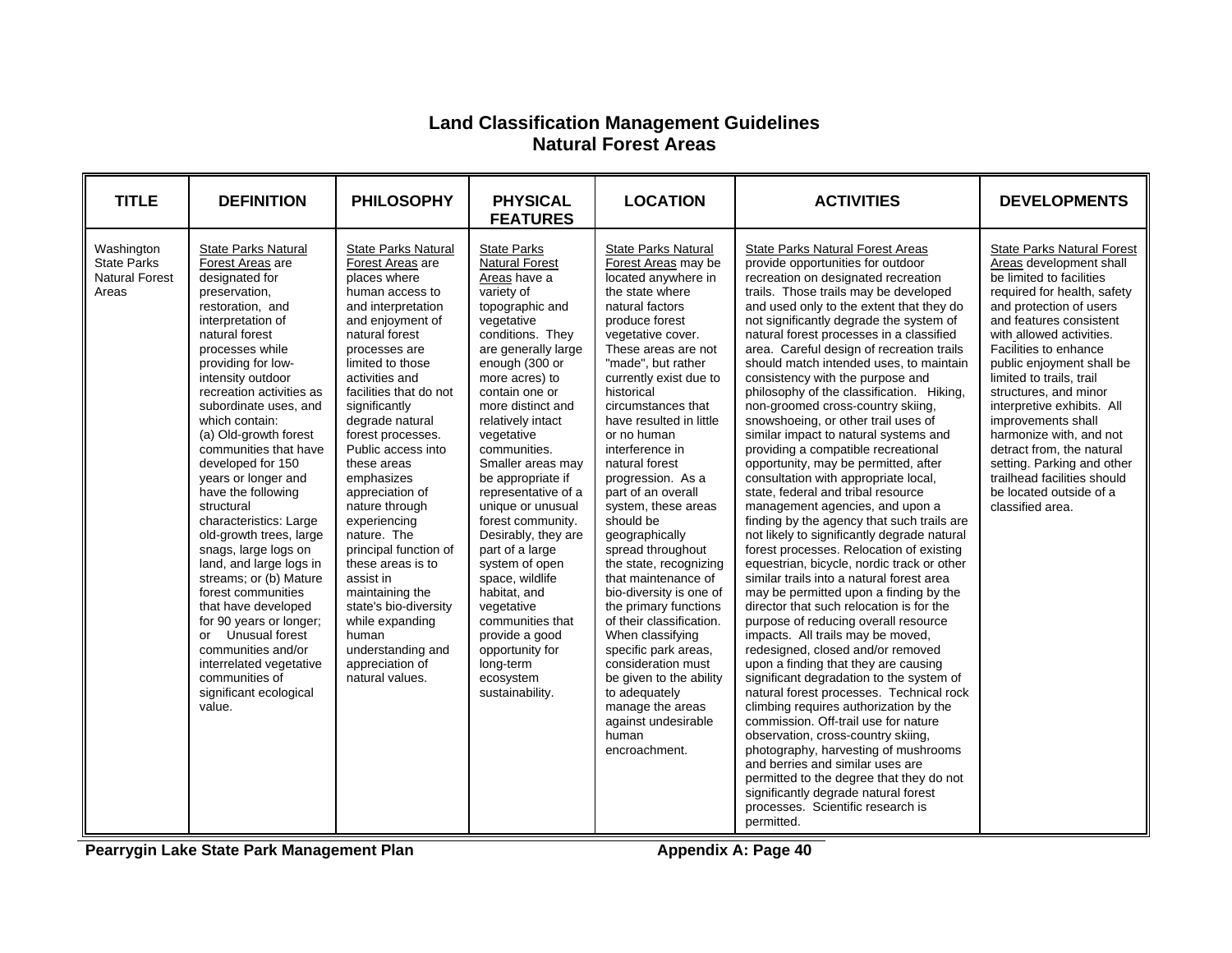### **Land Classification Management Guidelines Natural Area Preserves**

<span id="page-40-0"></span>

| <b>TITLE</b>                                                  | <b>DEFINITION</b>                                                                                                                                                                                                                                                                                                                                                                                                                                                        | <b>PHILOSOPHY</b>                                                                                                                                                                                                                                                                                                                                                                                      | <b>PHYSICAL</b><br><b>FEATURES</b>                                                                                                                                                                                                                                                                                                                                                                                                                                                                                                                                                                                                                                                                                | <b>LOCATION</b>                                                                                                                                                                                                                                                                                                                                                                                                                                        | <b>ACTIVITIES</b>                                                                                                                                                                                                                                                                                                                                                                                                                                                                                                                                                                                                                    | <b>DEVELOPMENTS</b>                                                                                                                                                                                                                     |
|---------------------------------------------------------------|--------------------------------------------------------------------------------------------------------------------------------------------------------------------------------------------------------------------------------------------------------------------------------------------------------------------------------------------------------------------------------------------------------------------------------------------------------------------------|--------------------------------------------------------------------------------------------------------------------------------------------------------------------------------------------------------------------------------------------------------------------------------------------------------------------------------------------------------------------------------------------------------|-------------------------------------------------------------------------------------------------------------------------------------------------------------------------------------------------------------------------------------------------------------------------------------------------------------------------------------------------------------------------------------------------------------------------------------------------------------------------------------------------------------------------------------------------------------------------------------------------------------------------------------------------------------------------------------------------------------------|--------------------------------------------------------------------------------------------------------------------------------------------------------------------------------------------------------------------------------------------------------------------------------------------------------------------------------------------------------------------------------------------------------------------------------------------------------|--------------------------------------------------------------------------------------------------------------------------------------------------------------------------------------------------------------------------------------------------------------------------------------------------------------------------------------------------------------------------------------------------------------------------------------------------------------------------------------------------------------------------------------------------------------------------------------------------------------------------------------|-----------------------------------------------------------------------------------------------------------------------------------------------------------------------------------------------------------------------------------------|
| Washington<br><b>State Parks</b><br>Natural Area<br>Preserves | <b>State Parks Natural</b><br>Area Preserves are<br>designated for<br>preservation of rare<br>or vanishing flora,<br>fauna, geological,<br>natural historical or<br>similar features of<br>scientific or<br>educational value<br>and which are<br>registered and<br>committed as a<br>natural area preserve<br>through a<br>cooperative<br>agreement with an<br>appropriate natural<br>resource agency<br>pursuant to chapter<br>79.70 RCW and<br>chapter 332-60<br>WAC. | <b>State Parks Natural</b><br>Area Preserves are<br>sites where human<br>access is limited to<br>educational and<br>scientific purposes.<br>The principal function<br>of these areas is to<br>preserve natural<br>ecosystems or<br>geologic features of<br>statewide<br>significance. Public<br>access for recreation<br>must be subordinate<br>to the principal<br>function of the<br>classification. | <b>State Parks Natural</b><br>Area Preserves have<br>a variety of<br>topographic and<br>vegetative conditions.<br>They are generally<br>large enough (300 or<br>more acres) to contain<br>one or more distinct<br>and intact ecological<br>communities. Smaller<br>areas may be<br>appropriate if<br>representative of a<br>unique or unusual<br>ecological community<br>or geologic feature.<br>They may be partially<br>or wholly on land,<br>subterranean, or part<br>of the marine<br>environment.<br>Desirably, they are<br>part of a large system<br>of open space, wildlife<br>habitat, and vegetative<br>communities that<br>provide a good<br>opportunity for long-<br>term ecosystem<br>sustainability. | State Parks Natural Area<br>Preserves may be located<br>anywhere in the state where<br>natural ecological systems or<br>significant geologic features<br>exist. These areas are not<br>"made", but rather exist due<br>to historical circumstances<br>that have resulted in little or<br>no human interference in the<br>natural system. As a part of<br>an overall system, these<br>areas should be<br>geographically spread<br>throughout the state. | State Parks Natural Area<br>Preserves provide<br>opportunities for scientific<br>research and education<br>about natural systems,<br>geologic features, sensitive,<br>rare, threatened or<br>endangered species or<br>communities. Recreational<br>use of existing or relocated<br>trails may be permitted,<br>provided that it can be<br>clearly demonstrated that<br>such use does not degrade<br>the system of natural<br>processes occurring in the<br>preserve. Otherwise, trails<br>are limited to<br>administrative, scientific<br>and organized educational<br>activities and uses. No<br>other activities are<br>permitted. | State Parks Natural Area<br>Preserves development<br>shall be limited to access<br>facilities for permitted<br>activities and structures to<br>inhibit general public<br>access. No other facilities<br>or structures are<br>permitted. |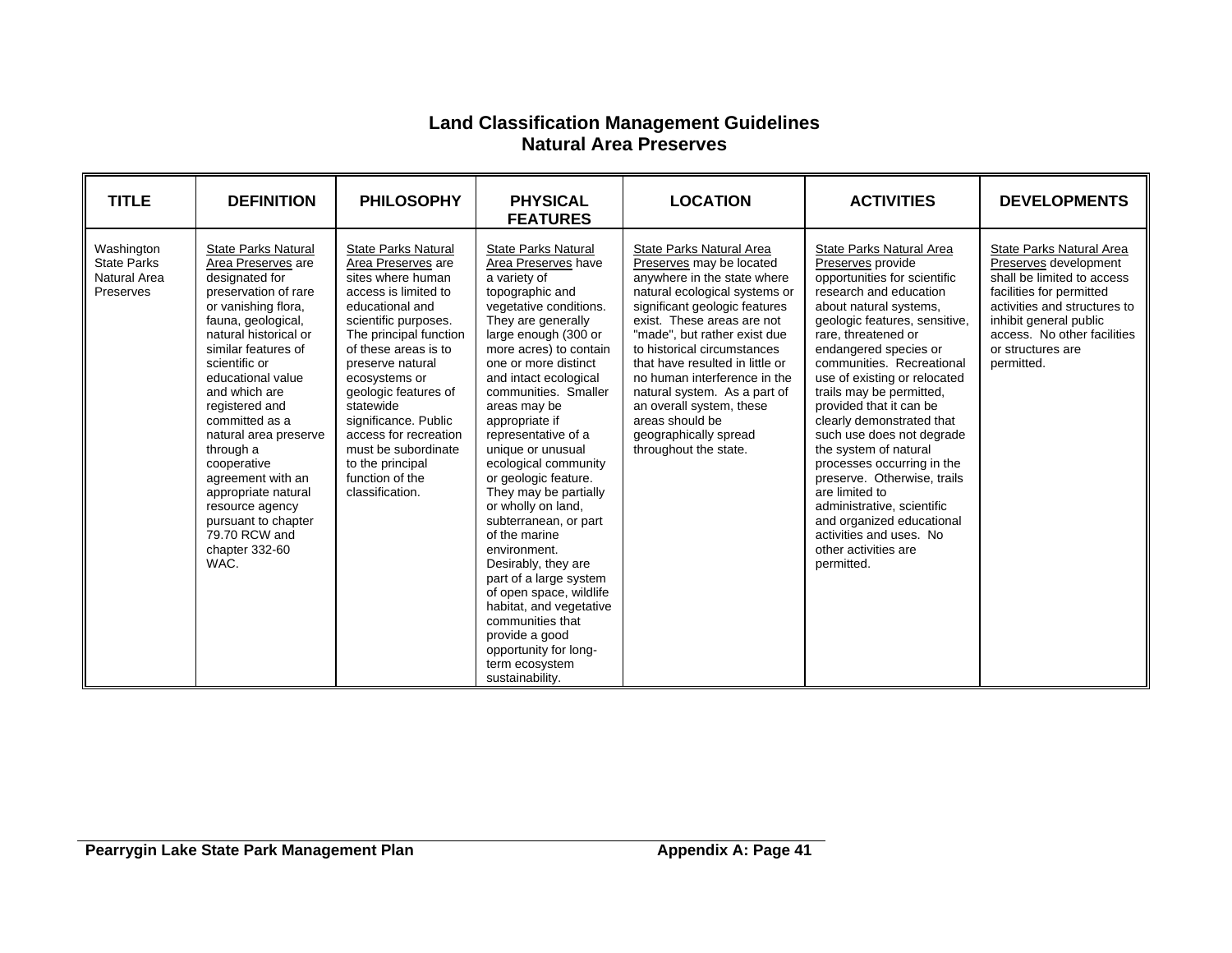|                                       | Recreation  | Resource Recreation | Heritage     | Natural/Natural Forest Area | Natural Area Preserve* |
|---------------------------------------|-------------|---------------------|--------------|-----------------------------|------------------------|
| Amphitheater                          | P           | ${\bf C}$           | $\mathbf C$  | ${\sf N}$                   | N                      |
| Archery/Target Range                  | C           | $\mathbf C$         | ${\sf N}$    | $\mathsf{N}$                | $\mathsf{N}$           |
| Camping - Std and Util                | P           | ${\sf N}$           | ${\sf N}$    | N                           | N                      |
| Camping - Primitive                   | P           | P                   | $\mathbf C$  | ${\sf N}$                   | ${\sf N}$              |
| Camping - Adirondack                  | P           | ${\bf C}$           | $\mathsf{N}$ | $\mathsf{N}$                | ${\sf N}$              |
| Camping - Horse-oriented              | $\mathbf C$ | $\mathbf C$         | ${\sf N}$    | ${\sf N}$                   | ${\sf N}$              |
| Camping - Water Trail                 | P           | P                   | $\mathbf C$  | ${\sf N}$                   | ${\sf N}$              |
| Children's Play Area                  | P           | $\mathbf C$         | $\mathbf C$  | ${\sf N}$                   | ${\sf N}$              |
| Day Use Picnic - Tables               | P           | P                   | C            | ${\sf N}$                   | ${\sf N}$              |
| Day Use Picnic - Group Shelter        | P           | N                   | $\mathbf C$  | ${\sf N}$                   | ${\sf N}$              |
| Day Use Lodges/Centers                | P           | ${\sf N}$           | $\mathbf C$  | $\mathsf{N}$                | ${\sf N}$              |
| <b>Environmental Learning Centers</b> | $\mathbf C$ | ${\sf N}$           | $\mathbf C$  | ${\sf N}$                   | ${\sf N}$              |
| <b>Equestrian Facilities</b>          | C           | $\mathbf C$         | $\mathbf C$  | ${\sf N}$                   | ${\sf N}$              |
| Fields - Informal Play/Mowed          | P           | C                   | C            | ${\sf N}$                   | ${\sf N}$              |
| Indoor Accommodations                 | P           | N                   | $\mathbf C$  | N                           | ${\sf N}$              |
| Interpretive - Centers                | P           | ${\sf N}$           | P            | $\mathsf{N}$                | ${\sf N}$              |
| Interpretive - Kiosks                 | P           | P                   | P            | $\mathbf C$                 | ${\sf N}$              |
| Interpretive Trail                    | P           | P                   | P            | P                           | $\mathbf C$            |
| Interpretive - Signs                  | P           | P                   | P            | P                           | $\mathbf C$            |
| Parking - Vehicles                    | P           | P                   | C            | N                           | ${\sf N}$              |
| Roads                                 | P           | P                   | C            | N                           | N                      |

# **Land Use and Land Classification Compatibility Matrix – Facilities**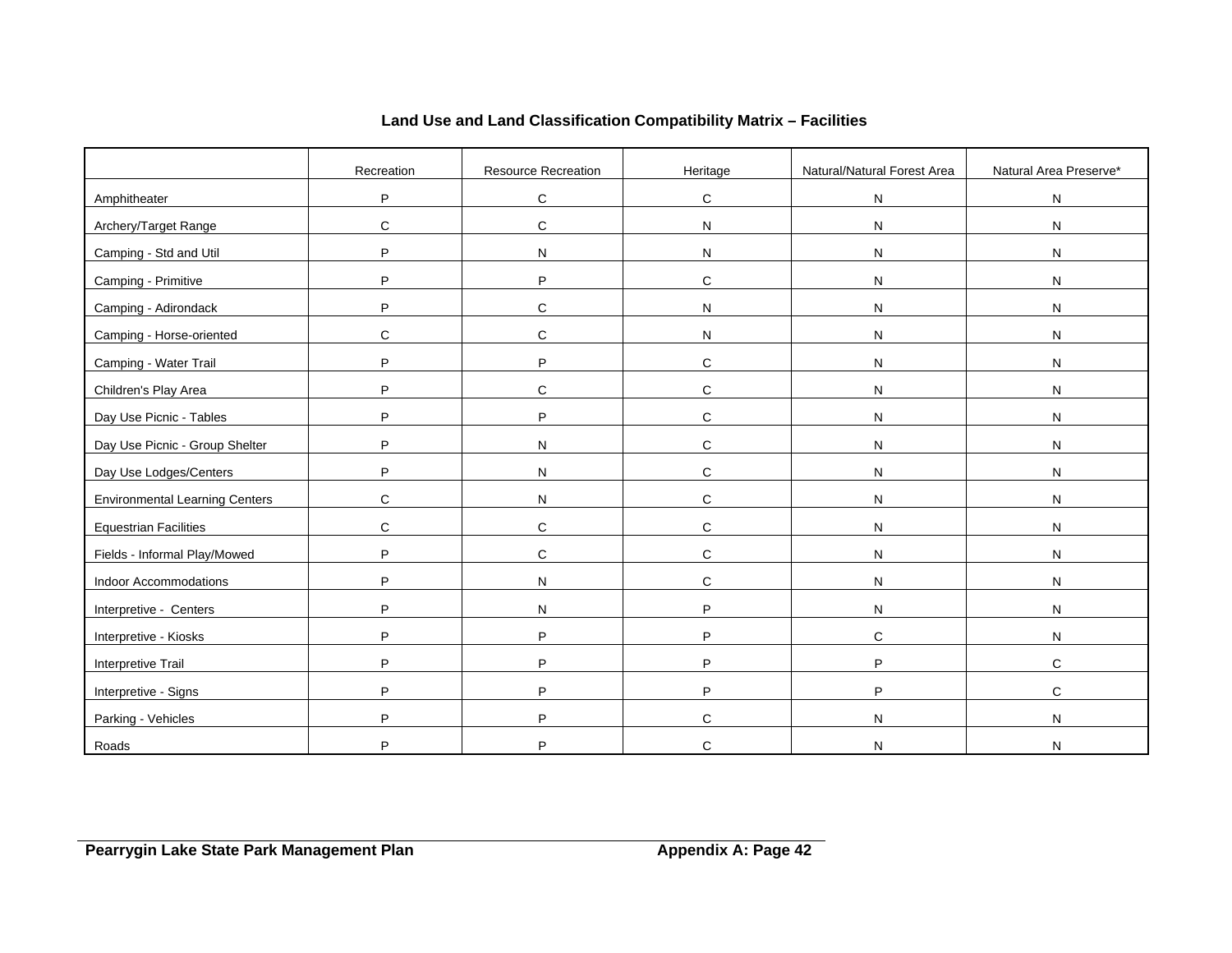|                                    | Recreation   | Resource Recreation | Heritage     | Natural/Natural Forest Area | Natural Area Preserve* |
|------------------------------------|--------------|---------------------|--------------|-----------------------------|------------------------|
| <b>Sanitary: Comfort Stations</b>  | P            | ${\sf N}$           | $\mathsf{C}$ | $\mathsf{N}$                | N                      |
| Sanitary: Composting/Vault         | P            | P                   | $\mathsf{C}$ | $\mathsf{C}$                | ${\sf N}$              |
| <b>Sports Fields</b>               | C            | N                   | N            | N                           | N                      |
| <b>Skiing - Alpine Facilities</b>  | C            | C                   | $\mathsf{N}$ | N                           | N                      |
| <b>Swimming Facilities</b>         | P            | N                   | $\mathsf{C}$ | N                           | N                      |
| Trails - Hiking                    | P            | P                   | P            | P                           | $\mathsf{C}$           |
| Trails - Mountain Biking           | P            | $\mathbf C$         | C            | $N^{**}$                    | N                      |
| Trails - Equestrian                | $\mathsf{C}$ | $\mathsf{C}$        | $\mathsf{C}$ | $N^{**}$                    | ${\sf N}$              |
| Trails - Nordic Track Skiing       | P            | P                   | C            | $N^{**}$                    | ${\sf N}$              |
| Trails - C-C skiing                | P            | P                   | P            | P                           | $\mathsf{C}$           |
| Trails - Snowmobile                | P            | $\mathbf C$         | $\mathsf{C}$ | $N^{**}$                    | N                      |
| Trails - Paved non-motor           | P            | $\mathbf C$         | C            | C                           | $\mathsf{N}$           |
| Water: Docks/Piers $\geq 10$ boats | P            | N                   | C            | N                           | N                      |
| Water: Docks/Piers - < 10 boats    | P            | P                   | $\mathsf{C}$ | $\mathsf{C}$                | ${\sf N}$              |
|                                    |              |                     |              |                             |                        |
| Water: Launch Ramps                | P            | $\mathbf C$         | N            | N                           | N                      |
| Water: Hand Launch Areas           | P            | P                   | C            | $\mathsf{C}$                | N                      |
| <b>Water: Mooring Buoys</b>        | P            | P                   | C            | C                           | N                      |

# **Land Use and Land Classification Compatibility Matrix – Facilities (Continued)**

P (Permitted) - Use permitted with normal agency design review

C (Conditional) - Use may be permitted, but conditioned to assure design is compatible w/purpose of land classification and abutting classification objectives.

N (Not Permitted)- Use not permitted.

NA - Not Applicable

\* All uses in a Natural Area Preserve must be specifically approved by the Park and Recreation Commission as part of a management plan.

\*\*Relocation of existing trails into a natural or natural forest area is permitted per WAC 352-32-070(3) and WAC 352-32-075(2)(b).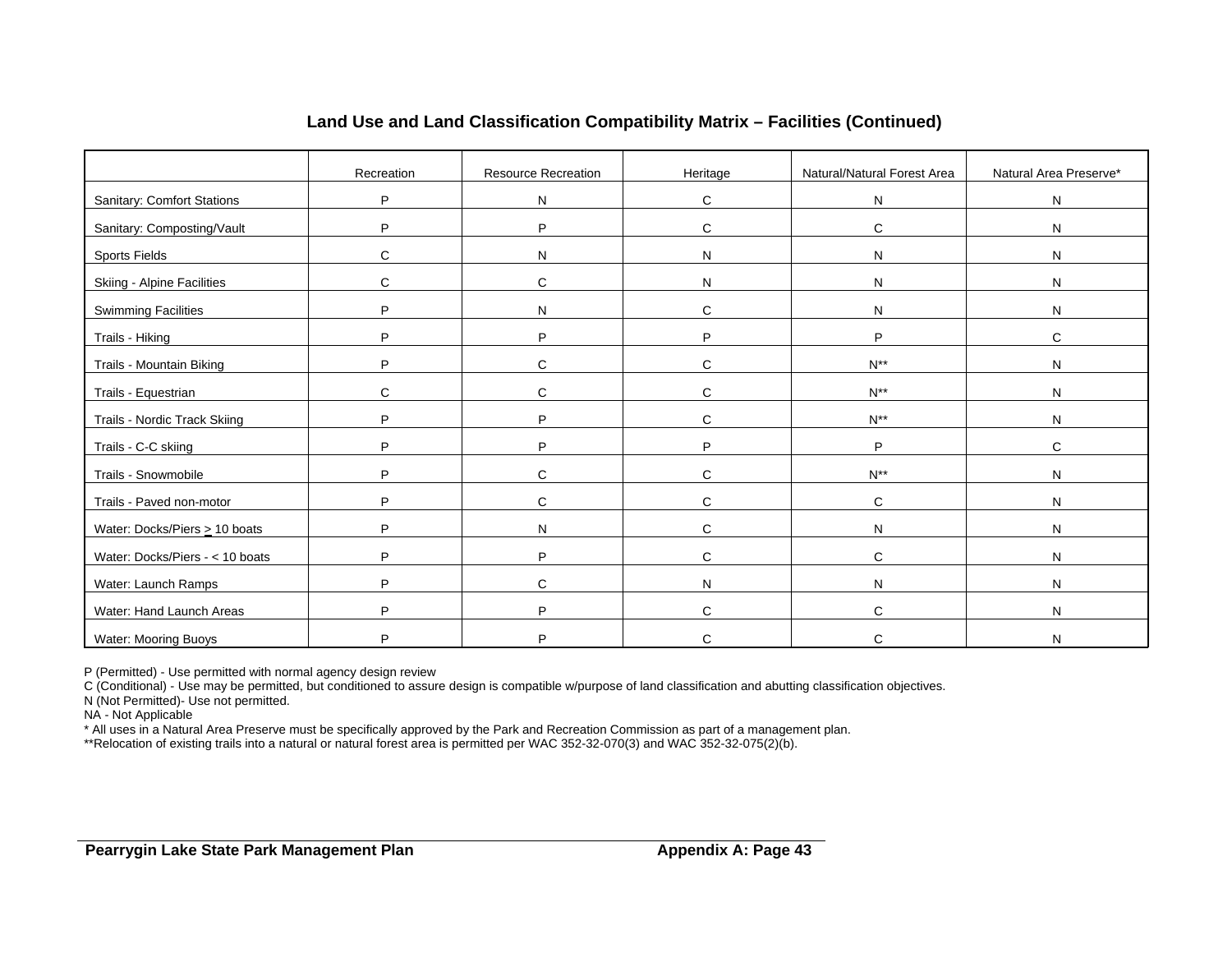|                                     | Recreation   | <b>Resource Recreation</b> | Heritage     | Natural/Natural Forest Area | Natural Area Preserve* |
|-------------------------------------|--------------|----------------------------|--------------|-----------------------------|------------------------|
| Farming/Orchards                    | C            | C                          | C            | N                           | ${\sf N}$              |
| Filming/Special Events              | P            | P                          | P            | $\mathbf C$                 | ${\sf N}$              |
| Grazing                             | С            | $\mathbf C$                | C            | N                           | N                      |
| Harvesting - Edible Fruiting Bodies | P            | P                          | P            | P                           | N                      |
| Harvesting - Mushrooms              | P            | P                          | P            | P                           | ${\sf N}$              |
| Harvesting - Shellfish              | P            | P                          | P            | P                           | ${\sf N}$              |
| Harvesting - Fish                   | P            | P                          | P            | P                           | N                      |
| Harvesting - Algae, etc.            | P            | P                          | P            | P                           | ${\sf N}$              |
| Haying                              | P            | P                          | P            | N                           | $\mathsf{N}$           |
| <b>Metal Detecting</b>              | P            | P                          | $\mathsf{C}$ | N                           | $\mathsf{N}$           |
| Orienteering                        | P            | P                          | $\mathsf{C}$ | N                           | N                      |
| Ocean Beach Driving                 | P            | $\mathsf{C}$               | N            | N                           | $\mathsf{N}$           |
| Off-Trail: Equestrian               | $\mathsf{C}$ | $\mathbf C$                | $\mathsf{C}$ | N                           | ${\sf N}$              |
| Off-Trail: Hiking                   | P            | P                          | P            | P                           | $\mathsf{N}$           |
| Off-trail biking                    | $\mathsf{C}$ | $\mathbf C$                | C            | N                           | N                      |
| Paragliding                         | P            | P                          | $\mathsf{C}$ | N                           | N                      |
| <b>Technical Rock Climbing</b>      | Þ            | P                          | C            | C                           | N                      |

# **Land Use and Land Classification Compatibility Matrix – Activities**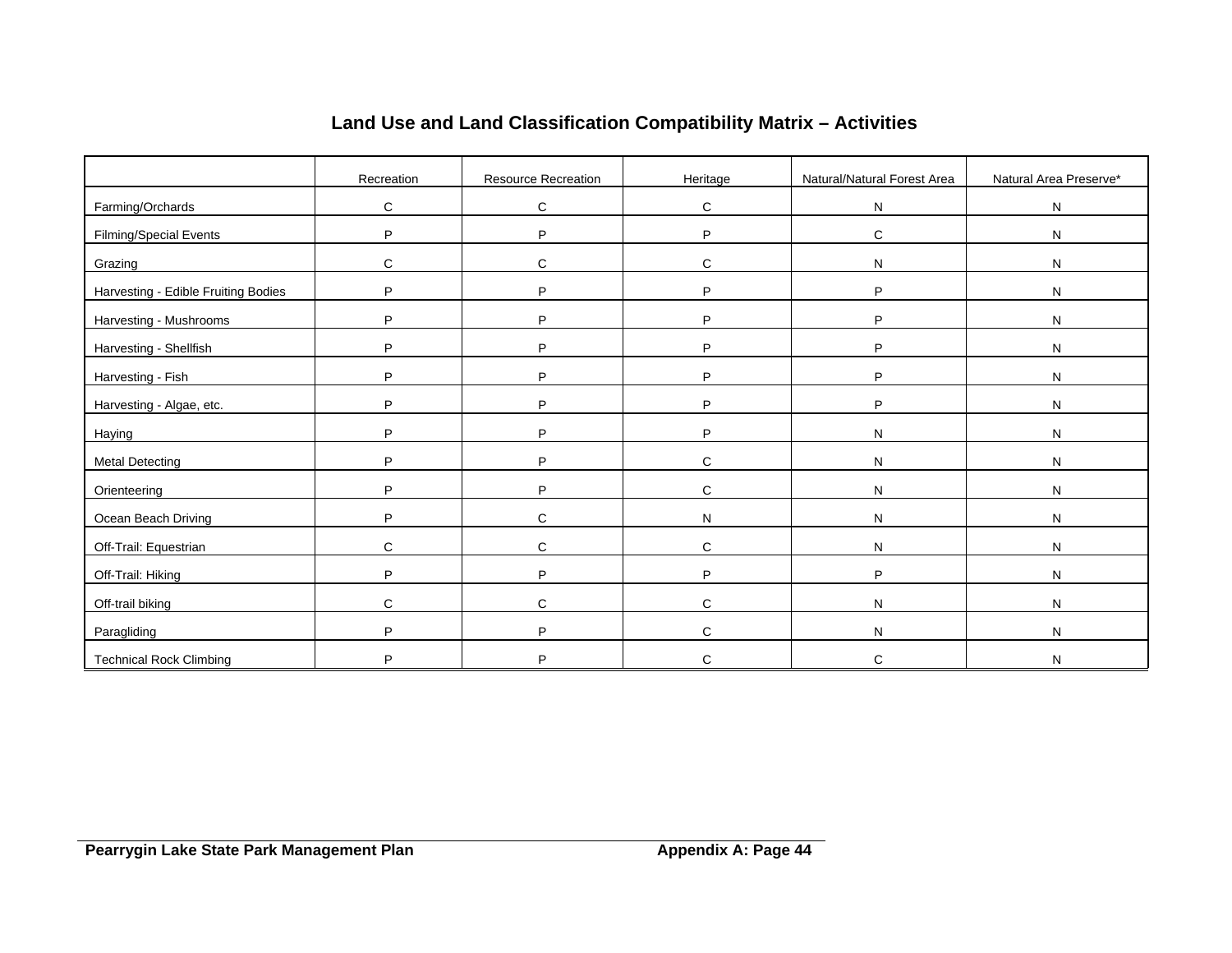|                                  | Recreation | Resource Recreation | Heritage     | Natural/Natural Forest Area | Natural Area Preserve* |
|----------------------------------|------------|---------------------|--------------|-----------------------------|------------------------|
| Water: Jet Skiing                | P          | C                   | N            | N                           | N                      |
| Water: Kayak/Canoeing            | P          | P                   | P            | C                           | N                      |
| Water: Power Boating             | P          | C                   | N            | C                           | N                      |
| Water: White Water Boating       | P          | P                   | C            | C                           | N                      |
| Water: Sailing                   | P          | P                   | P            | C                           | N                      |
| Water: Skiing                    | P          | C                   | N            | N                           | N                      |
| Water: Swimming                  | P          | P                   | P            | P                           | N                      |
| Water: Wind Surfing              | P          | C                   | $\mathsf{C}$ | N                           | N                      |
| Winter: Alpine Skiing            | C          | C                   | N            | N                           | N                      |
| Winter: C-C Skiing (off-trail)   | P          | P                   | P            | P                           | C                      |
| Winter: Mushing/Sled Dogs        | C          | C                   | $\mathbf{C}$ | N                           | N                      |
| Winter: Snowshoeing              | P          | P                   | P            | P                           | C                      |
| Winter: Snowmobiling (off-trail) | P          | P                   | $\mathsf{C}$ | N                           | N                      |
| Wood Debris Collection           | Þ          | D                   | D            | N                           | N                      |

# **Land Use and Land Classification Compatibility Matrix – Activities (Continued)**

P (Permitted) - Use permitted with normal agency design review

C (Conditional) - Use may be permitted with Commission concurrence, but conditioned to assure compatibility w/purpose of land classification and abutting classifications.

N (Not Permitted)- Use not permitted.

NA - Not Applicable

\* All uses in a Natural Area Preserve must be specifically approved by the Park and Recreation Commission as part of a management plan.

\*\*Relocation of existing trails into a natural or natural forest area is permitted per WAC 352-32-070(3) and WAC 352-32-075(2)(b).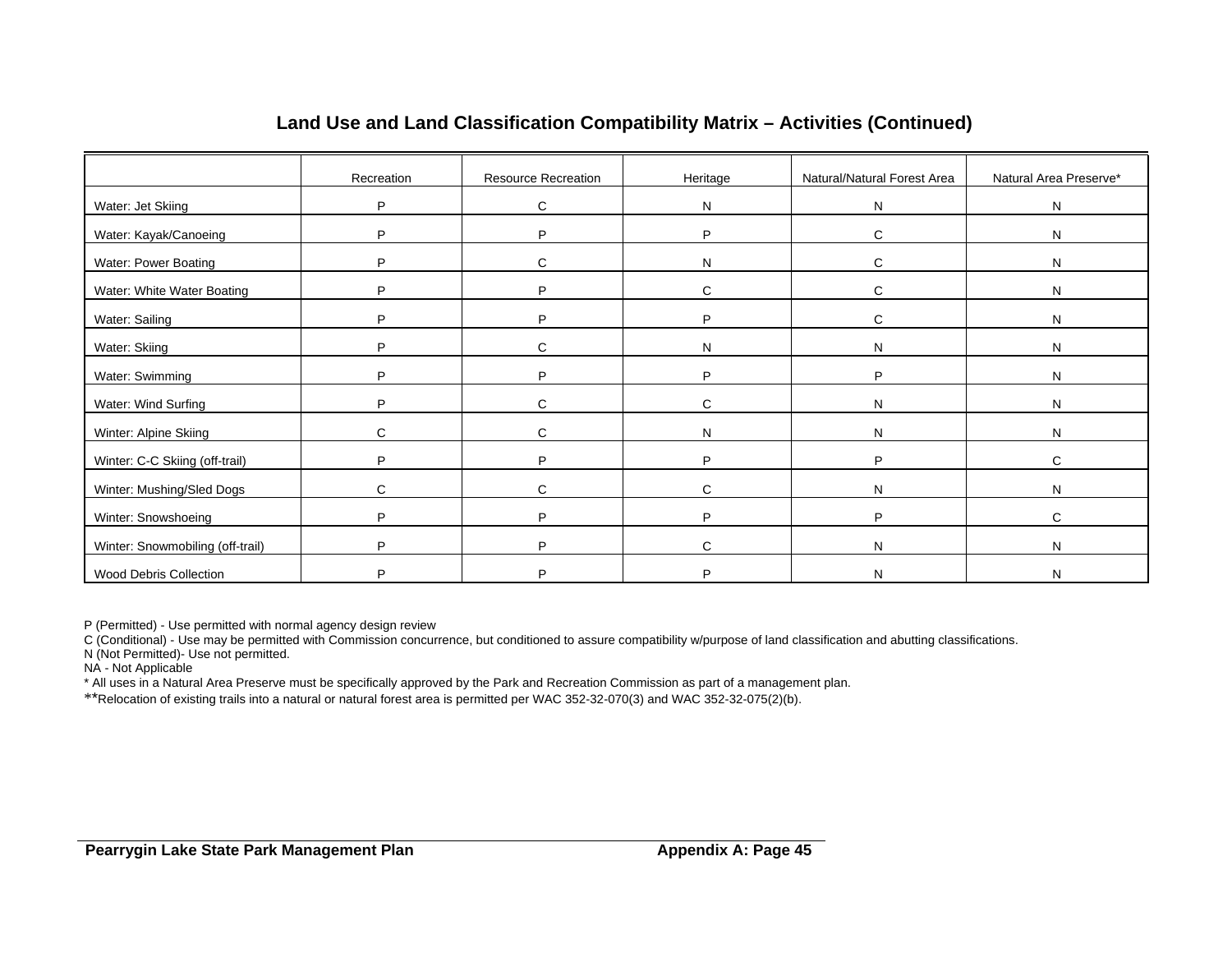# **APPENDIX B: CAMP PROJECT PLANNING PRINCIPLES**

The seven basic principles used in the CAMP Project to ensure the long-term value of the end product to both the agency and the public stakeholders:

- 1) **Park management plans use a statewide format:** For efficiency and consistency among park management plans, State Parks has standardized management plans to include information that is applicable throughout the agency and a standard format for presenting park-specific information.
- 2) **Members of the public participate in development of park management plans.** Directly involving park stakeholders in producing and revising plans fosters better understanding of how their particular interests fit into the larger resource management context, while also giving them a stake in the plan's success. Public constituencies should be encouraged to participate in management planning both during the initial CAMP planning process and thereafter during annual open house meetings at the park.
- 3) **Park managers and park staff play an integral role in producing and revising park management plans.** Participation by park staff in planning is an essential part of ensuring that staff responsible for implementing this plan has a vested interest in making it succeed.
- 4) **Park management plans are the primary documents for communicating park resource management information.** Plans should be written to communicate clearly and concisely stewardship-related issues -- and the steps the agency should take to resolve them -- to the rest of the agency and to the public.
- 5) **Key administrative functions are incorporated into the park management planning process.** To ensure that park management plans are kept up to date, a process for proposing and justifying park capital and operating program requests has been incorporated into the management planning process.
- 6) **The Director approves park management plans.** Park management planning is an on-going process and plans should never be considered finished. Plans should however be considered "mature", ready to be published, and acted upon when they have been reviewed by the agency and approved by the Director or his/her designee.
- <span id="page-45-0"></span>7) **The review and approval process for future plan revisions will remain flexible.** After initial park management plans have been approved subsequent environmental, social, and political changes will necessitate that plans be revised. To ensure that revisions don't become mired in lengthy full agency review, a variable level approval process should be used. Staff at each level of the agency – park, region, division, and directorate -- must make a critical judgement as to whether a proposed plan revision requires review and approval at the next higher level.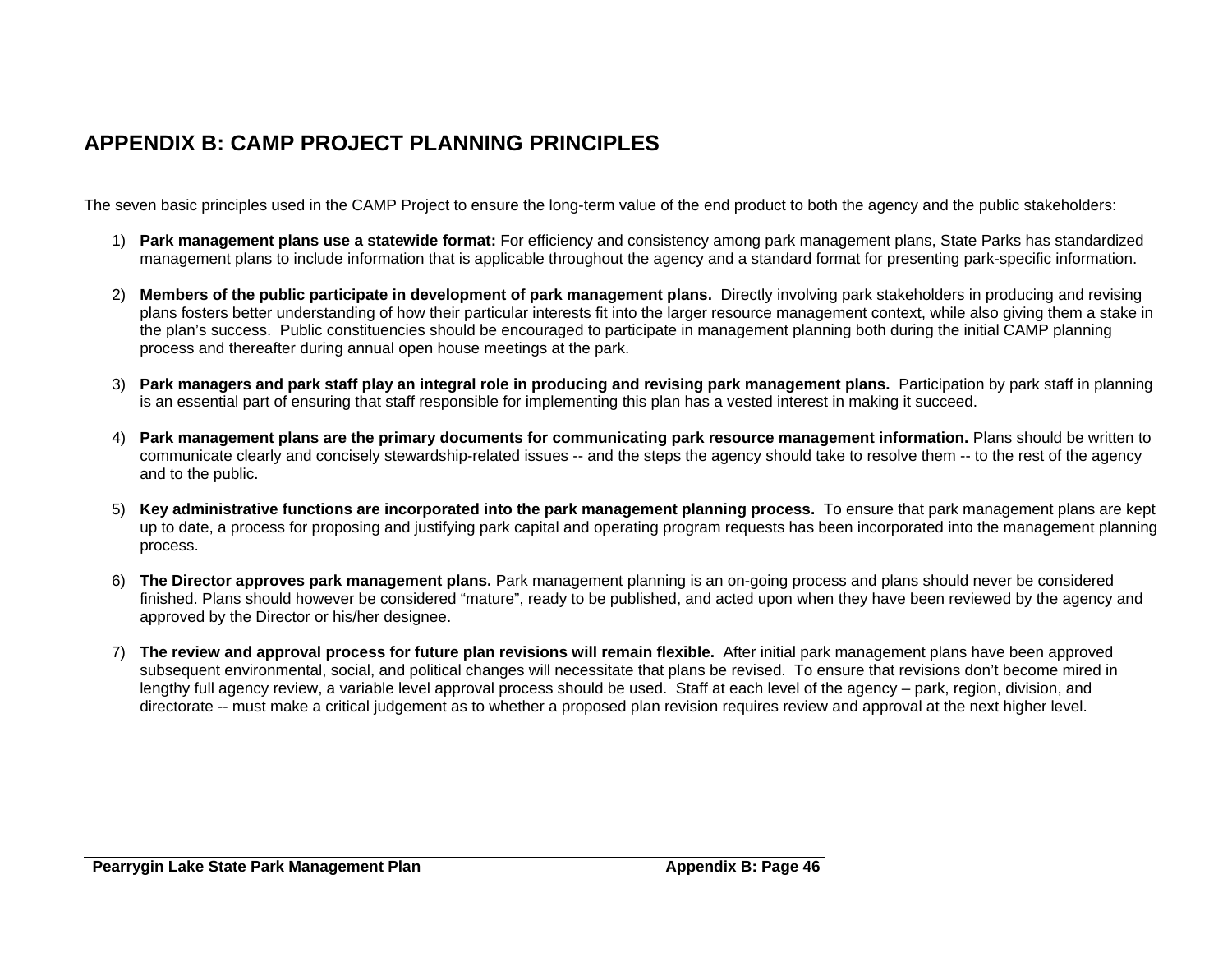# **APPENDIX C: LISTING OF PEARRYGIN LAKE STATE PARK RESOURCE INVENTORIES AND OTHER DESCRIPTIVE INFORMATION**



**Under Construction! Listing of resource inventories and other descriptive documents will be expanded as information is gathered.** 

<span id="page-46-0"></span>

| <b>Title</b>                                                                                                                           | <b>Author</b>                    | <b>Date</b>       | Location                            |
|----------------------------------------------------------------------------------------------------------------------------------------|----------------------------------|-------------------|-------------------------------------|
| " Pearrygin Lake State Park - Review of the<br>Potential for Archaeology at the Proposed New<br>Campground," State Parks letter report | Meatte, Dan and<br>Kelley, Lisa, | December 12, 2005 | Park Office<br><b>Region Office</b> |
|                                                                                                                                        |                                  |                   |                                     |